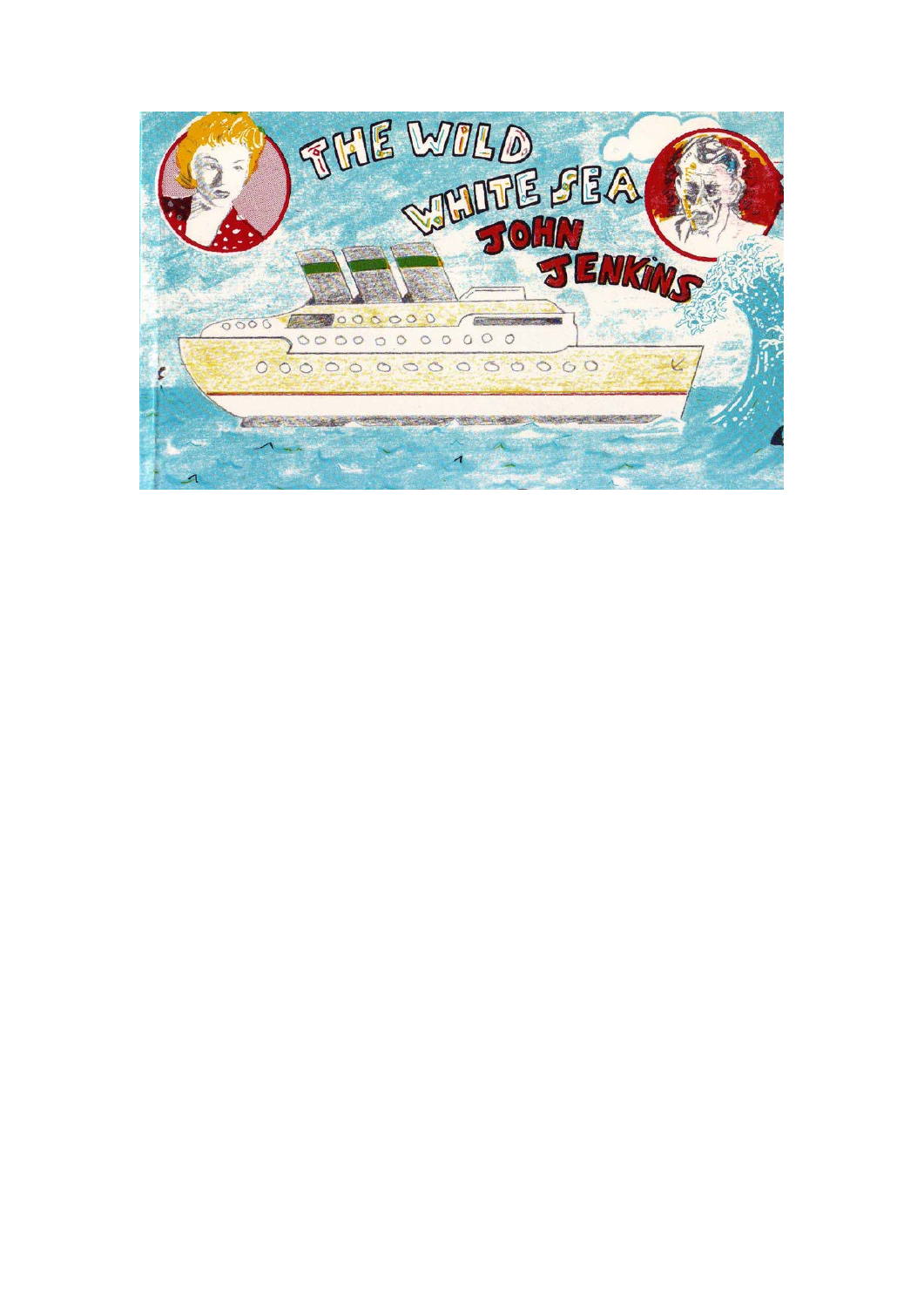# THE WILD WHITE SEA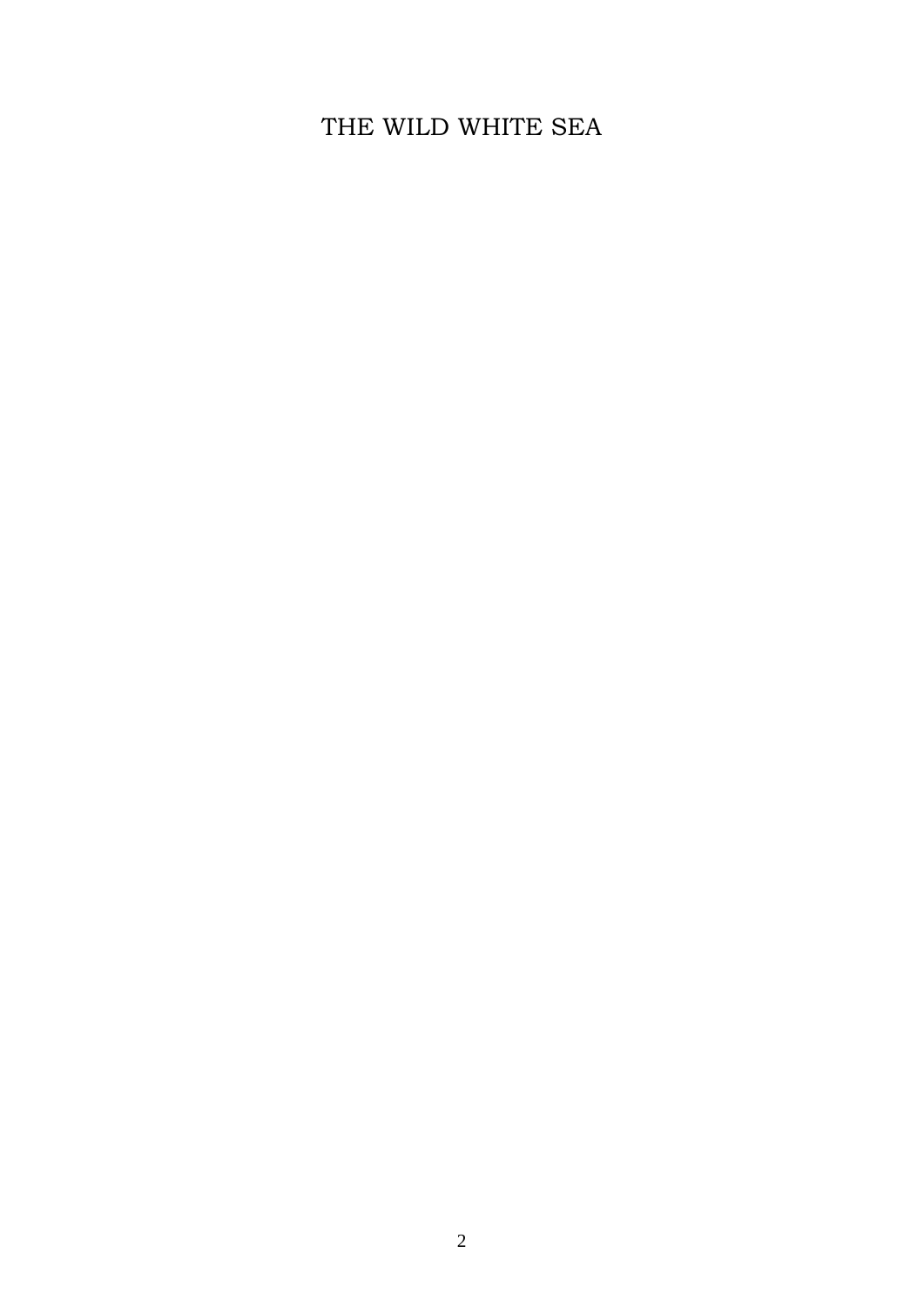# THE WILD WHITE SEA

### **TWO POEMS**

by John Jenkins

A LITTLE ESTHER BOOK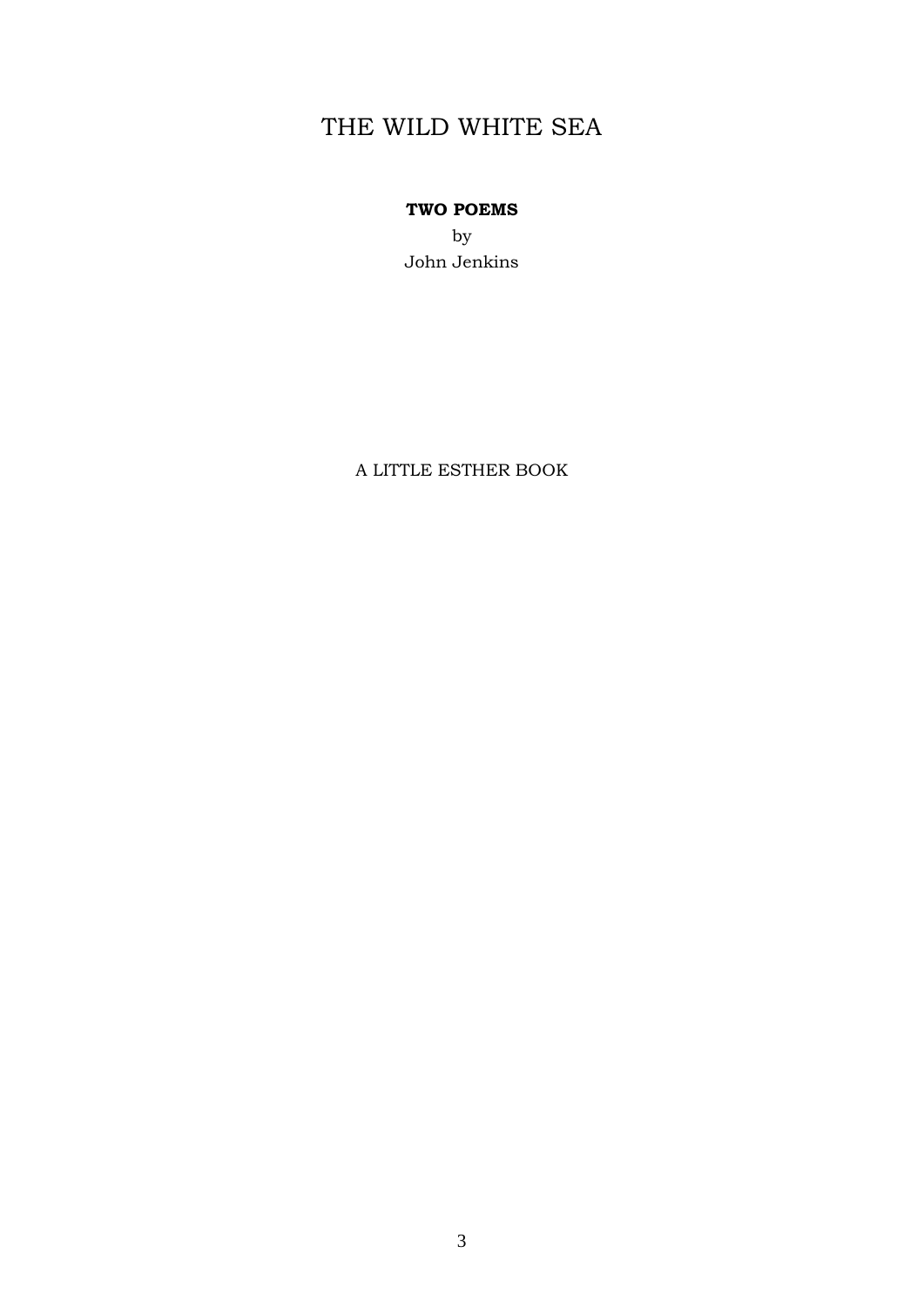Little Esther Books, Published by South Australian Publishing Ventures and Futures PO Box 21 North Adelaide, S.A. 5006, Australia.

@ copyright John Jenkins 1990

isbn 0 7316 8359 5

### *The White Liner* appeared first in *Meanjin* magazine *The High Tides* appeared in Otis Rush magazine and in *Airborne Dogs*  (Brunswick Hills Press, 1988)

design & layout: Shocking Looking Books & Dark Designs (08) 211 8266 printed by Largs Bay Printers, Adelaide

cover: by Wulf Hubermann

A LITTLE ESTHER BOOK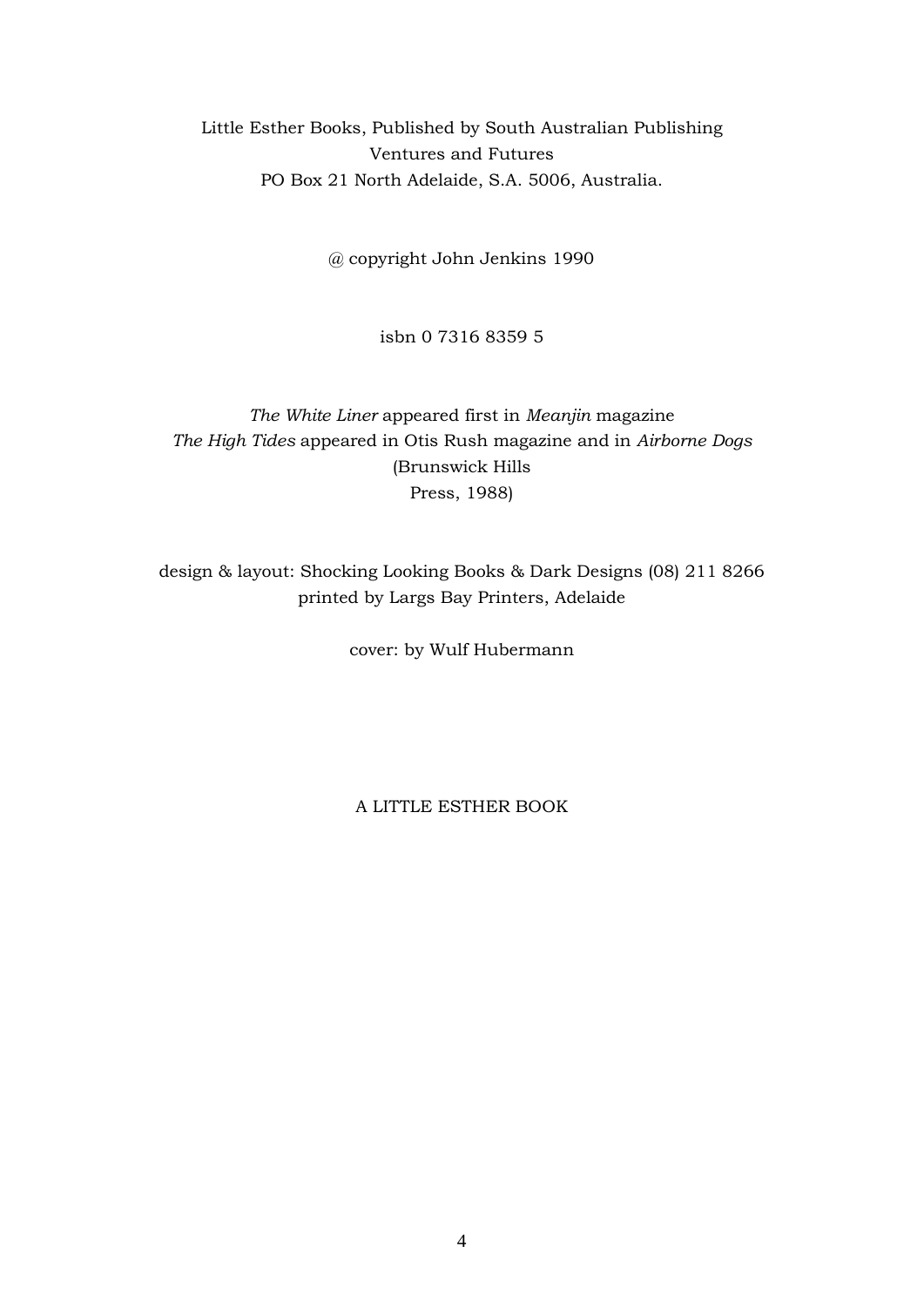INDEX:

| The White Liner | p7  |
|-----------------|-----|
| The High Tides  | p18 |

*Note on the text:*  Thanks to Ken Bolton for 2 lines (on p. 38) of 'The High Tides': "You've heard /the expression 'free as a bird' / but these were just commuters."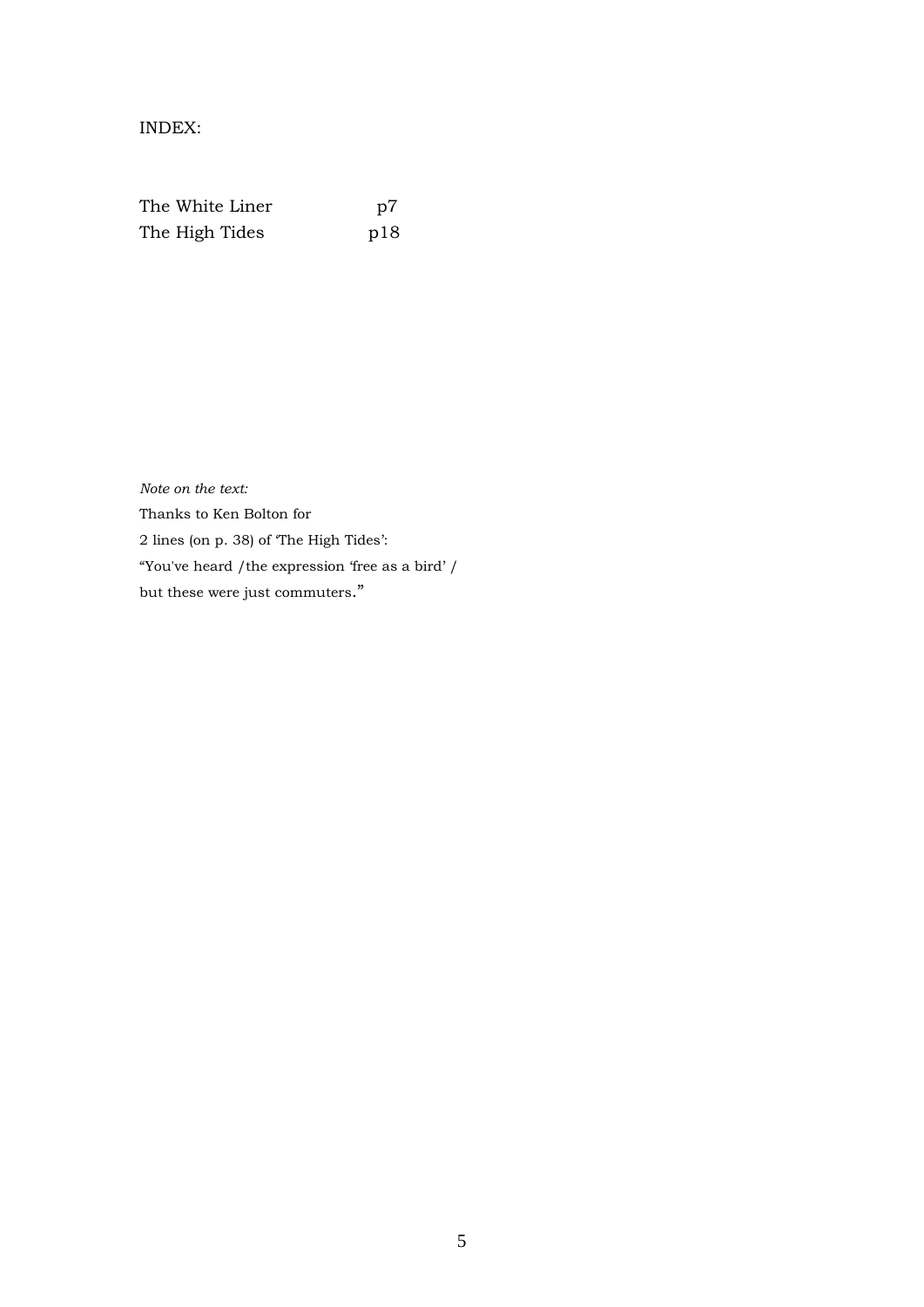*Ita dum interruptum credas nimbum volvier, dum quod sublime ventis expulsum rapi saxum aut procellis, vel globosos turbines existene ictos undis concursantibus...* Accius, Aiganautae

> (So you might think that a riven cloud rolled on, now that a rock was thrown aloft by winds and tempests, or that a rounded mass of water rose, beaten by conflicting waves...)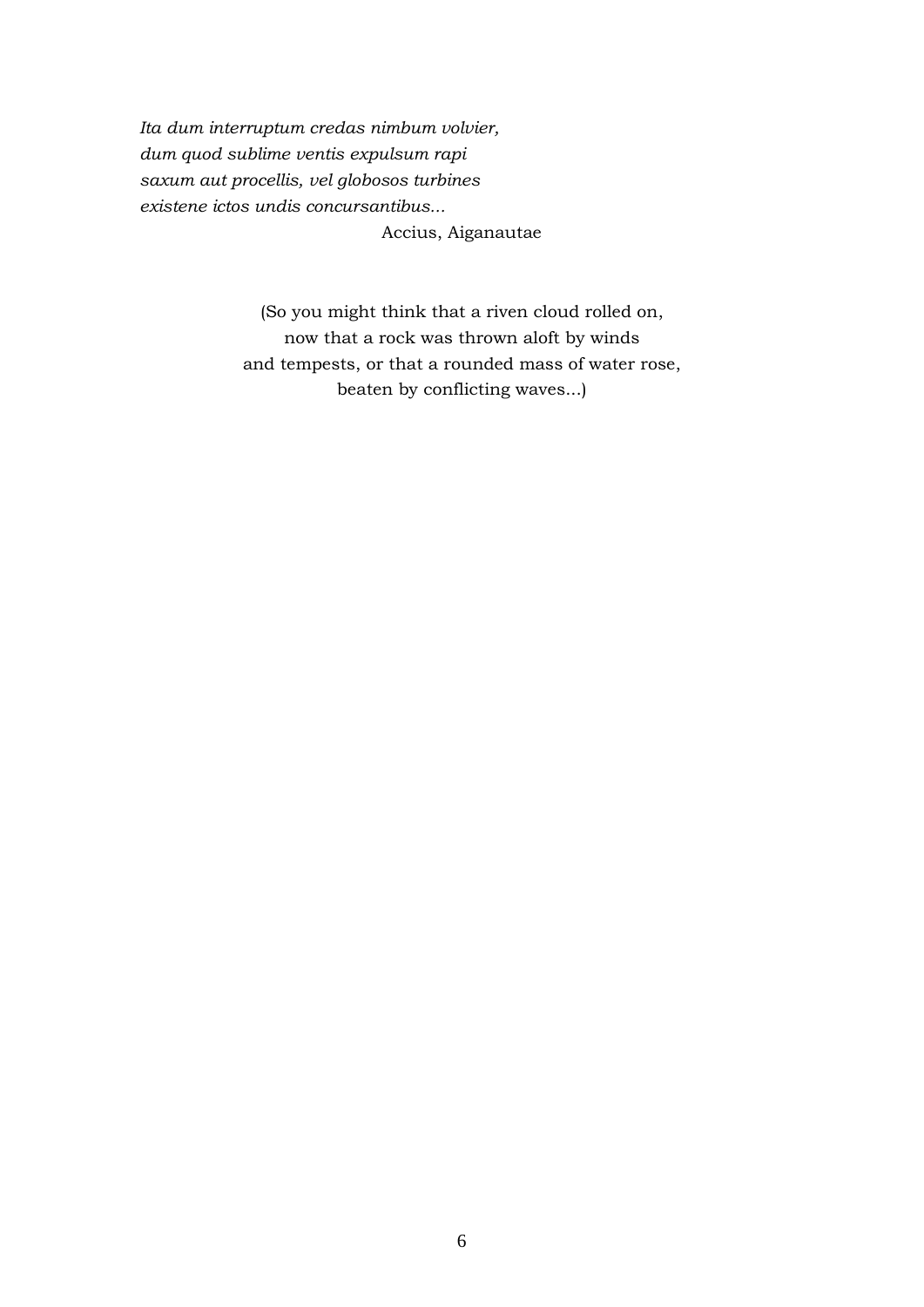### THE WHITE LINER

A huge white liner glides into port, into the fabulous blue blaze of the new summer. It is your first morning overseas and a creampuff rolls over in the wind across the upper deck leaving dabs of white on the pink grid of the tennis court. But no one is playing tennis or even 'bending an elbow', it is too early, and only the paint shines in the brine-crisp blue air that is cloudless except for that one little cloud, up there, above the horizon, that Rousseau might have painted, had he painted it at all. Three decks below, Mo 'The Living Target' De-Grass is playing patience. Slap! A card skids across the table and floats above his bunk, then he lights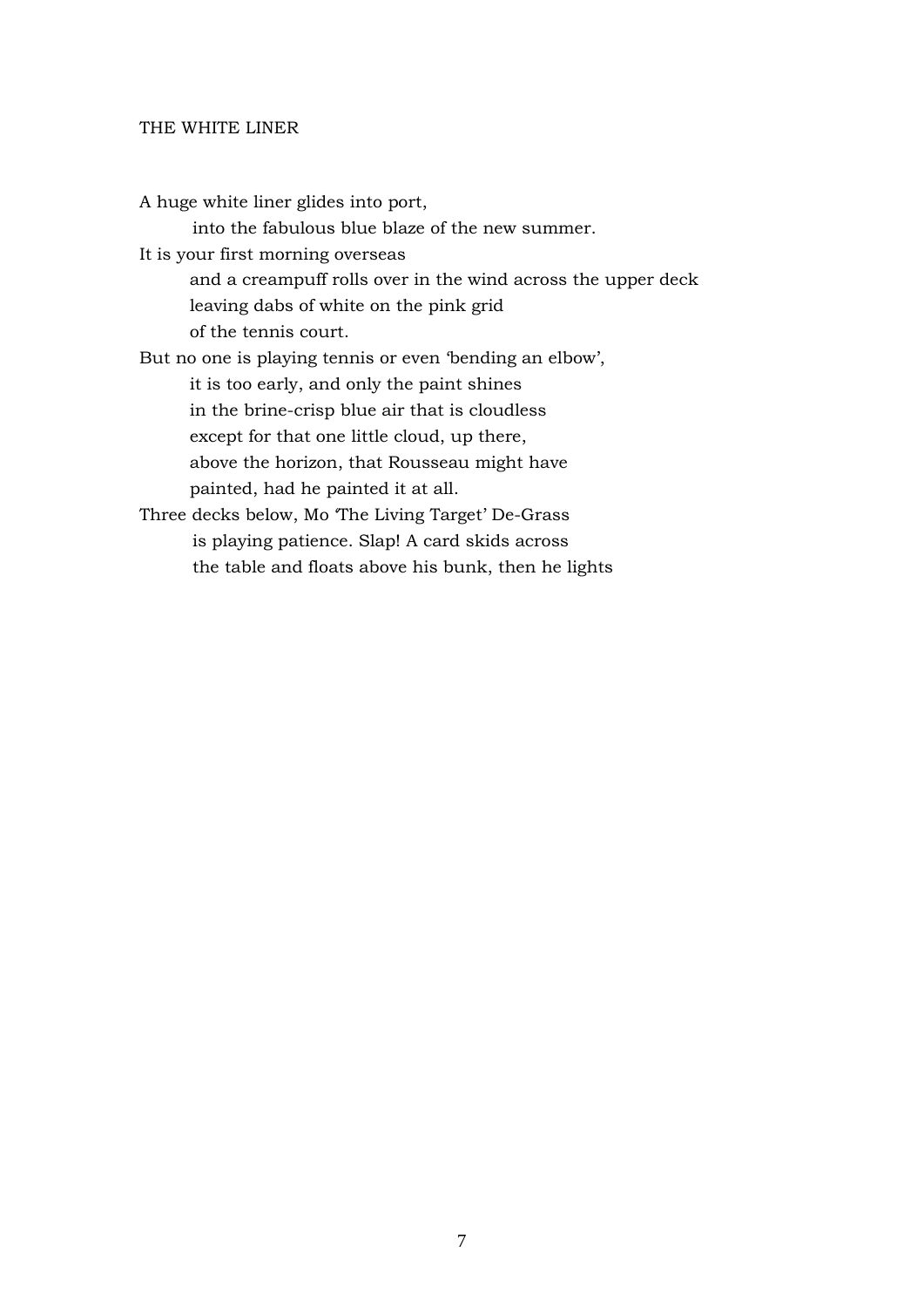a cigarette with another part of his mind.

- In the wheelhouse Captain McQuade is taking a bubble bath with his girlfriend April; she sudses his beard in a zinc tub and giggles as a tattooed flying fish leaps headfirst into the beautiful tan sea of her thighs.
- All morning sailors' legs have appeared, walking past the low windows, and waiters with breakfast trays held aloft have careened in reckless circles, to and fro, as the boat rocked.
- As it does still, and the captain says, 'April *I lerv you,* you little firework!" And she explodes an umbrella-shaped flotilla of slow-arcing blue stars, with a soft *thoomp,* in his sentimental old sailor's heart.

Above the ship the air shivers as clouds mass, then lightning strikes the poop deck, turning the seas about a brilliant white.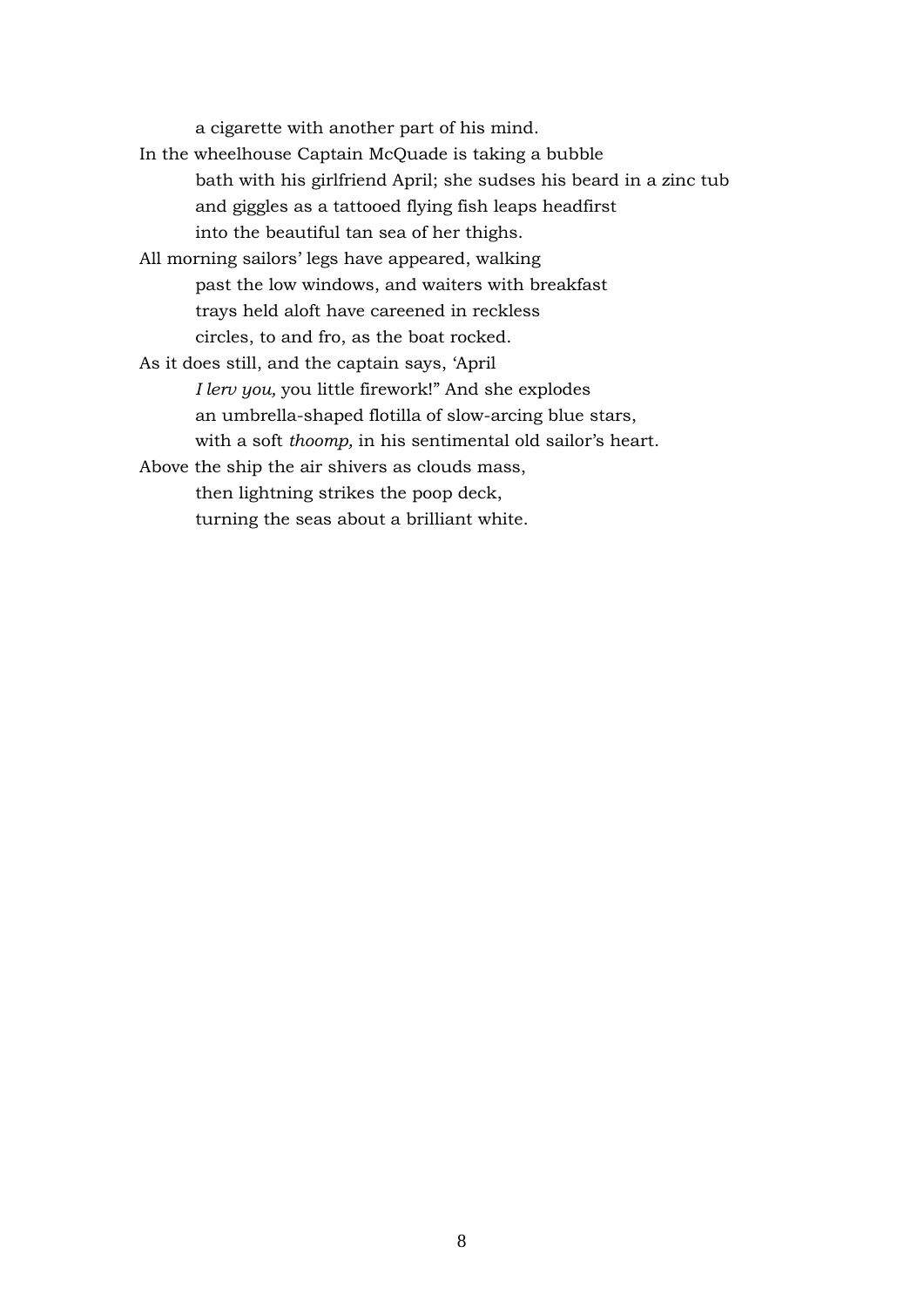'Five days out of port, and now in port again,' says the 'Glucose Baron', Chesterfield Knute looking at his talking watch that woke him with a lecture from the deck chair where he'd slept, drunk, after last night's 'pirate party'. It was called that by someone with a wit, because everyone came dressed identically for it as a pirate - except one polar bear in sunglasses.

High above the boat we'll call SS *Trinidad* another craft rocks on the balmy air: a sort of dirigible made of inner tubes and bicycle wheels, drawn, like one magnet towards the unlike pole of another, northwards, towards the rising sun. For that is where it flies, ever faster, to Japan, guided by that man you might have read about in your newspaper,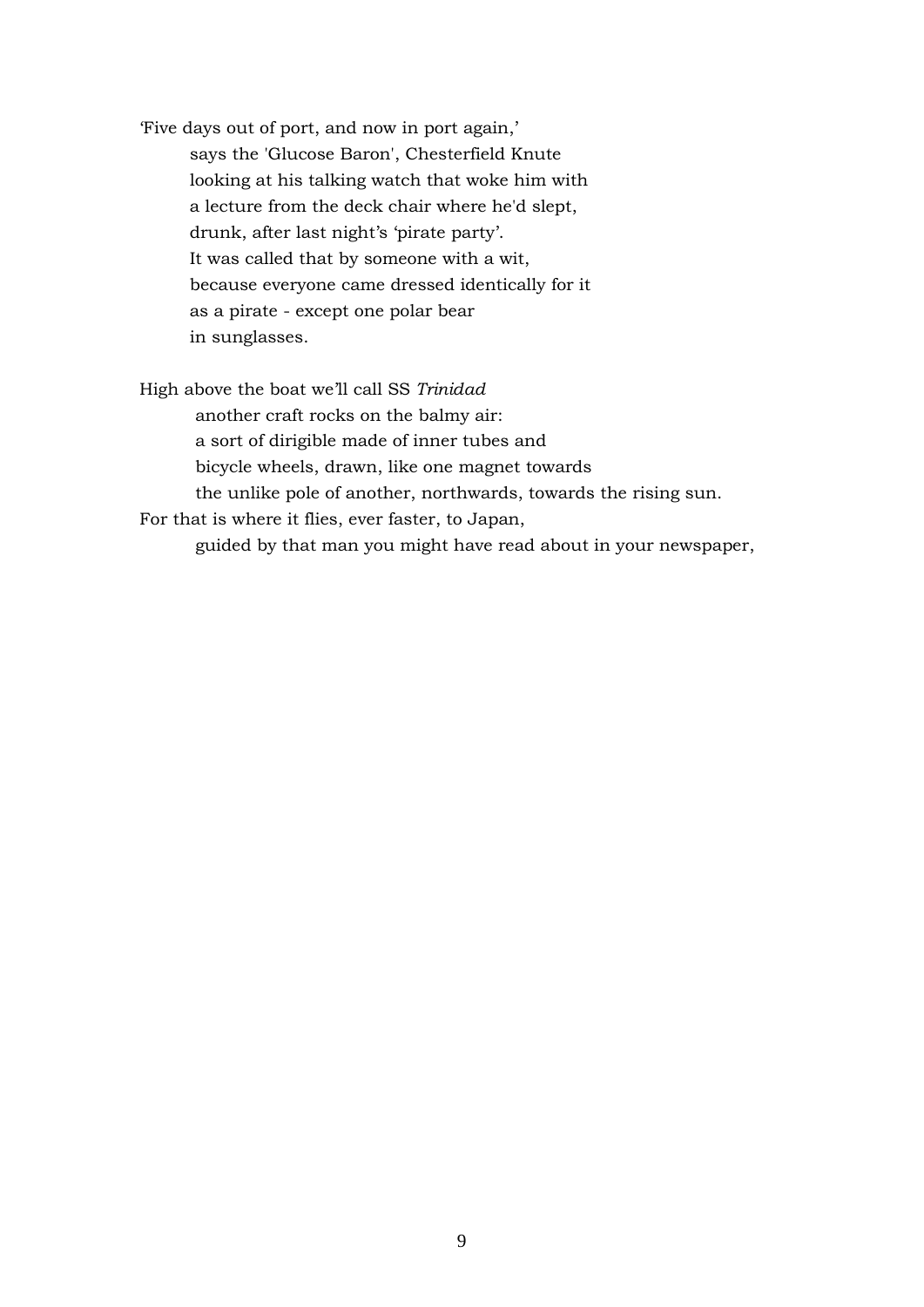Prof. Julip the 'Ambience King' who made a fortune by synthesising sunsets out of coal tar.

- Rent your own sunset! Just call the old Prof. up. It caught on and became all the rage at betel-nut-chewing nights in Sierra Leone, where the jet-set lounge on carpets of bongo drums and atmospheric effects amid glass sun dials on their twinkling patios.
- But it ruined the Prof.; not financially, but where it hurt. He lost his scientific bent and dreamt only of money. Until - was it but a dream or really real? - A Voice told him, booming in his ears, to build a fragile, winged craft and follow a stern mauve Pointing Finger to Japan, there to find his peace of mind again.
- And so, drifting towards the ochre coast of Darwin, fast he flies, seeking some sort of Eastern solace under Nippon's cherry-blossom skies.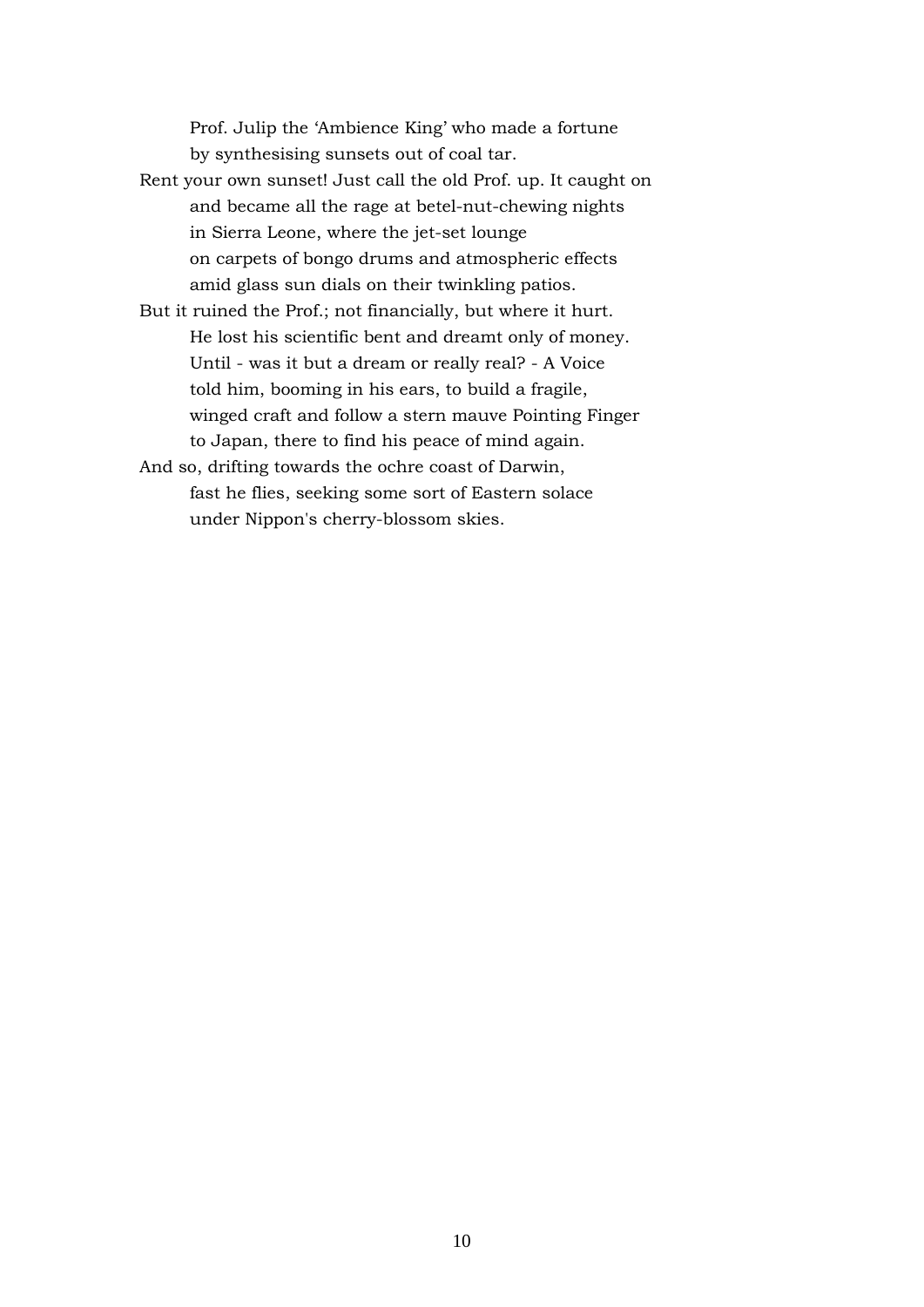Meanwhile, below, behind the boat, happy seals are barking in her wake as she steams out into the wild white sea. But ... a 'bongo high' has been forecast – smoking and dangerous – within dark isobars of the weather chart. It hits at three bells, like a celestial razor blade shaving off the tops of the clouds which turn upside down, such that the rain spills out of them. Downward ever downward fall a billion swollen drops, splot, blat, splosh, against the deck they fall. But that's not all! Because each of those raindrops has the power to turn any *green* thing it might hit – into a giant marble tennis ball! What's that? How could this be! Well, you see it was because of the Prof., old Julip, drifting overhead.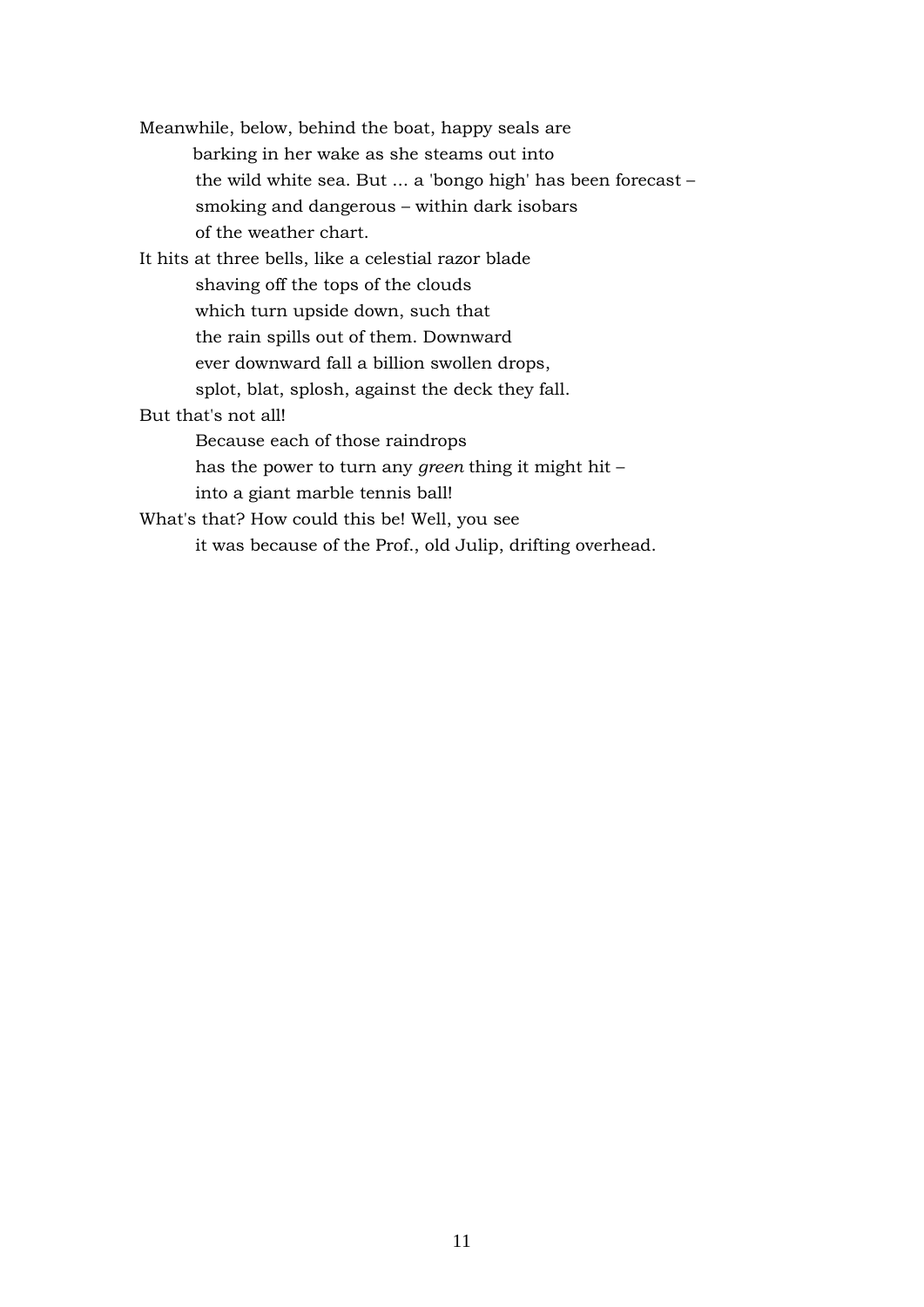He''s just tossed overboard a vial of 'coal tar sunset' which he'd been keeping 'just in case'. Yes, truly changed and caring naught for cash, he's emptied it all into the wind, and now through science beyond the likes of I, this has led to upset weather known locally as a 'bongo high'.

Luckily the only green thing under the endless view of blue and fleeting clouds this moondog morning is an umbrella left by old Heck on the pensioners' deck. Splosh, a raindrop hits it, and it trembles merely. Then, like a barfly drying out in Trinidad who one day rediscovers his old thirst in a dockside bar where sullen navvies curse the whining light, just like that, it soaks up all that fatal rain, growing hugely white and marble, and no longer umbrella-shaped but round.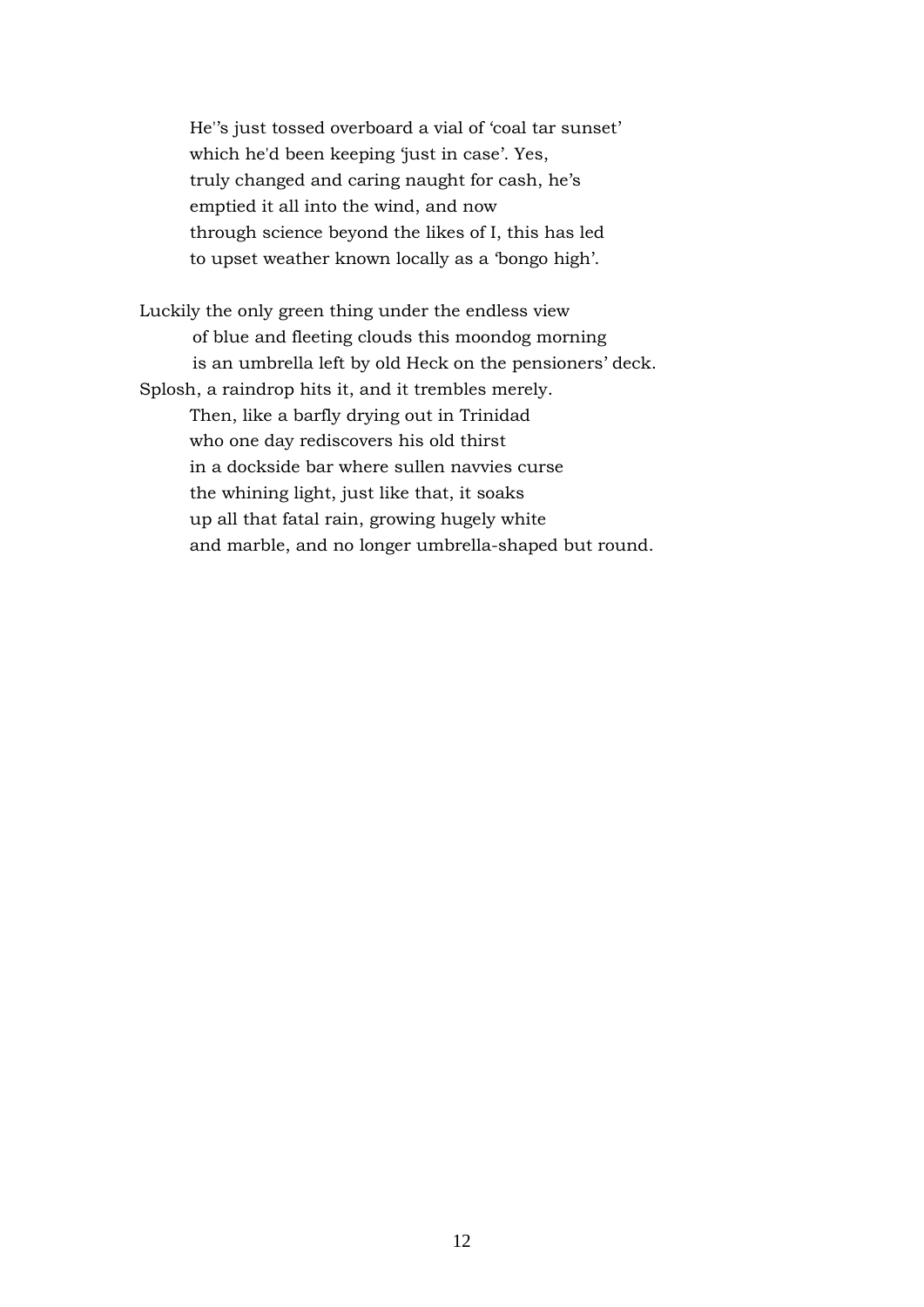'Zounds!' (does anyone say 'zounds' anymore, or is it a word best left to thrill odd readers *of The Hound Of The Baskervilles?* 'Zounds!' anyway, says the captain, suddenly turning the wheel that steers the ship.

This sets the awesome marble rolling, along the pensioners' deck, with savage power! between the rows of flower pots, just missing that old chap Heck who shakes his fist at it then dives behind a cactus.

'Warp me timbers! Ye lubby hulk o' blanky thunder!' swears Heck and also swears the captain as that giant marble rolls like all the rolling stock that ever rocked the Trans-Siberian Railway; that rolling stock that shocks the ringing rails continuously, day and night. Like that it rolls, shaking from her sleep Narelle La Peep,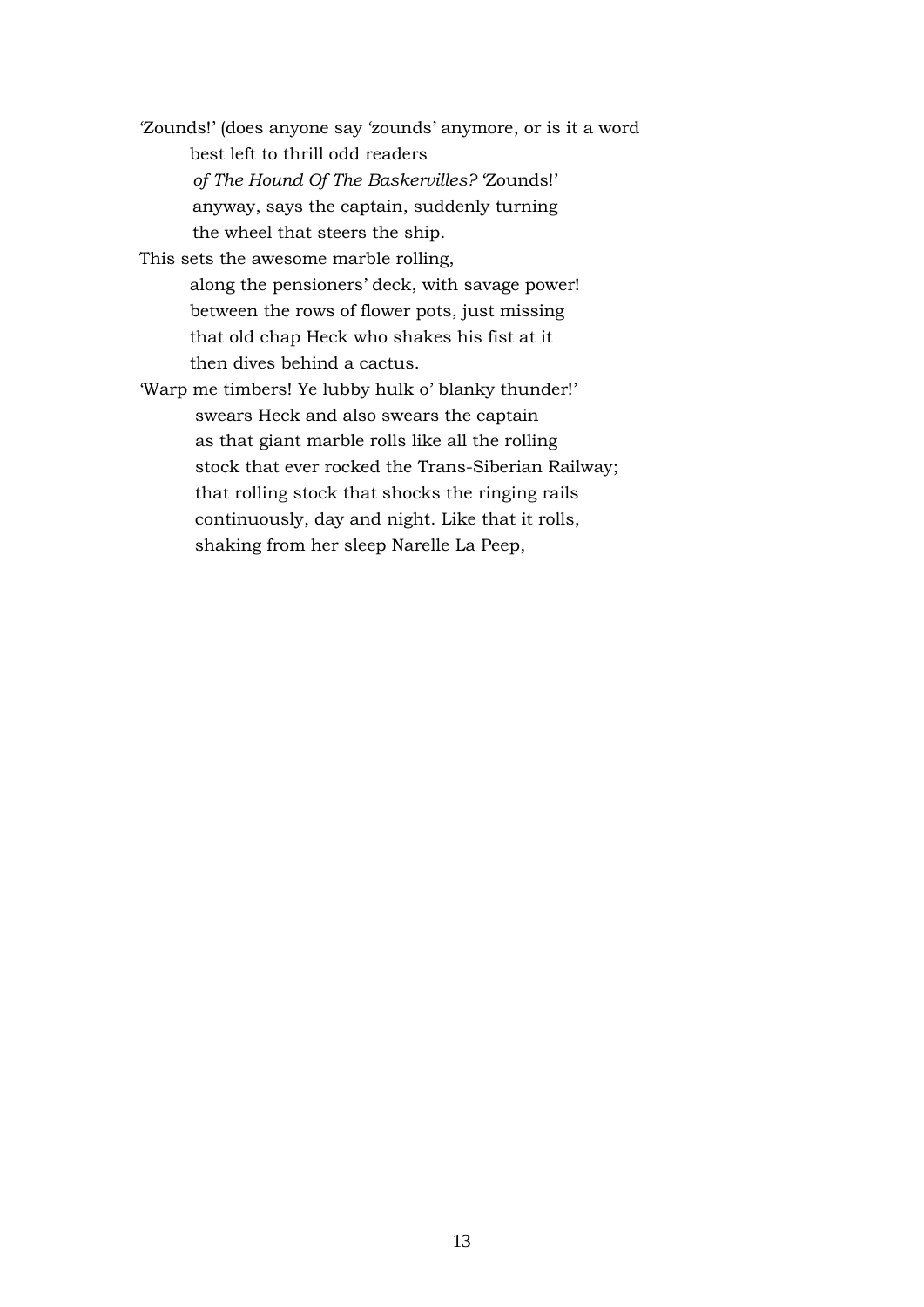'The Songbird Of St Ives', who rescues from a dream one last image - of a plover with a worm - before she turns over in her stormy berth, to dream again ... This time of a monk called Issy who tramps across the fuzzy tundra of her breath and sighs towards the last cold stars of Nome.

Is anybody home out there? Or have you, like her, all gone to sleep? Then let me call you back. You remember that chap Heck, and that mighty marble ball? Splat! It crushes a deck chair in its path, then grinds to dirt a teacup left on deck. Slam! It bounces off the stairwell of the swimming pool, onto a diving board which bends then flips it high above the steaming funnels of the ship. 'Where will it land?' You gasp. 'Will it crush the captain, April or old Heck?' Don't bet on it!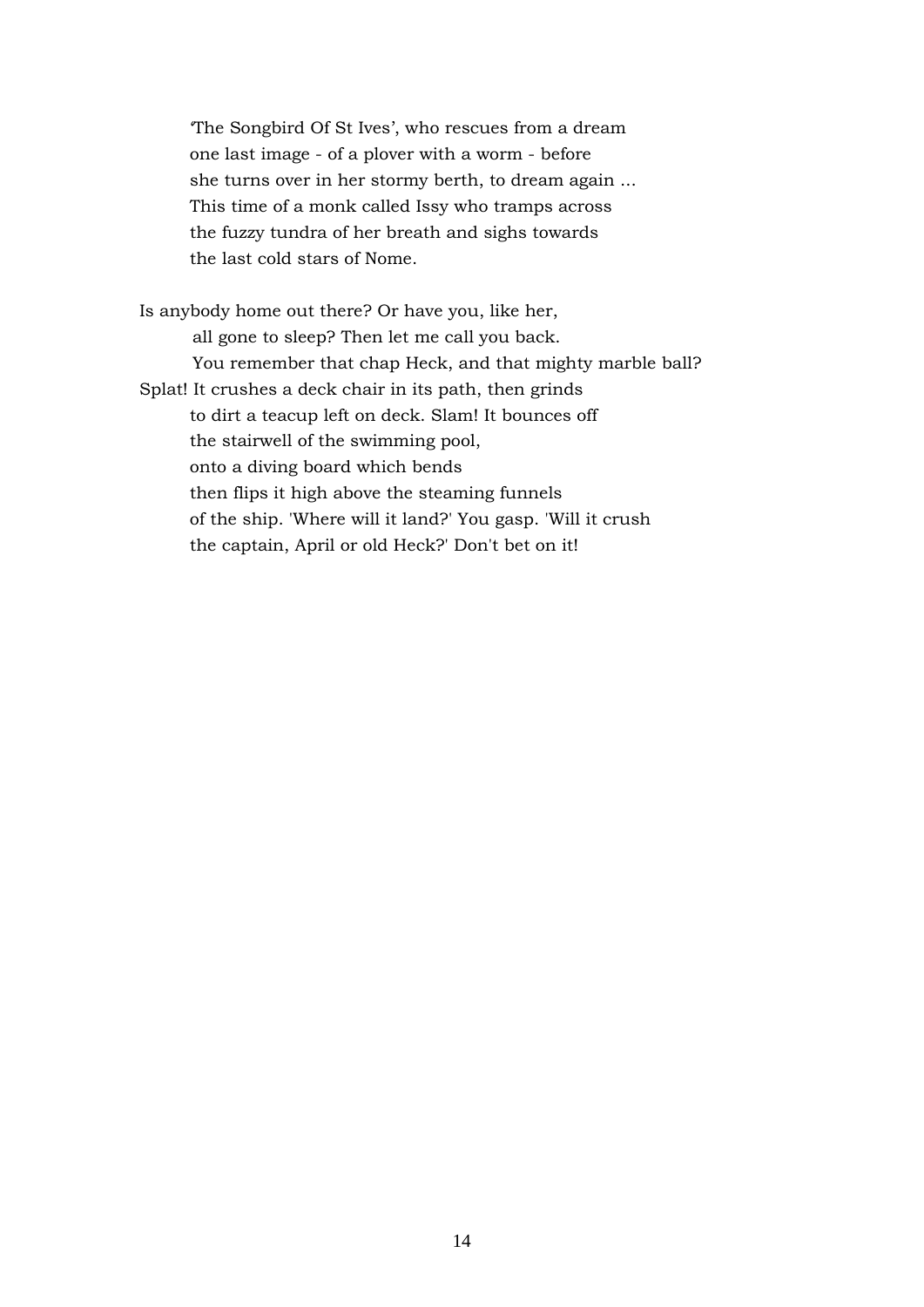Splash! it falls, full fathoms fifty, into the moonlight-shimmering and frost-enamelled sea.

Why mention 'frost' while we're in the tropics? We're lost for an explanation, as much as for the mystery of Linear B, that language of the ancient Cretans that cannot be read even by the brightest heads who are dazzled when they puzzle over it - whether in cafes, beside the Cretan digs, in their digs or in gay Paree. But what matter! The danger is past, and passengers dance and toast the Cap with French champagne and bright sunlight floods the air again where raindrops used to be, while happy steam-puffs dot the blue above a bluer sea – where nothing stirs, except a lone sea-bird which soars then strikes into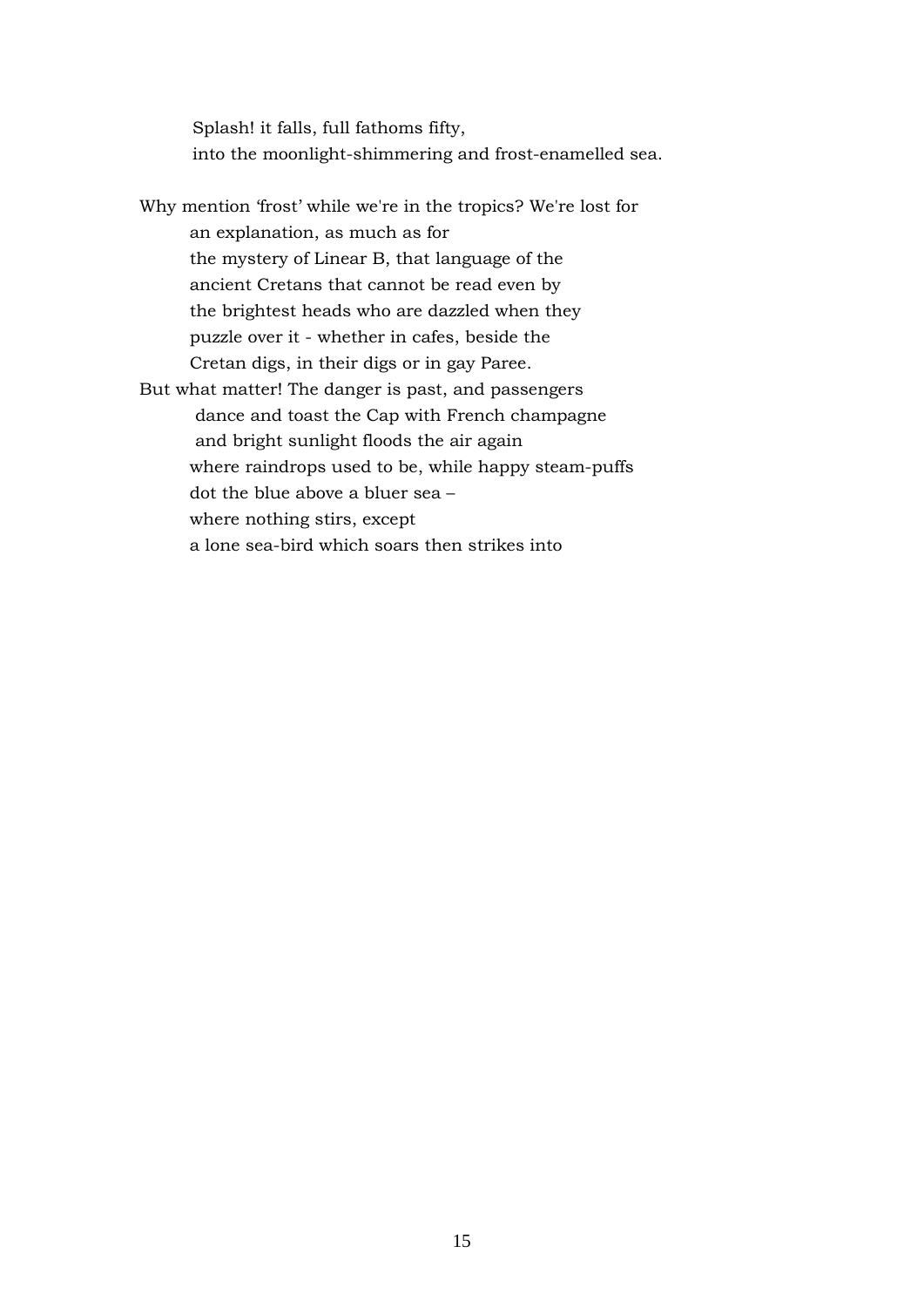the sheer tranquillity through which the ship serenely glides, towing two ripples that stretch into a V about her bow. On board, all is still again, except for idle hands that grope for suntan lotion or, identically, semaphore for drinks across the glistening decks.

The ocean is a sheet of light a careless match might ignite, as the sun stings the air that is cloudless, except for that one little cloud up there, within the blue that Rousseau might have painted, had he painted it at all. And the *Trinidad,* now just a dot herself

nears the horizon, beyond a coral island, where sea-birds trace lazy circles above a reef,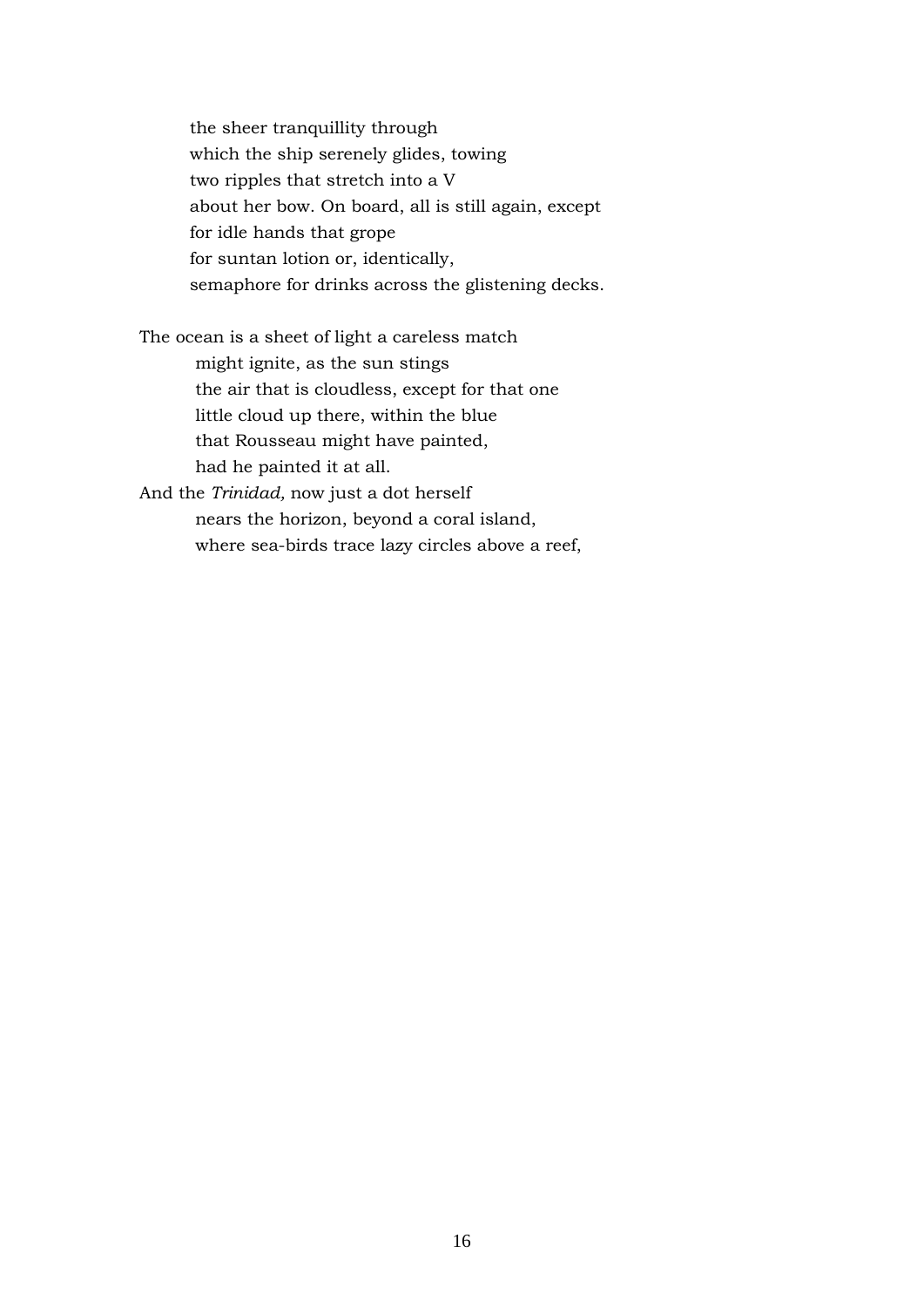and where the endless cry of the Didda-Booba parrot echoes still, echoes as we breathe, echoes bright, yet serene and far away ...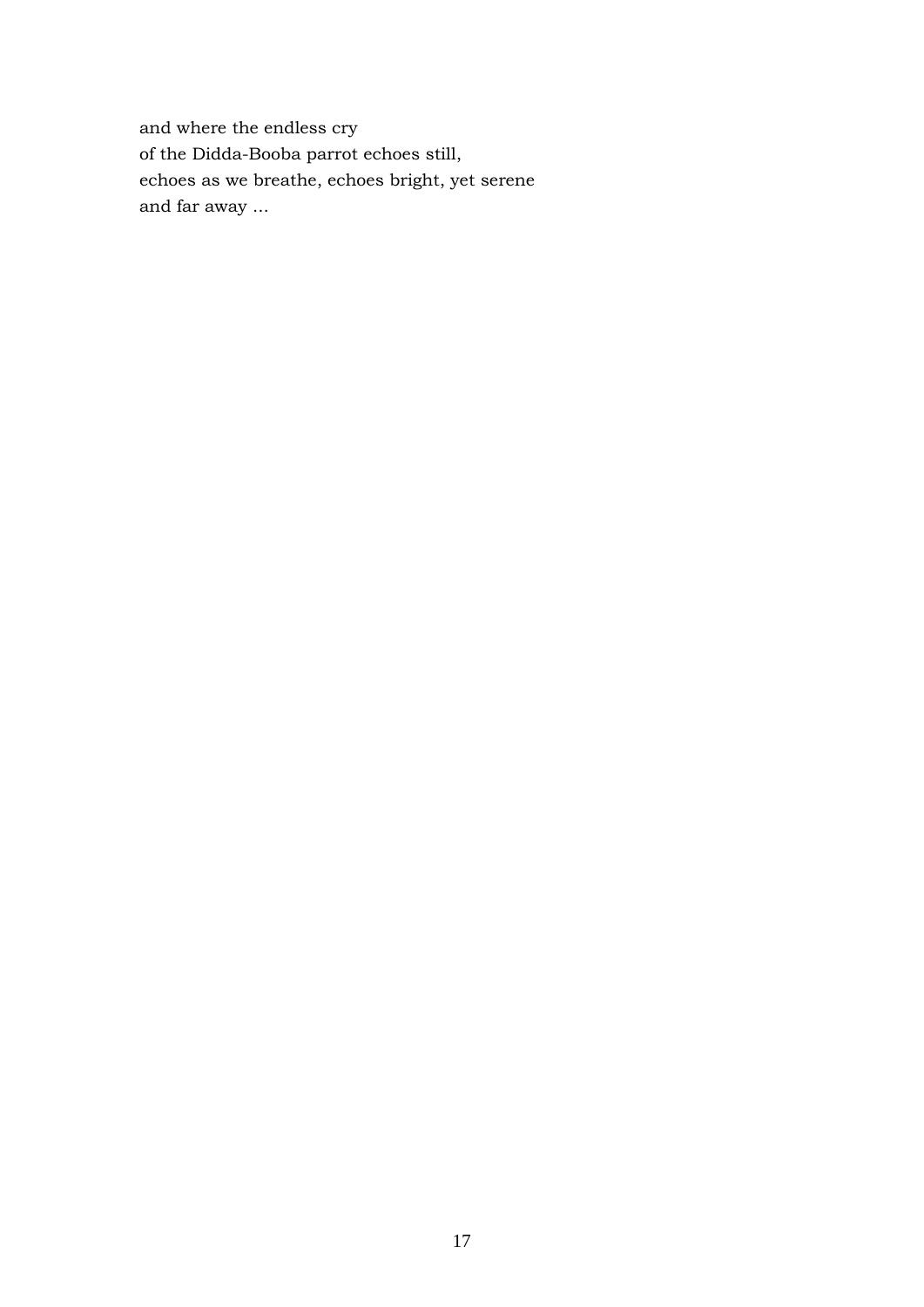#### **THE HIGH TIDES**

#### 1)

A blue moon rages in the sky above Hong Kong where glass towers twinkle under starlight. Down by the docklands a shadow glides across a pock-marked wall. A dagger flies and finds Lee Ching who, with a severed cry, flops out of sight beneath a neon sign. It blinks and bathes with bitter blue his hand, which clutches at, then quivers on the greasy stones, and then is still. As the street is still, except for a scar-faced thug who vaults a wall,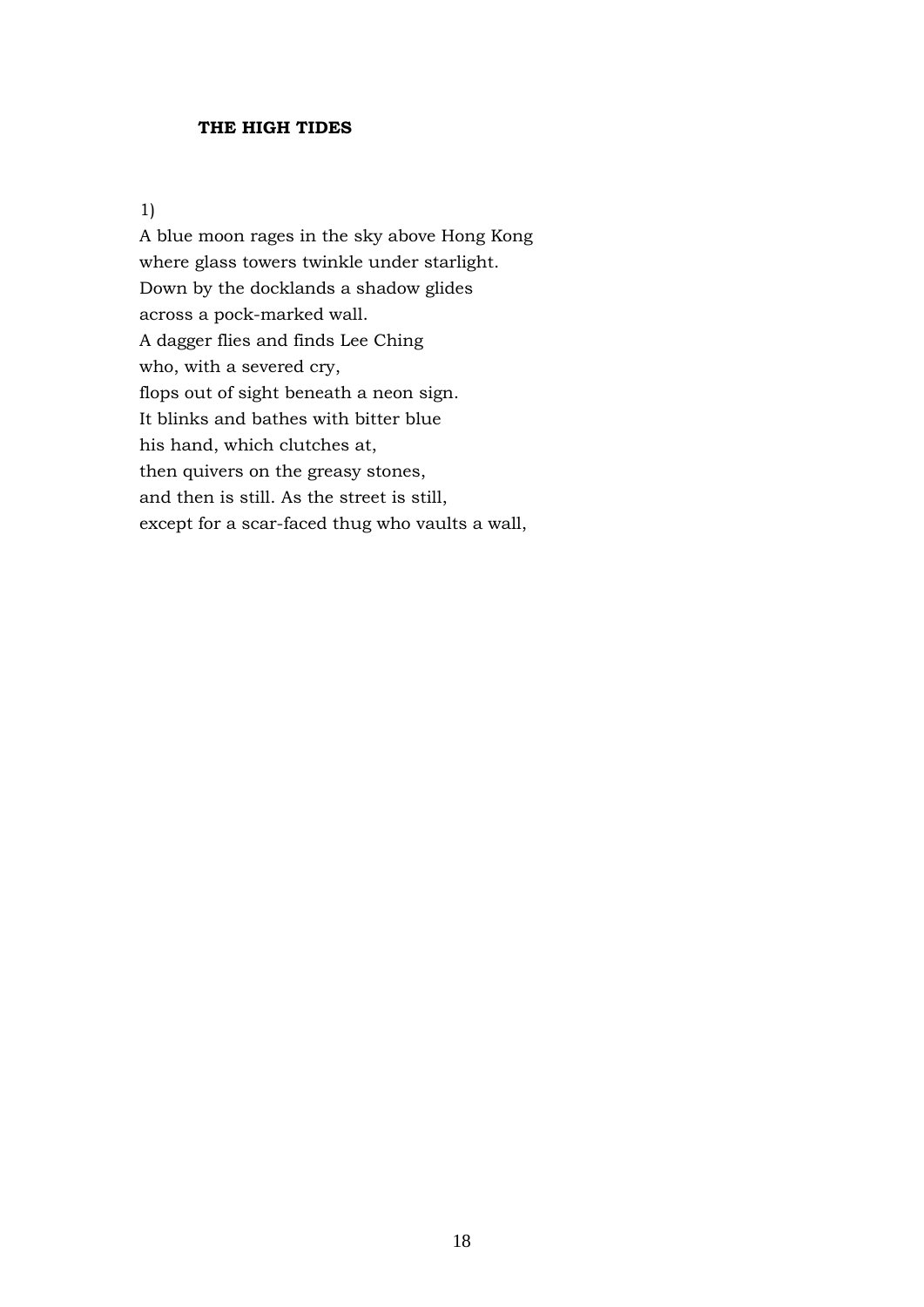then creeps and glides through a street of bars where cars criss-cross the night. While on the right, near a fruit stand, a band of street sellers shout (in Chinese), "Come and get them while they're hot, potato straws, bamboo roots and shoots."

A bright blade bites a lock and four thugs burst into a room where Bruce Fang lies with his favourite girl, Sue Ling. She is accommodating him in The Bird Cage, a seamy joint down near the river where the sampan ply its treacly course all night long. Fang snatches a knife from his belt, then falls.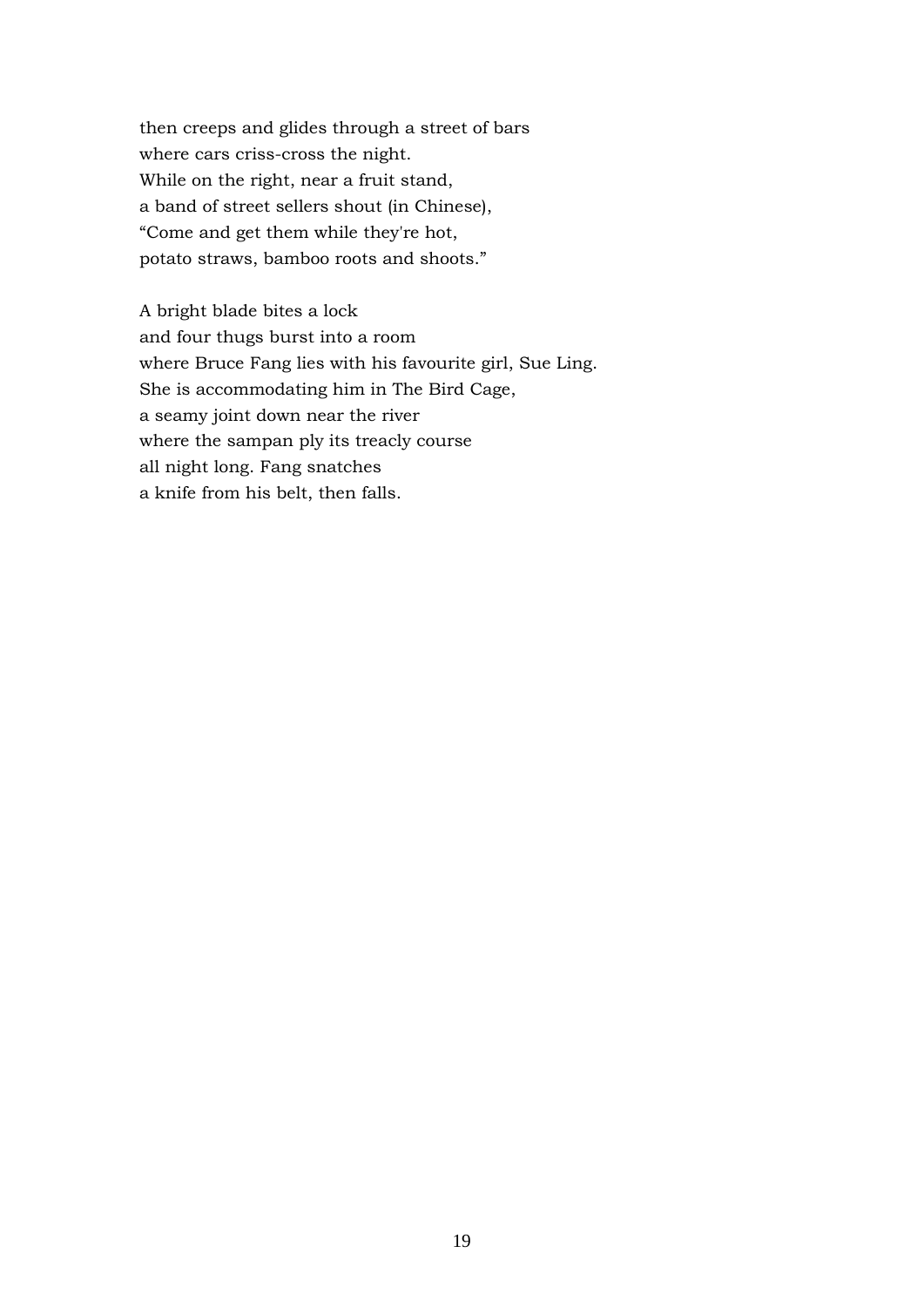He'd just sobbed and sighed amid Sue Ling's sweet dark thighs, and now the mob are after him.

He'd spread all his stolen trinkets before her astonished eyes; and, as shadows melted across a Chinese screen, had turned to dream upon a quilt of printed flowers, waking to the pre-dawn hours before the door slammed down. And now, as Sue Ling screams, Fang collects a bullet in the brain!

The game is up for Fang: four punks stand, three with hatchets, one with a smoking gun, staring at the deed they've done; then dash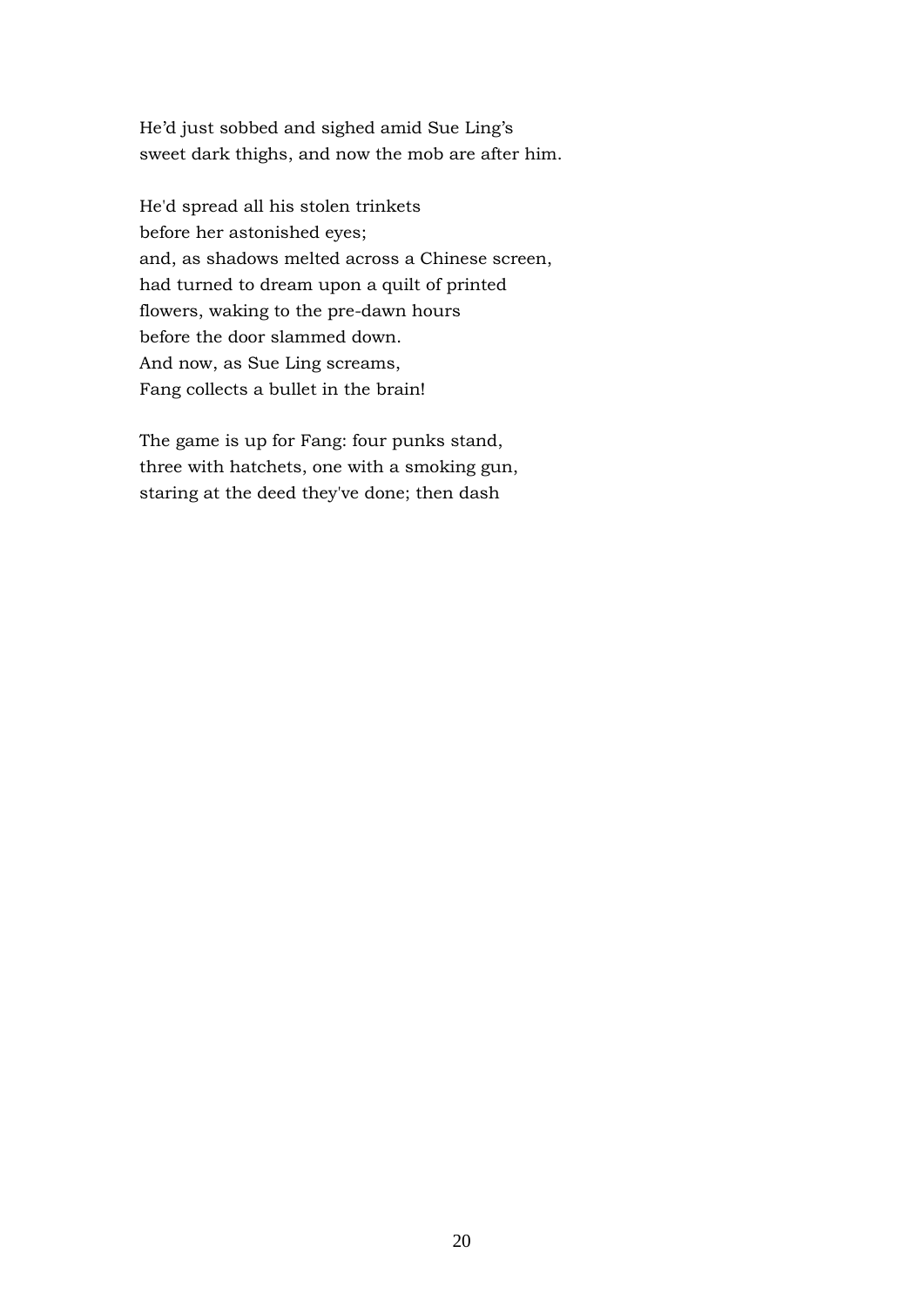back to the night... Before the sound of running feet dies along the empty street, framed there in the doorway, glaring, is their boss, Hank Kill. Built like a hearse, big-boned, American, his eyes smouldering, he walks to where the dead Fang lies and takes from his pocket a strange device. (It was for this he'd just killed Fang. And for the same Fang had slain Lee Ching.) "You don't know nothing," Hank mutters to Sue Ling. "Now get out of here." She flies into the night, her face once flushed with joy now a lantern pale with fright.

Reader, it might seem trite to say this,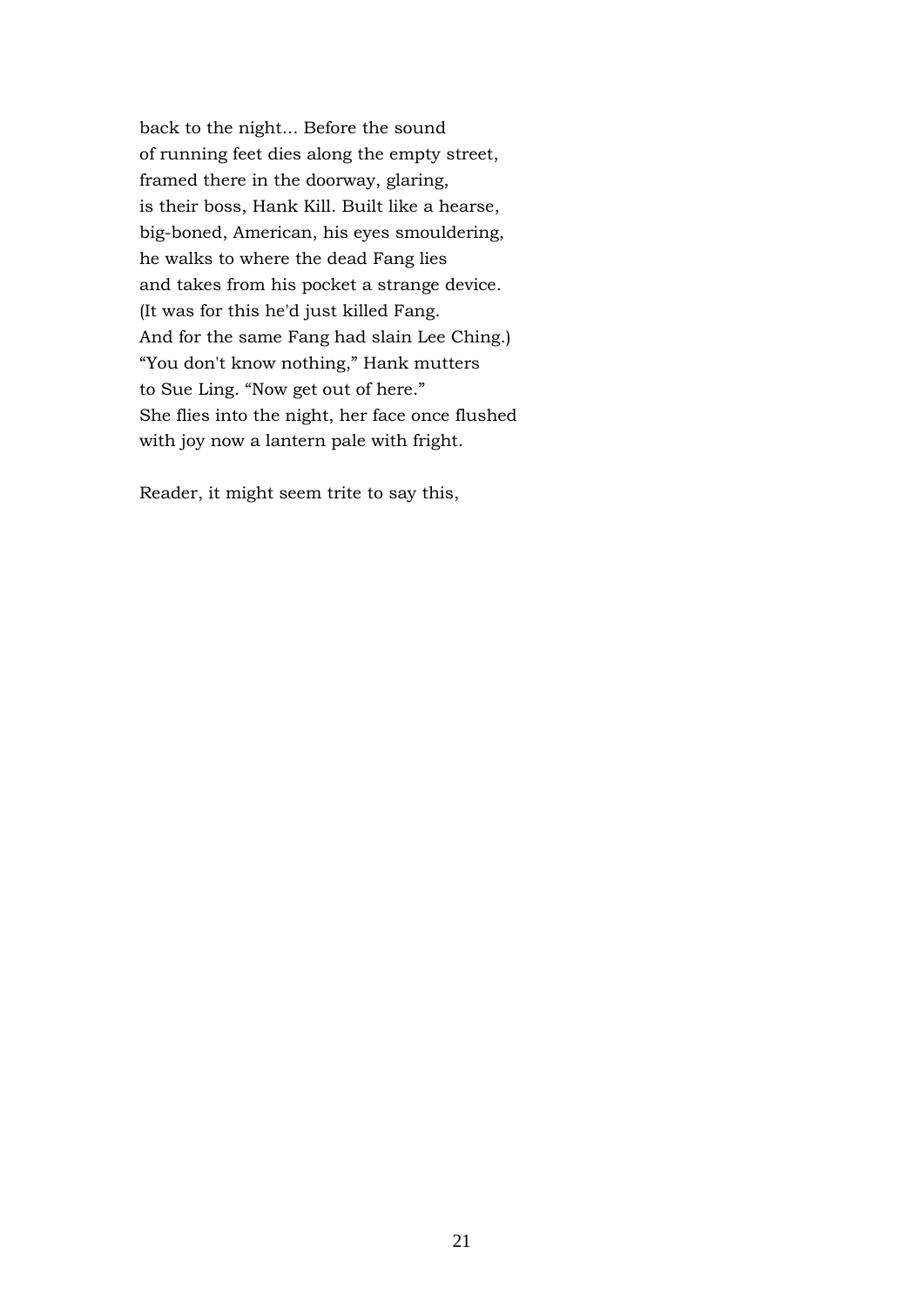but the underworld is not the nicest place, not squeaky clean but crude, and like my first three verses, more than a little lurid: such is vice! So those fastidious ears I have offended in these preceding lines should not harken further to this poem. Nor should those who care only for conventional sense; for any stray conceit, I warn, here may trot or gallop down the courses of my plot. Lee Ching shot, the knife for Fang! So what was that thing plucked by Hank Kill from Fang's bloodstained pock't? It was a sort of sprocket made of glass, apulse with fire and tiny dials. Hank Kill turns it in his hand and smiles,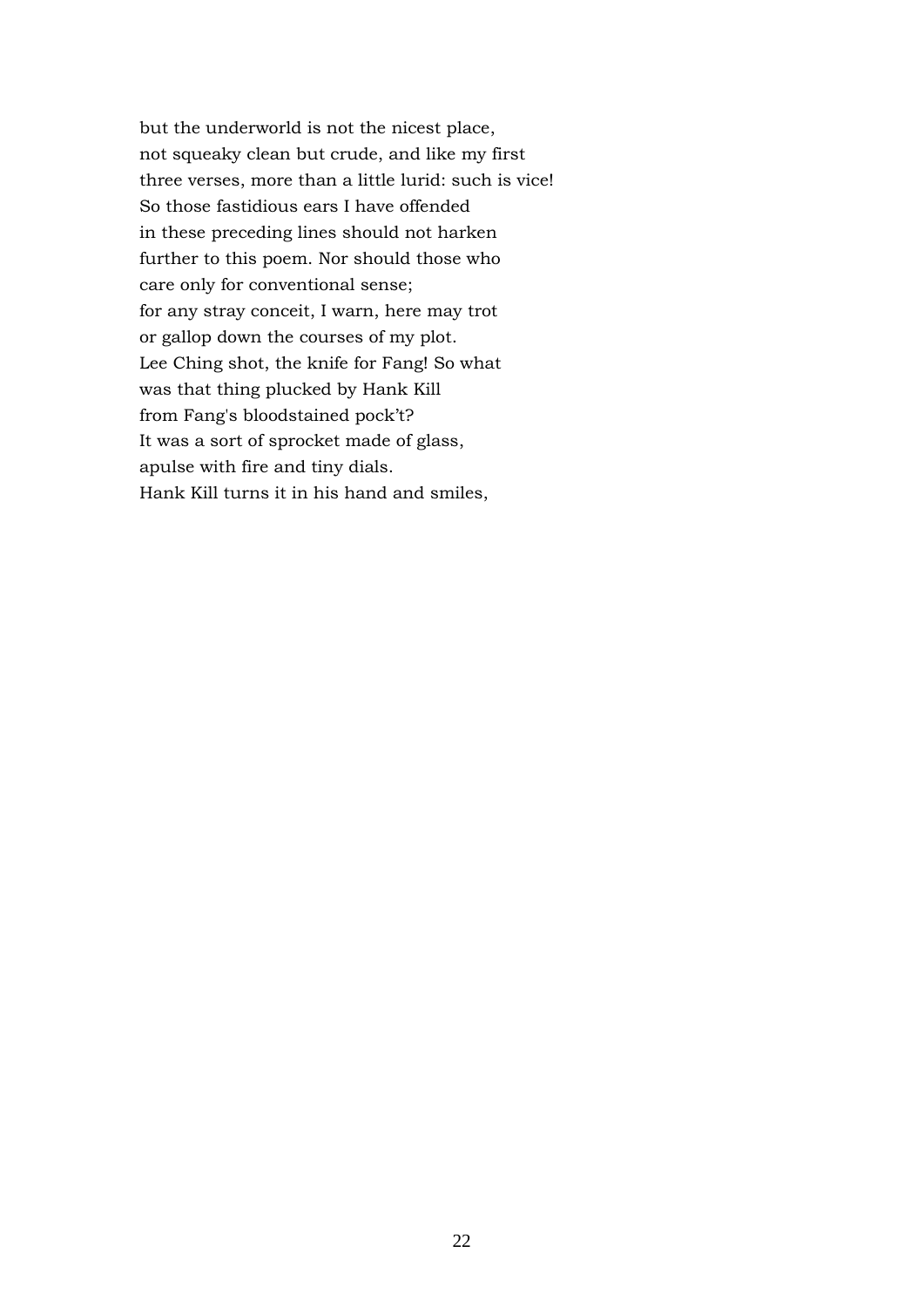and into his eyes streams a sinister silver light.

Now some men care for love and some for fame and some go lame pursuing some mad sport such as lacrosse or table tennis. But Hank Kill was not the outdoor type nor an egoist. For all his days he had only cared for lucre, and the filthier won the better. Lately he had intercepted a letter sent via a stooge from Bruce Fang to his wife. This letter told how Lee Ching saved the life of a certain Dr Lee, and how he, Bruce Fang, was told of it while drinking with Lee Ching. Dr Lee was that man who won the Nobel Prize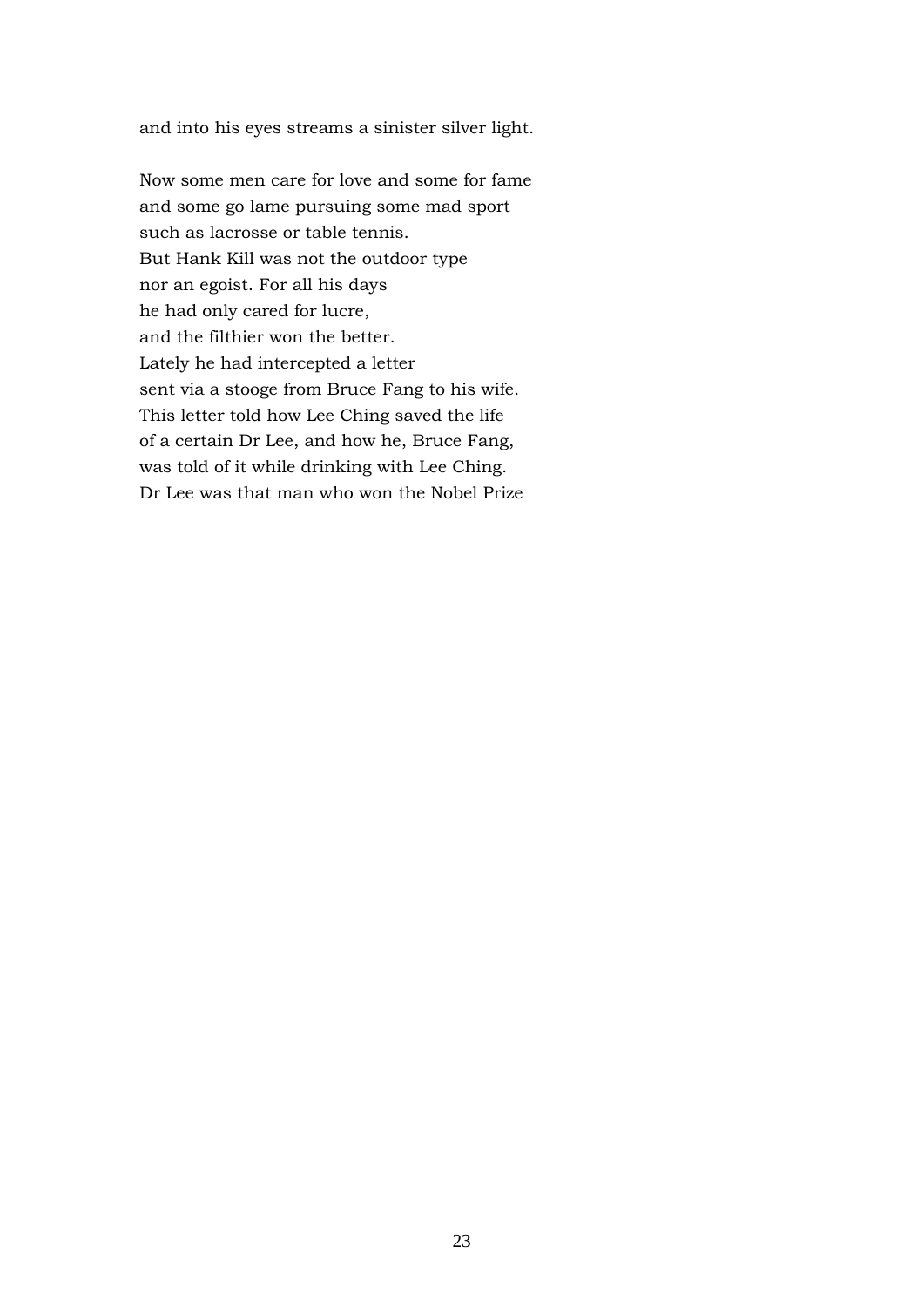for inventing light-emitting robot eyes that allowed those metal men to see through walls. He had followed this invention with another, which Hank Kill now holds in his hand: a 'tidal sprocket' which, if you set its dials so, tilts the moon a few degrees off orbit – and makes the sea convulse with monster tides!

Dr Lee had raved of it last spring that day Lee Ching fished him from the Mekong. Lee Ching had been walking by its banks when he'd heard a splash, and had dashed to where a hand grasped straws above the swirl. That hand belonged to Dr Lee, who had been cruising with others of the scientific ilk, aboard a barge,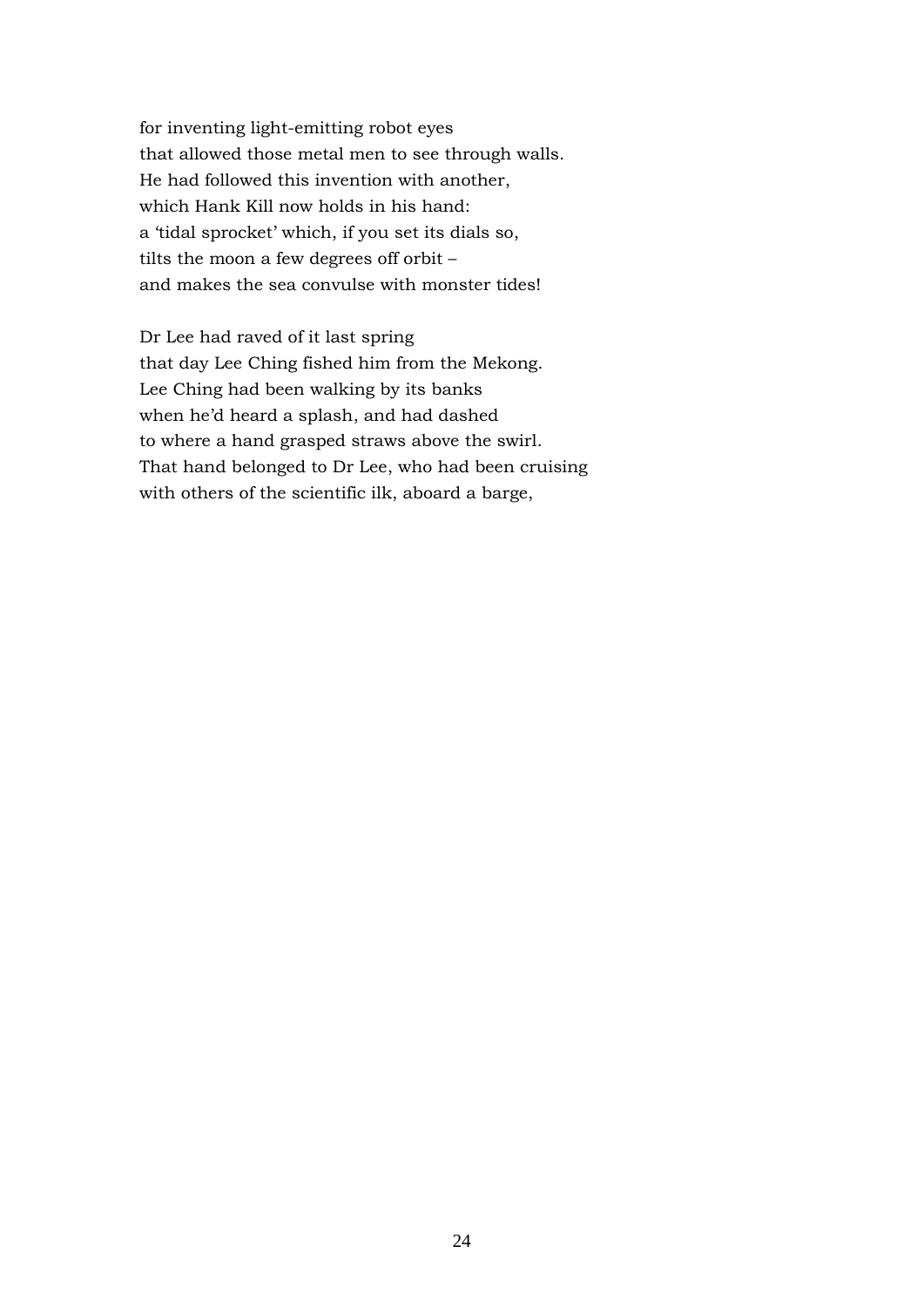before - tragedy! Tripping over a chicken tethered to the bow, Lee had fallen in the drink. But he 'came to' again upon the river bank, rescued by Lee Ching. "Tied round my neck gasp is a pouch," Lee, shivering with delirium, said. "Inside you'll find my tide device-gasp-sprocket, all together one world where we'll all be freegasp-no more famines for the future-chokethe waters take me down you see-choke-gasp-I don't have long to last-gasp-do you hear take it take it-gasp-the desert sands will bloom again but if it falls to evil hands-choke-why with this..." Little does he know that Lee Ching is a thief, who cuts the cords around the Doctor's neck and throws him back into the muddy swirl.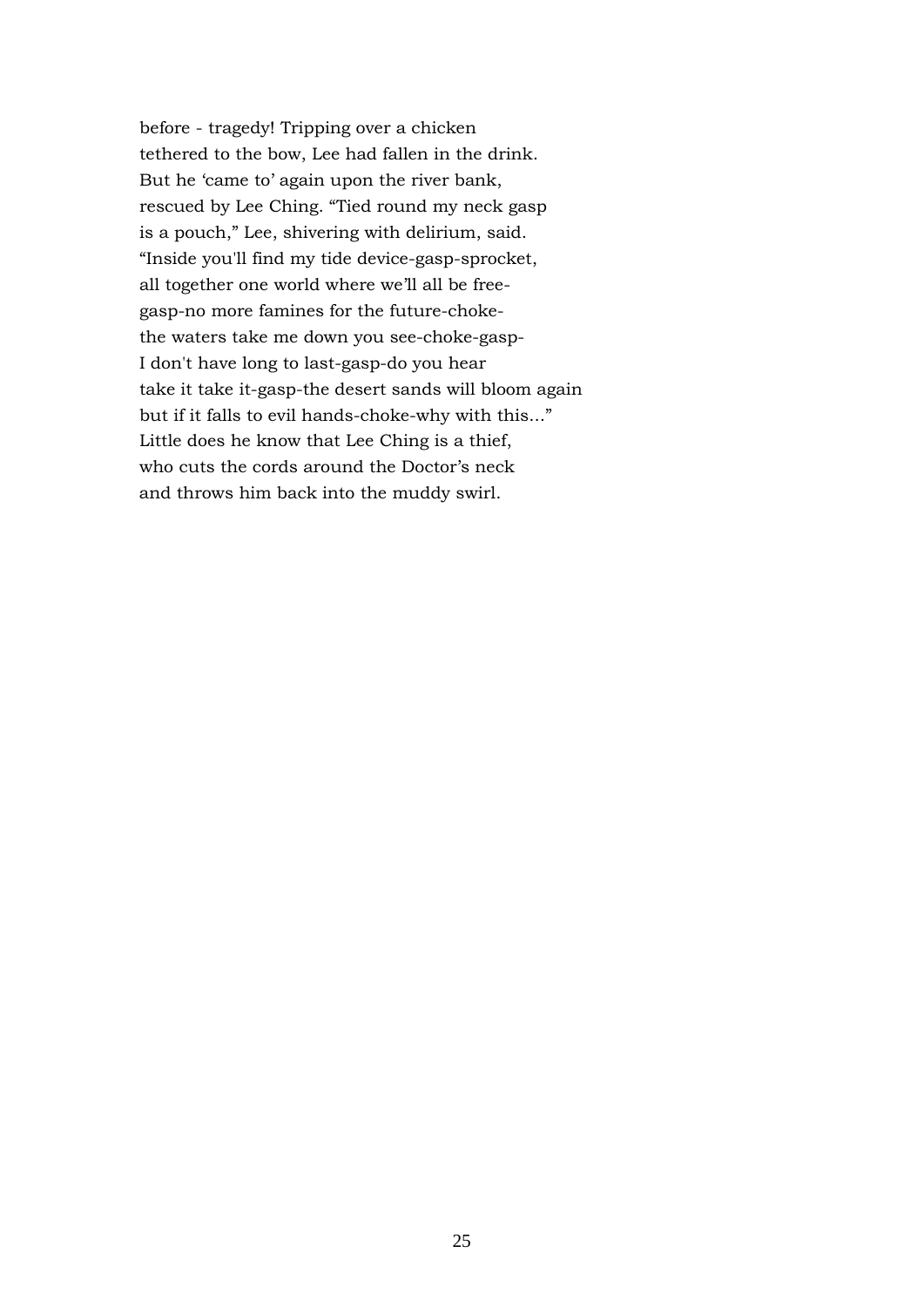Imagine Dear Reader, you are in your office among the clouds, while other towers of steel and glass rise up around you, above the city streets where pedestrians mill, below. In the sky outside, aeroplanes fly with a luminous drone, while you answer the phone and scribble on a blotter, doing things other office workers do. But suddenly you see in the blue out there a huge white liner drifting serenely past. You can't believe your eyes, and why should you? Where air should be, now is water, rising to the 20th floor. Goldfish swim where traffic lights once punctuated the daily din with green and red and amber. And that hamburger stand beside the new gymnasium looks more like an aquarium. And there! A vast shock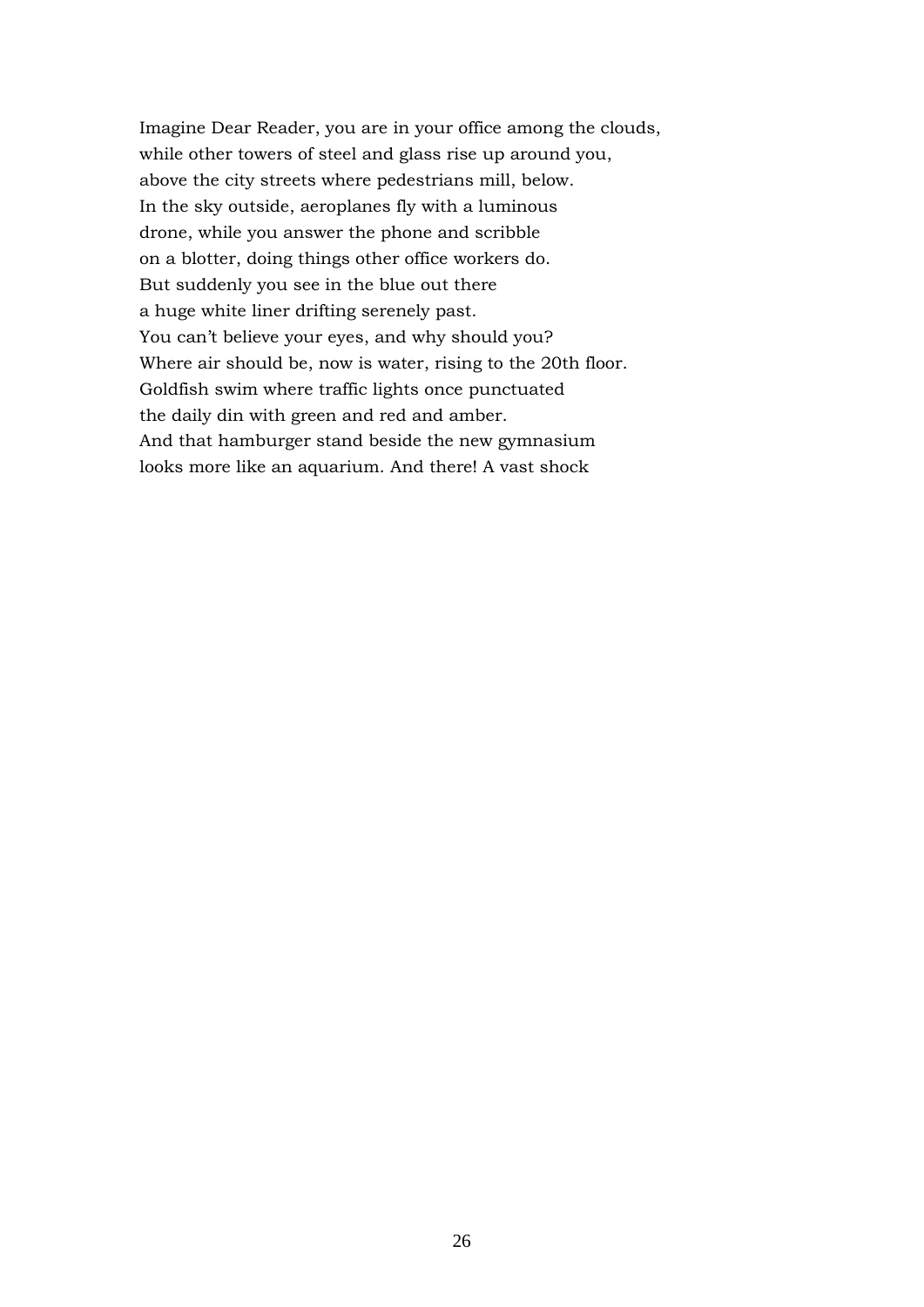of water swirls where tickets once curled upon the windscreens of parked cars. It's like some mad dream of Captain Nemo's. Someone must have tampered with the tides!

The tidal sprocket in malevolent hands? Instead of desert lands blooming with new life… Instead, this? Yes! Hank Kill's fist slams down as his Lear jet veers over Acupulco. Slam! against a sink set in the wingside bar where he's just upset the drink of his dumb henchman Waldo: a Harvey Wallbanger, double-iced. "With this we'll be rich," Hank booms, holding the sprocket high against the light. "Or that is, we'll be richer," he amends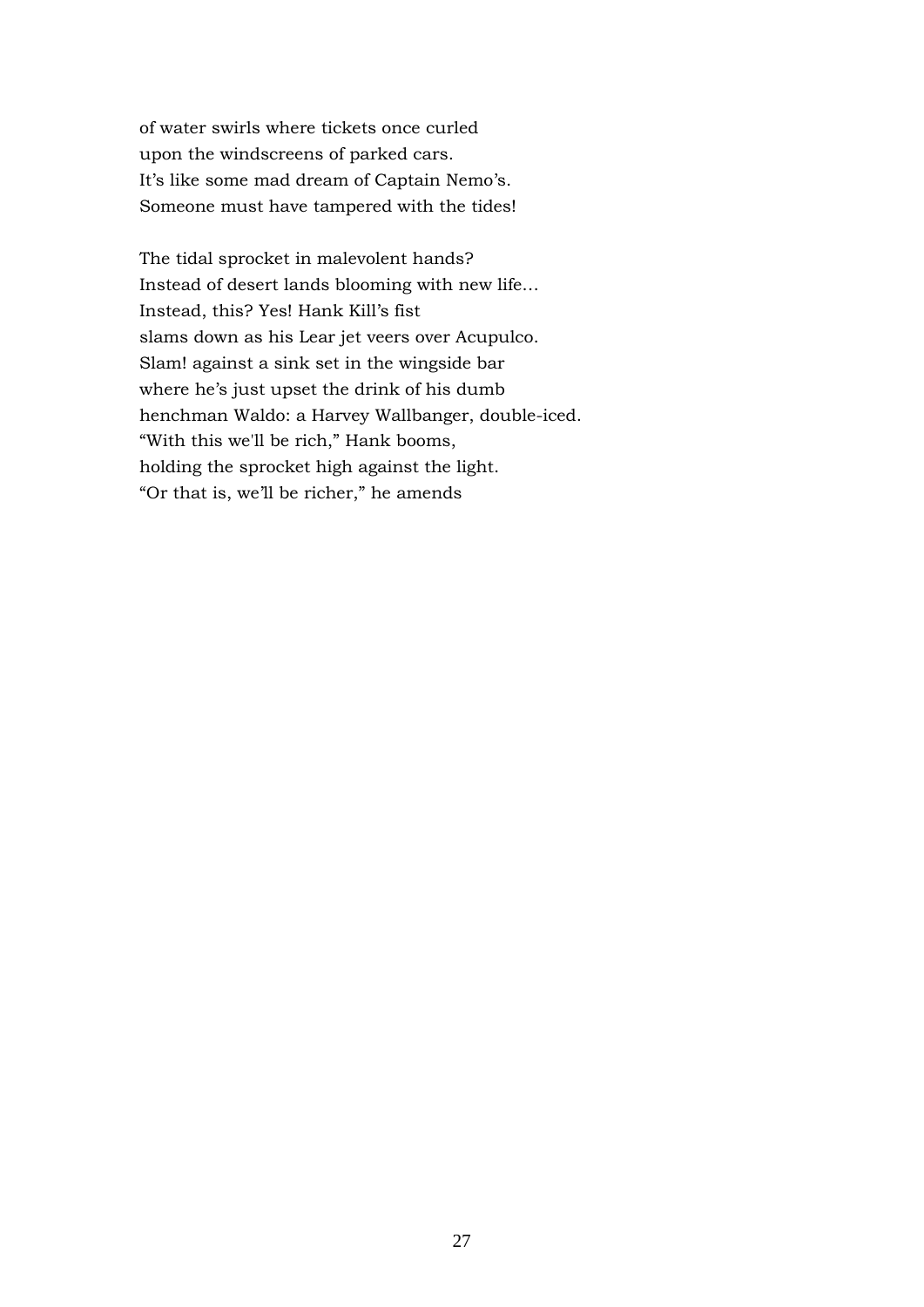with an evil growl. "I'll put it up for auction and anyone who pays the highest price can have it." The jet tilts through a cloud above the dazzling beaches of the rich.

Enter then, Baba Ganoogh, chef and chief accountant, with a tray of quail held high... A lean, sardonic man, eyeing narrowly the world. A silken tassel twirls atop his fez, which sits upon a head that's very good with sums and sauces, although his heart is numb, like his boss's; he knows no more mercy than a mantis.

2)

At the corner of the poem is a ghostly light,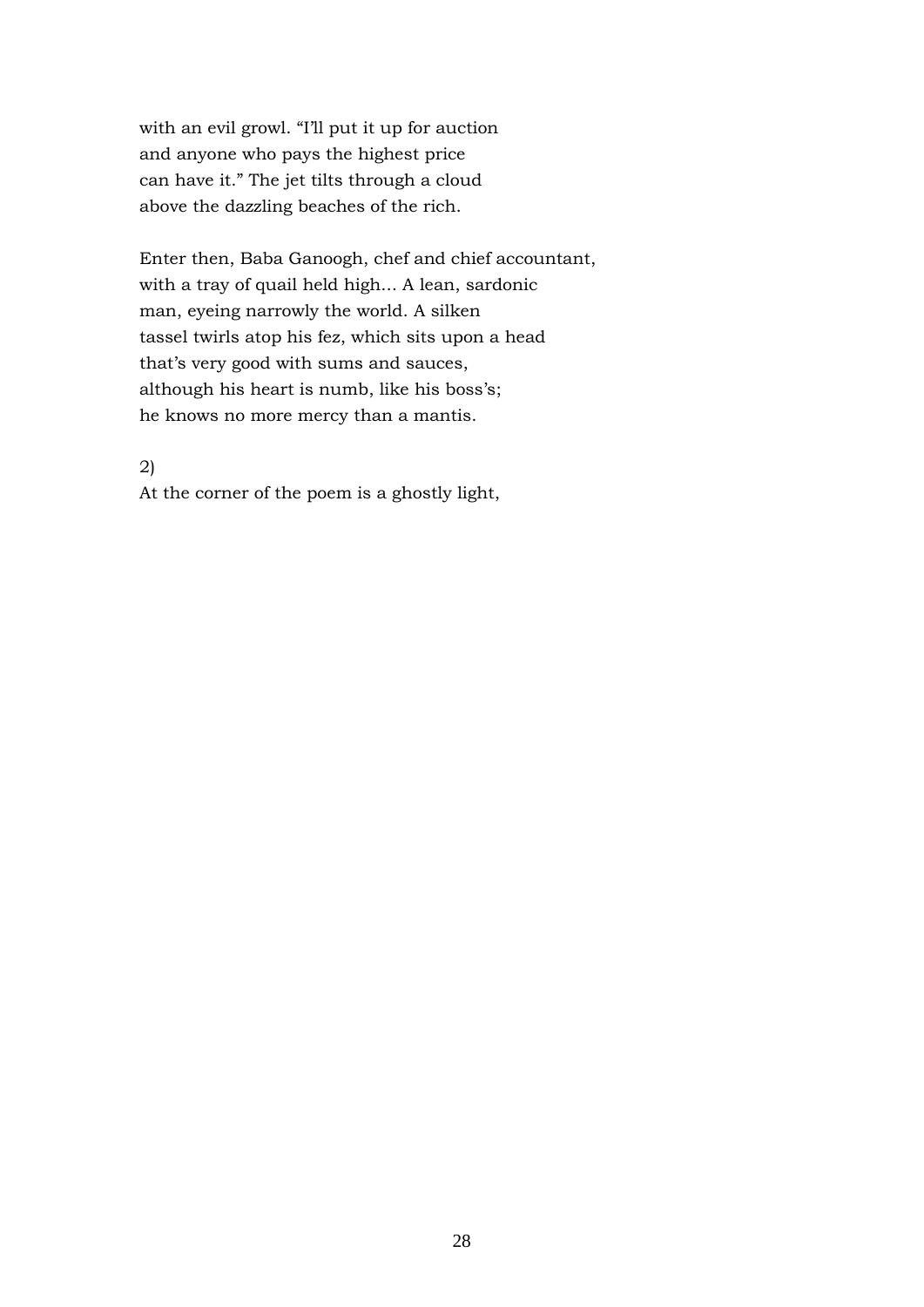you can almost see it if you screw your eyes up, tight, until a vein stands out upon your forehead. There it is again! This time like a train blazing down a tunnel. Or perhaps a fire burning inside an igloo north of Nome. No - like none of these! More like a flashlight flaring through the gloom of sudden storms... "Mush," we hear a cry and find the Arctic sky now poised above our heads. For here we have been led by that strange light! It's time to meet our heroine, Clair Sky, who drives a husky sled across those frozen wastes. Clair, an ornithologist, has for months been tracking the Most Northern Banded Grebe, never before venturing this far north.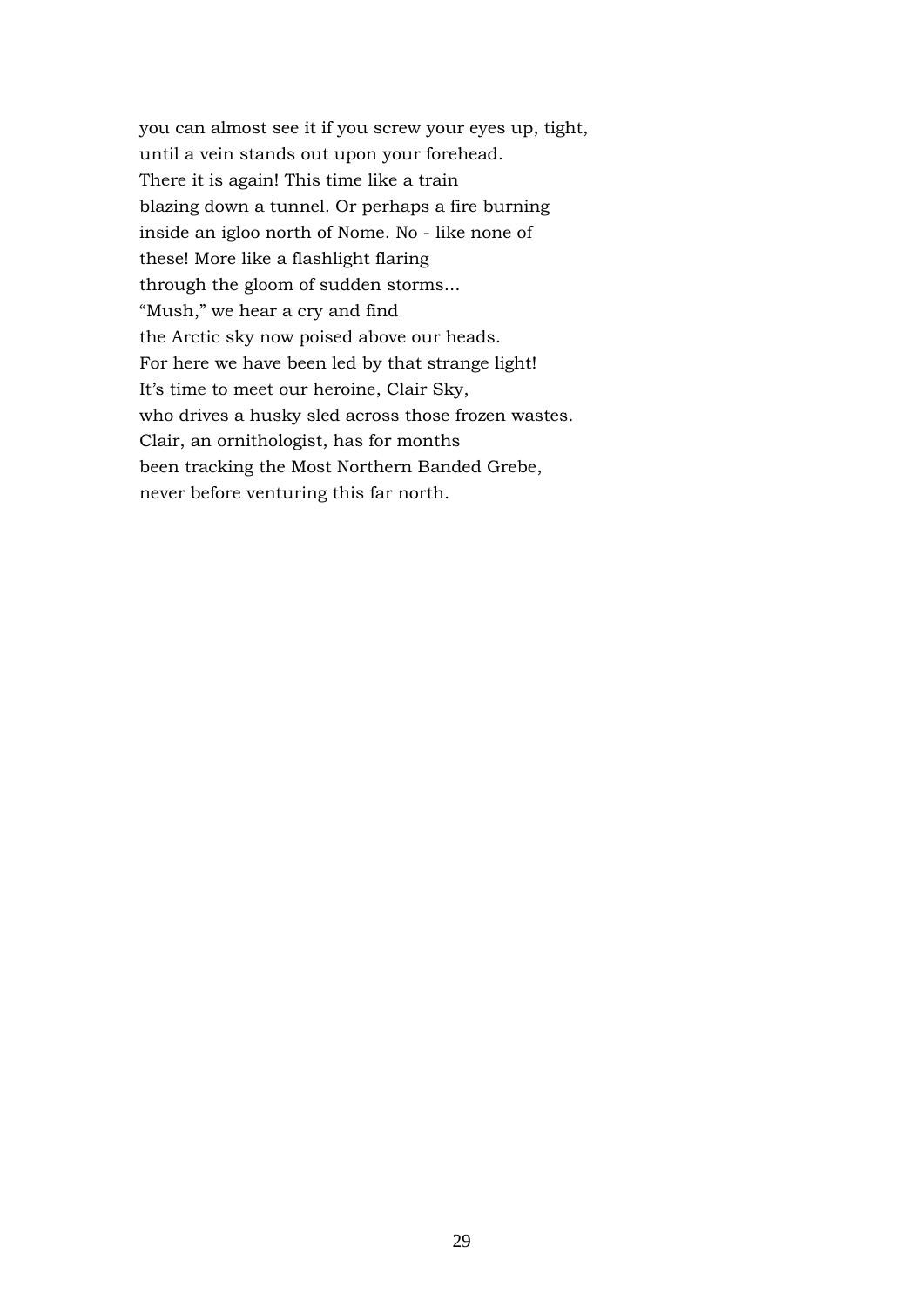"I must have come too far," she thinks and she is right. For there is no life near the slender ledge of ice where we find her, but only blizzards swirling above a blue crevasse and icicles which drip frost onto her tent. Inside it, she eats a meal of beans then dreams of pancakes and roast beef, and of the smiling faces of her friends. She calls them softly in her sleep then dreams again, of a silver teapot steaming inside a cabin, by a sunny stream in Spring. Outside, fingers more of frozen light than ice point into the wild white sea. The huskies howl against the storm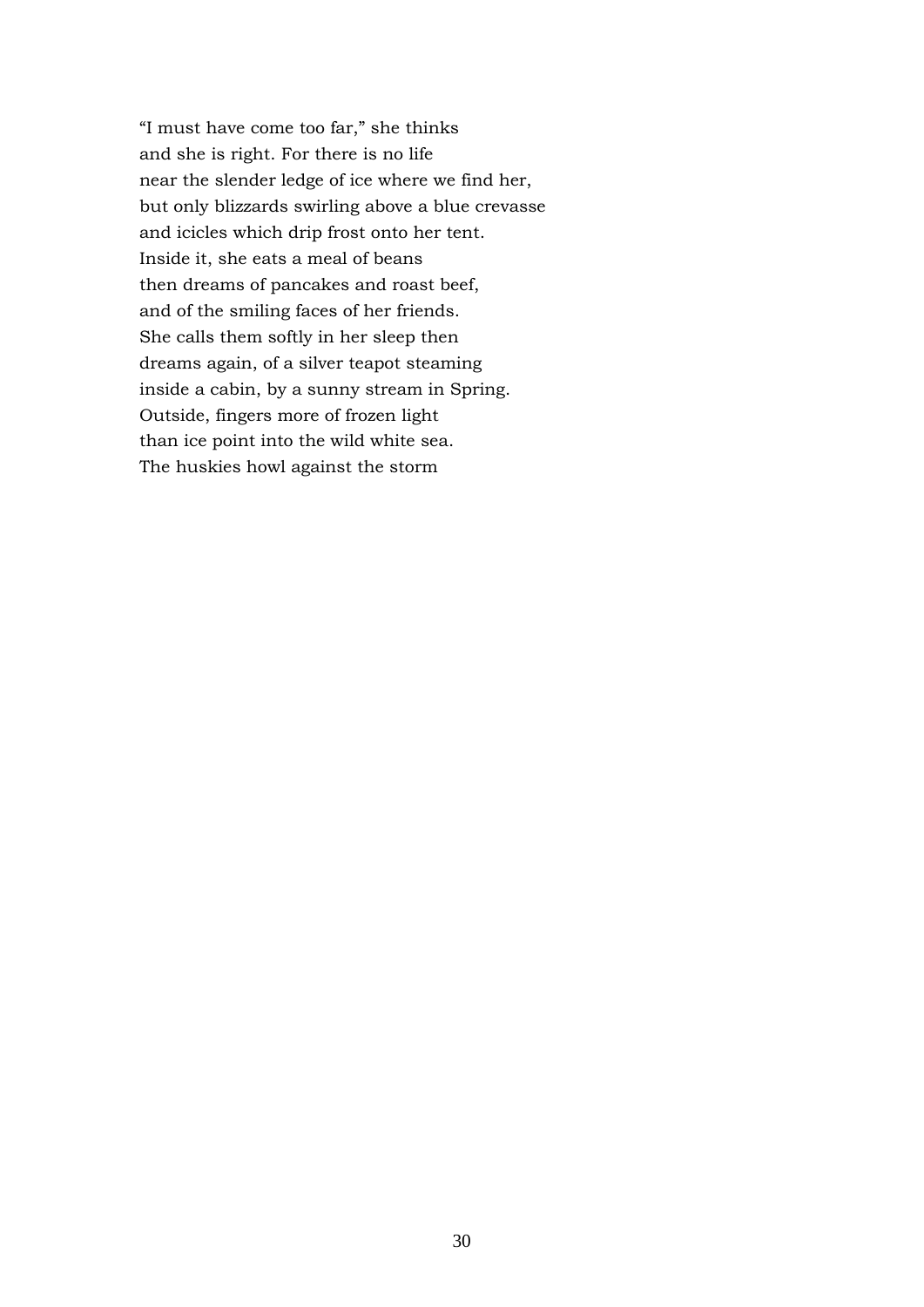covered in cold sleet, all lie huddled in their warmth as the blizzard blooms, until the 'midnight sun' looms again, flaring on the new horizon.

The next 'morning' finds Clair treading her first footsteps in the snow, as she turns the team around and heads for home. But the ice cracks like a whip when she steps onto the lip of an aching blue crevasse; she falls! Her only hope the rope around her waist, which snakes out quickly then catches on a stake she has also hitched the huskies to. It springs and shudders to take her weight, then starts to inch and jerk from its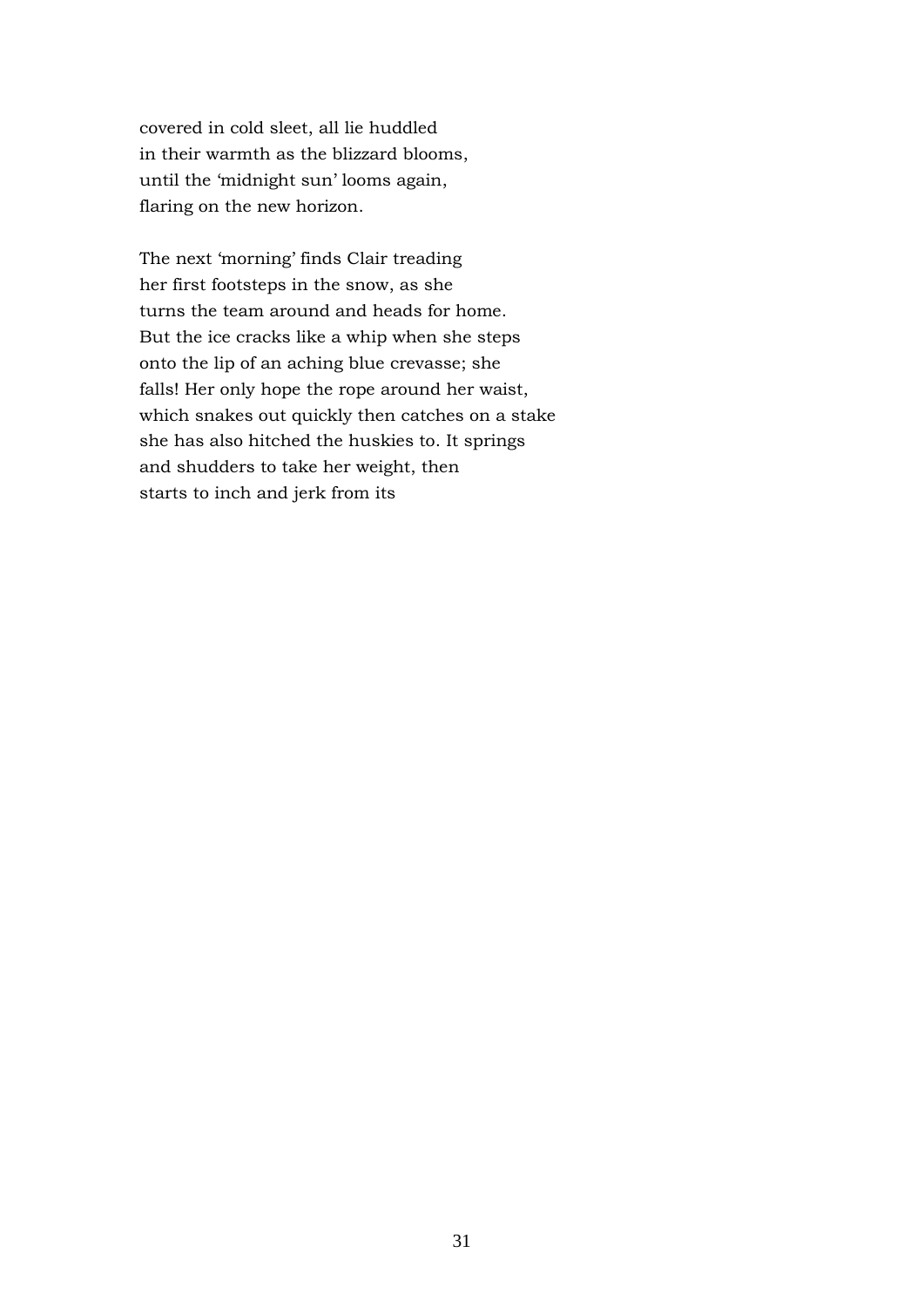shaky anchor in the ice. Clair swings in a wild arc while, down below, amid the roar of falling snow, she sees sheer vistas of an airy nothing: a reeling, delirious view that knocks the stuffing from her heart. Wait, her hand now finds the rope she hangs upon and, against all hope, she starts to climb it back towards the slope. But, with a ping, that stake flies from the ice, and she flings one piercing scream into the void.

Again! The rope slams taut about her waist as the stake jams in the husky sled, which also slips towards the chill abyss.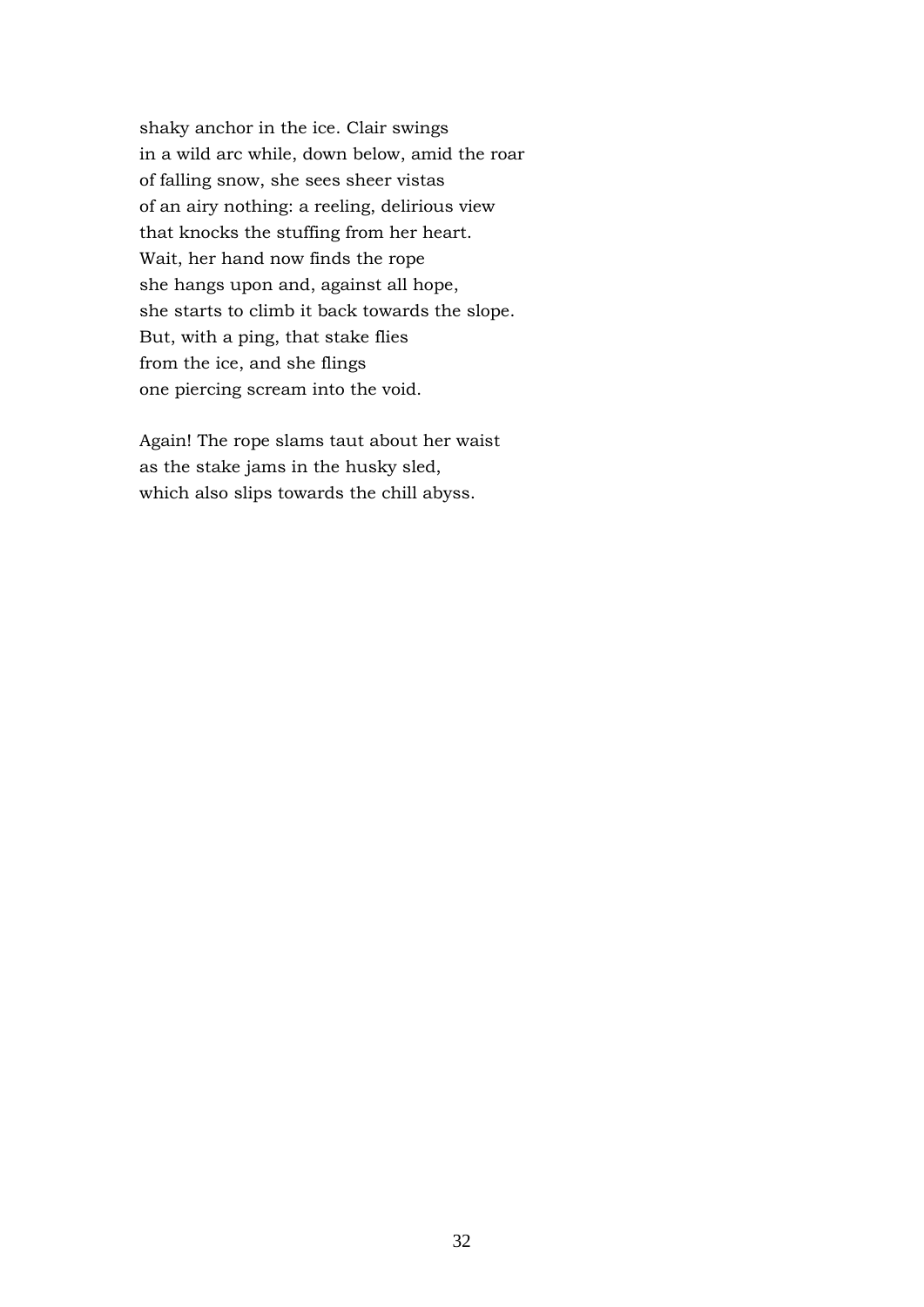A near miss for Death and then another chance for him to clutch her in his bony fingers. Yet, it's not too late. For her husky team throw off their docile *doggy* dreams, wakening to the danger that awaits them, too. They set their padded feet against a ledge and strain against the weight that drags them down. And, doing so, also raise Clair free from the bleak crevasse.

But the dogs are in a panic, their eyes are wild, their howls nip at the heels of night. Clair twists on the rope behind them, a thing of flung flesh. The dogs drive on, dashing over hills of ice that twinkle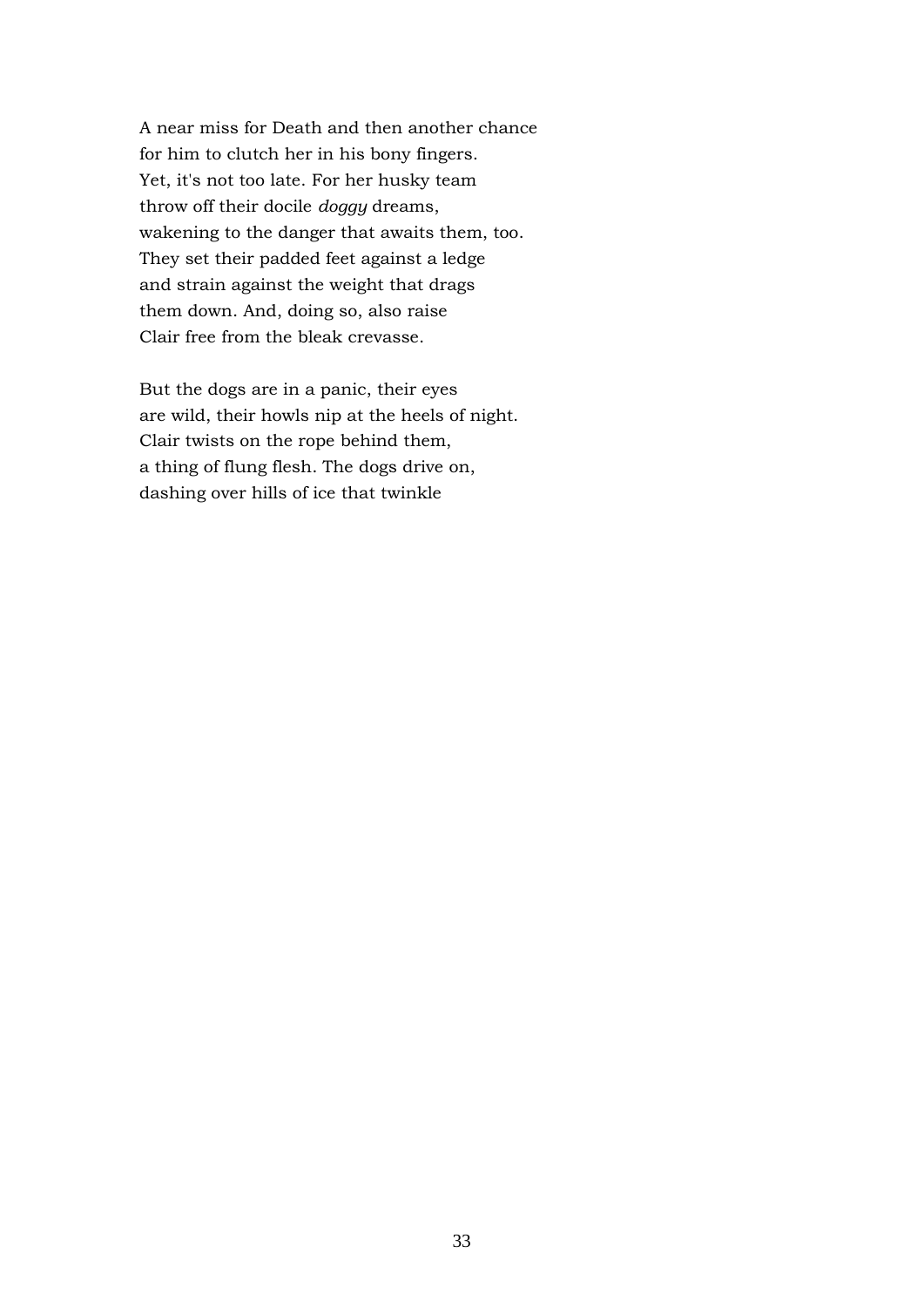in the twilight. Clair's mind cuts to black as endless sheets of snow stream past. At last, the dogs slow down, padding through a fissure in the ice where, the panic fading from their eyes, they slump into the frost and rest. Big Red licks Clair's face, but she doesn't stir – clinging closer to his shaggy warmth that in the silver chill means life. Later, Red's face still nuzzles up to hers. He whines slightly as she finds her feet.

All about the Arctic light glows a ghostly blue: Wolf, and Big Grey also, begin to whine. Clair's jaw drops when she looks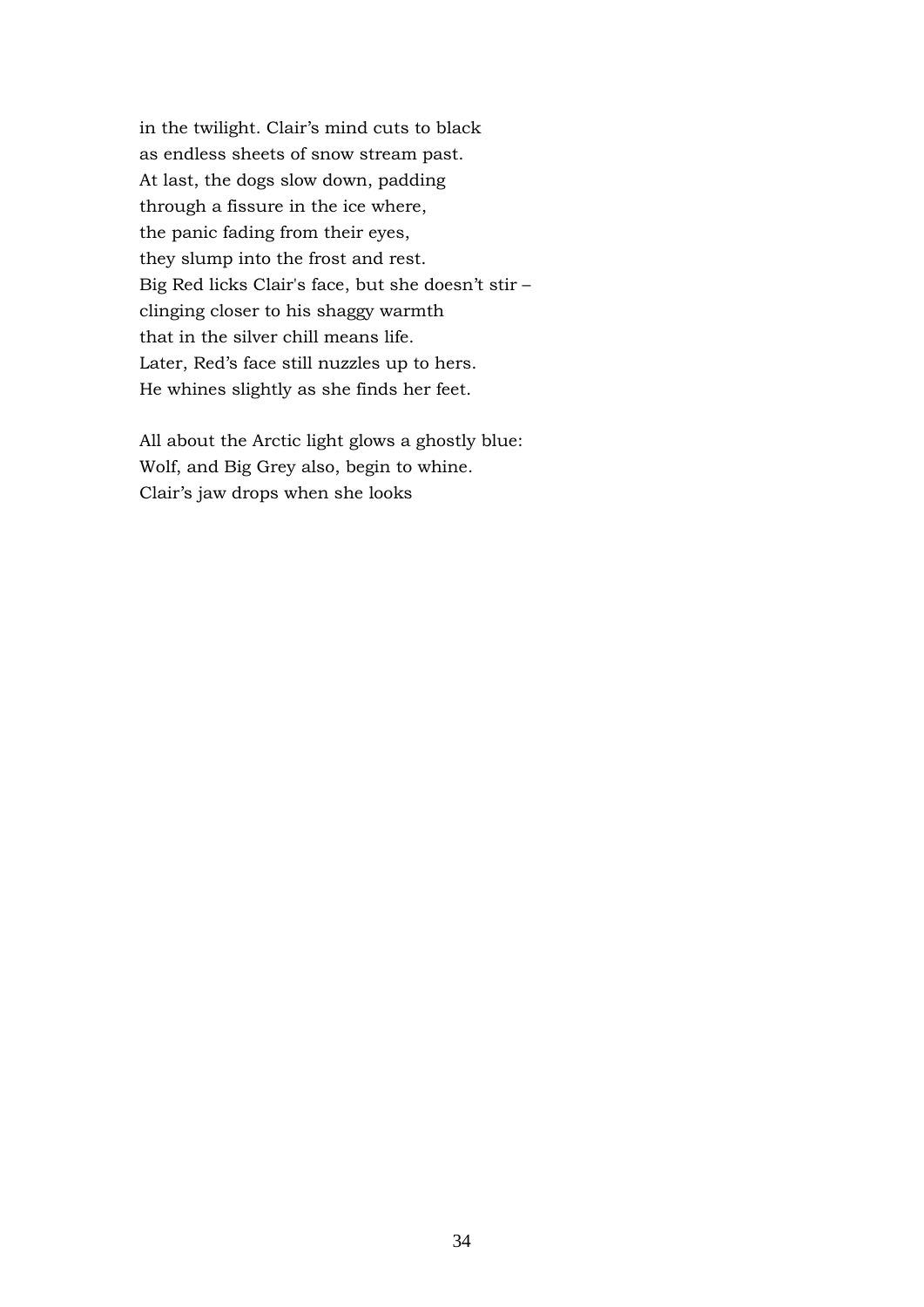where their muzzles point. A shape looms in a fissure to her right and, in the gloom, seems to move toward her. What? A mammoth buried in this tomb of ice for eons? Yes. And now his eyes drink in the light, the first time for twelve thousand years. Clair trembles like a little snowflake as tilting back his massive head he trumpets one sweet and piercing note. For everything he looks upon he loves. "She has freed me. I must serve her," such he might have said if he could talk. Then, uncoiling the trunk between his horns without a second's warning, he plucks Clair from the snow and puts her down upon his back.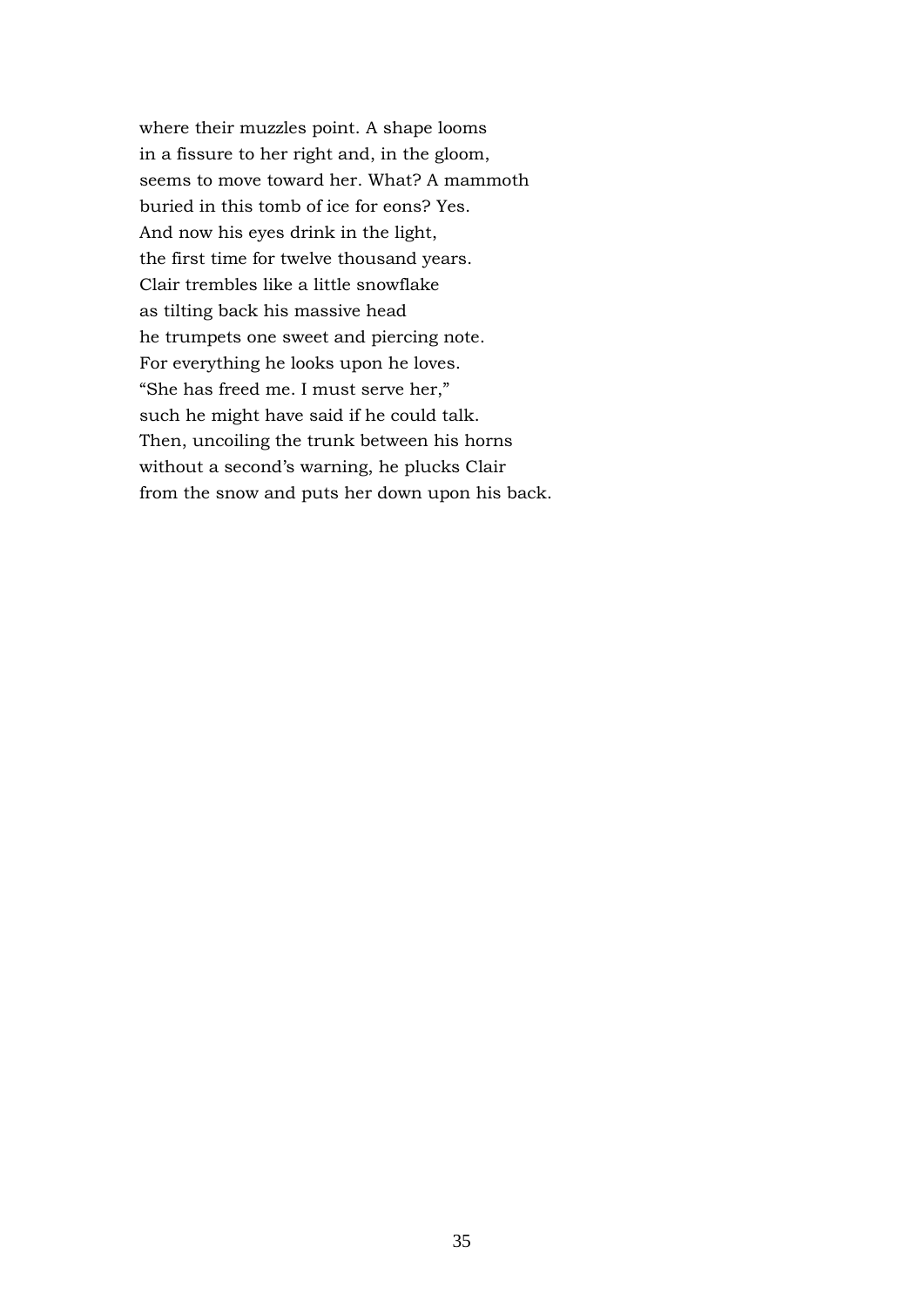Two months later, Clair, mammoth-mounted, nears the lights of Nome. Plodding through the snow, 'the living fossil' hauls her sled where Big Red and the other dogs now ride. Each huge stride carries her further down back streets, where nothing stirs at four a.m. A prehistoric trumpet blasts the skies and townsfolk turn their houselights on. All around her dogs are barking, people prod the air with disbelief, but Clair just longs for sleep and food. Soon, the town blazes with her story, it startles all who hear it, like that enterprising local sheriff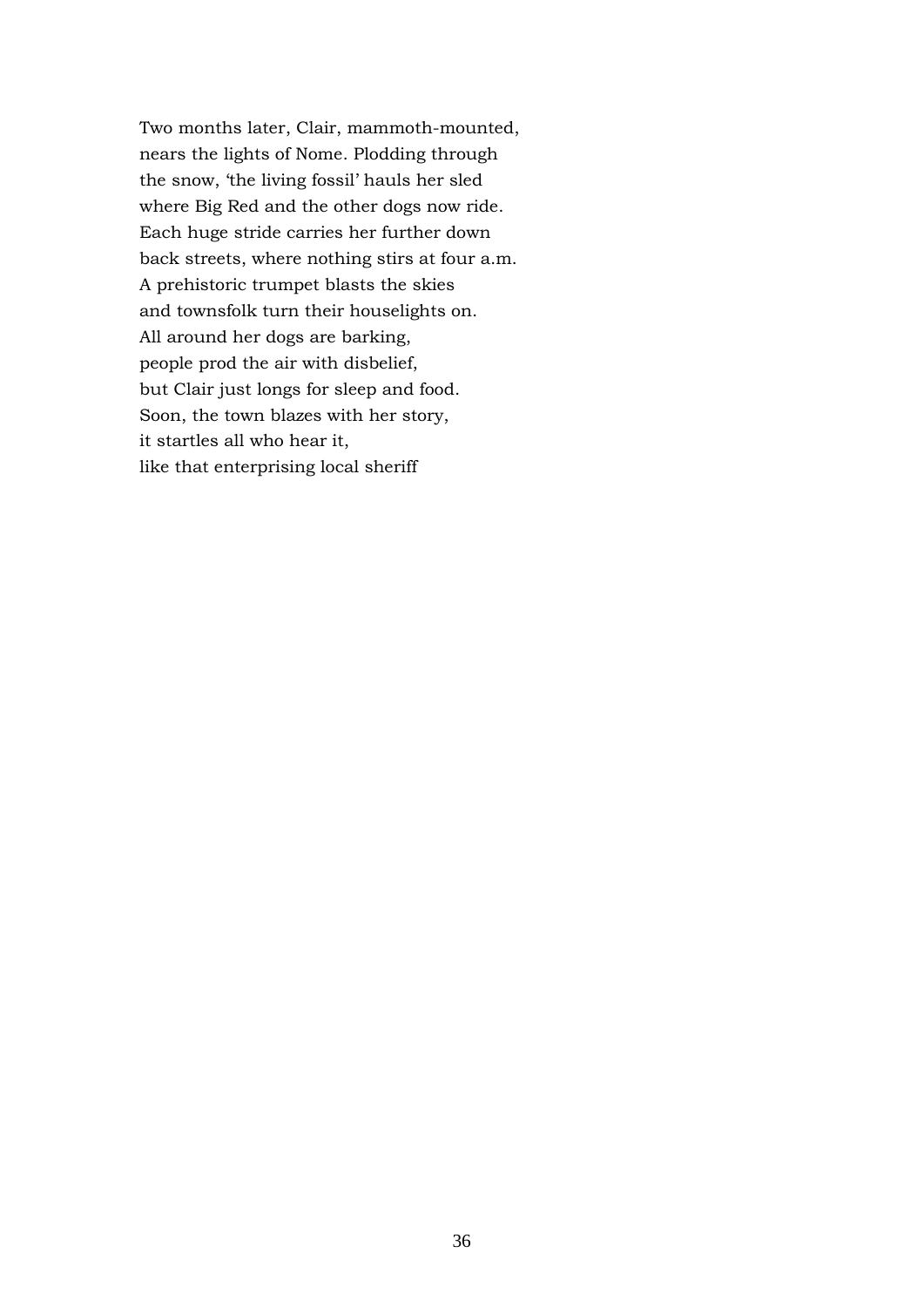who calls Anchorage to tell the nation's press. Impressed, with this first sniff of news, they fly up camera crews, arc lamps, plus reporters who demand instant interviews. The next day MAMMOTH GIRL makes page one.

Clair's face stares up from the Times as smoke curls from Hank Kill's cigar, below the rafters of his mansion in Madrid. A man little caring for that which fails to bring him instant profit, even he had raised an eyebrow as he read the news. Had he read more, not just perused the headlines, he would have learned how Clair, an expert on the migratory flight of birds, had been honored for her amazing find, which was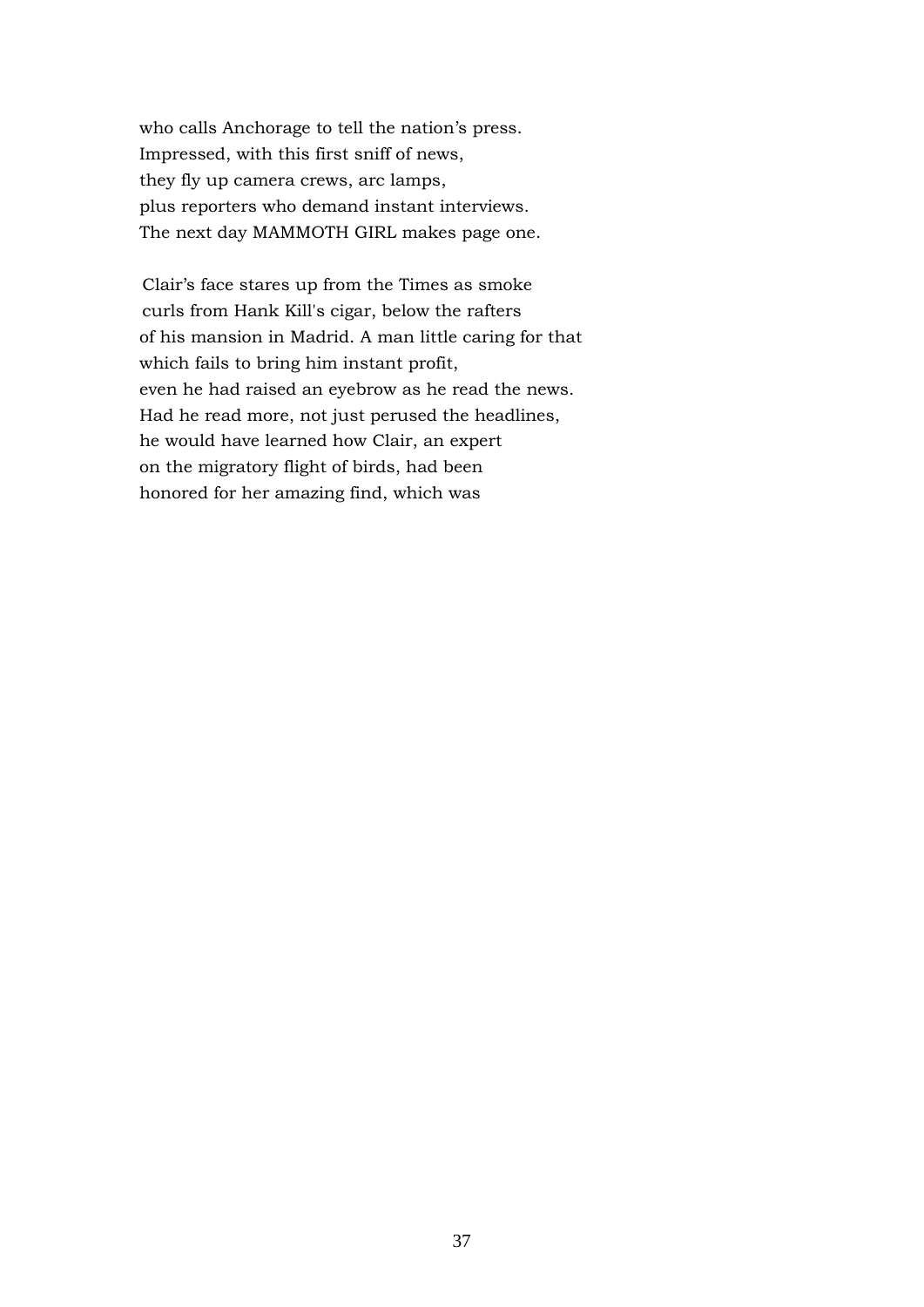now in a Quebec Zoo where, daily, the curious queued to view it. Also, how Clair was "going back to work" upon her thesis on the Blue-beaked Fidgit Bird. But Hank just blows another 'noose' of smoke into the air. What does he care for some overgrown moose? His mind is now occupied by Darker Thoughts.

Hank's mansion in Madrid is set above the sea with sheer cliffs on one side, the other fenced with electrified barbed wire. A guard holds a vicious dog at bay as he patrols the night where all is quiet underneath a silver moon. Its bright light bathes a gravelled drive that leads up to a high steel gate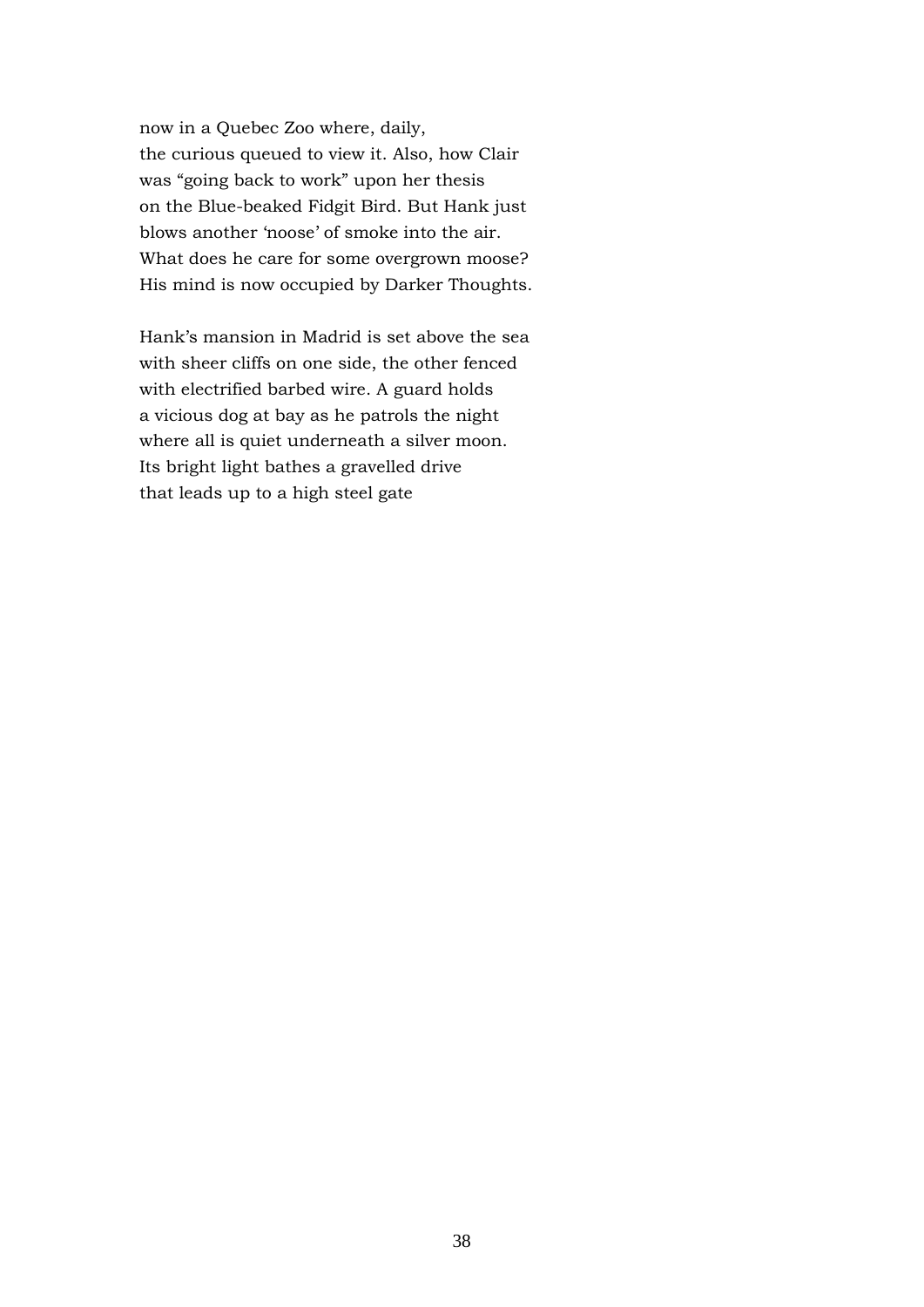at the entrance to the Kill estate. Here are guards also, machine guns underneath their arms, waiting in the silent cool of evening. Inside his Blue Room Hank is also waiting, playing Snap with Waldo, his private goon. Hank snarls to him, "Get me a drink!" Then to his accountant, "What do you think?" Ganoogh, pausing from the massive tank of colored fish that forms a feature wall is a malevolent figure dressed in velvet flocked into a paisley pattern, his face set in low relief against the muted lighting of the room. "Very soon, he will be here." Then, fingering the tassle of his fez: "Yes, I'm sure he'll meet our price. I have it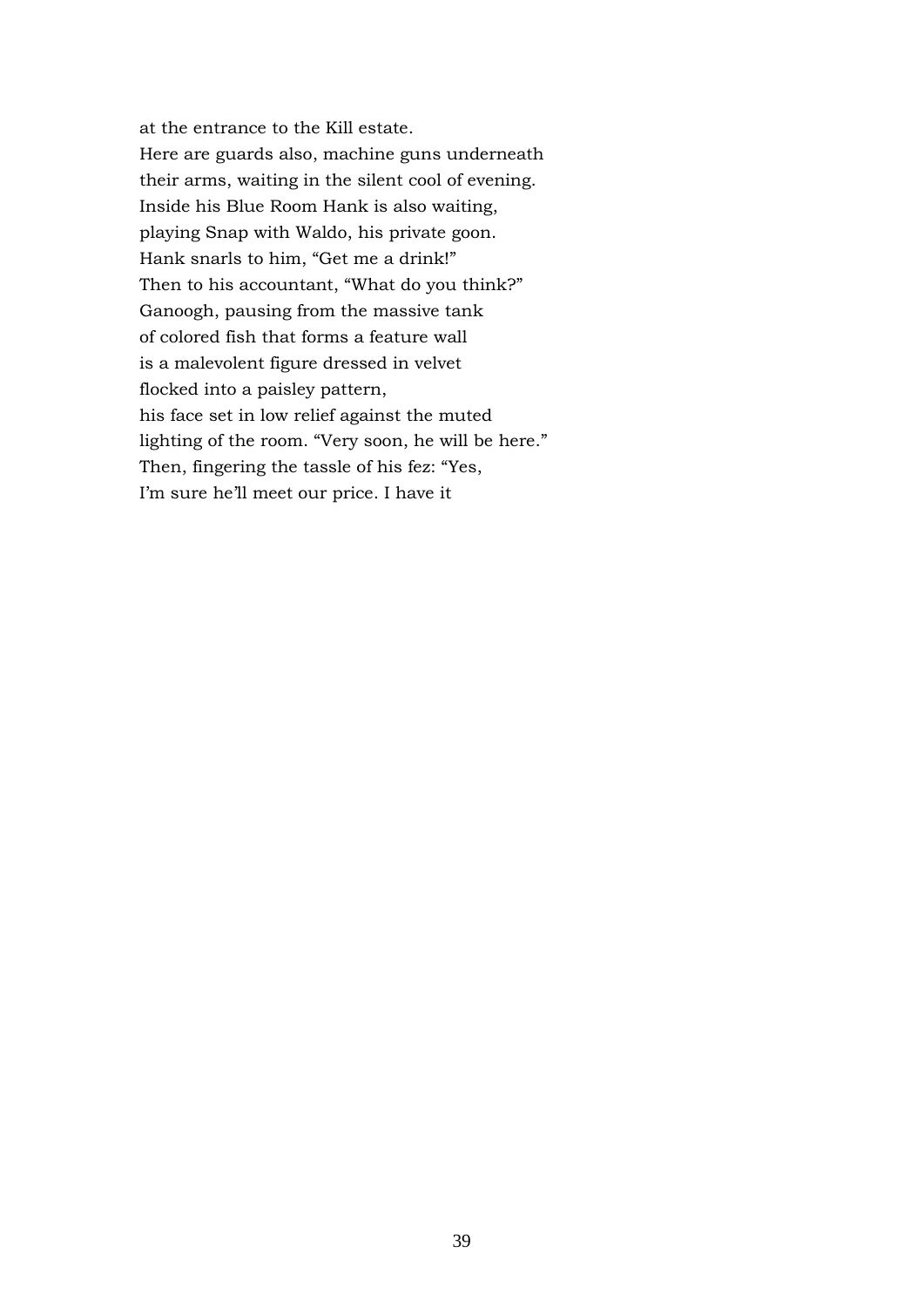on good advice he has the means..."

His words are cut off by the crackling intercom above the door. "Front gate sir, I see the light!" Words which give no hint of a guard's sudden transformation into a model citizen. He merely sees approaching cars. We watch them also, purring through the gate and down the drive. A white Rolls, followed by a train of armoured vans. Hank runs a gold-ringed hand along his jaw and smiles. "Waldo, get the door, if there's any sign of a double cross... The operation should be neat, no wasted words. Baba, you mind that I'm not cheated."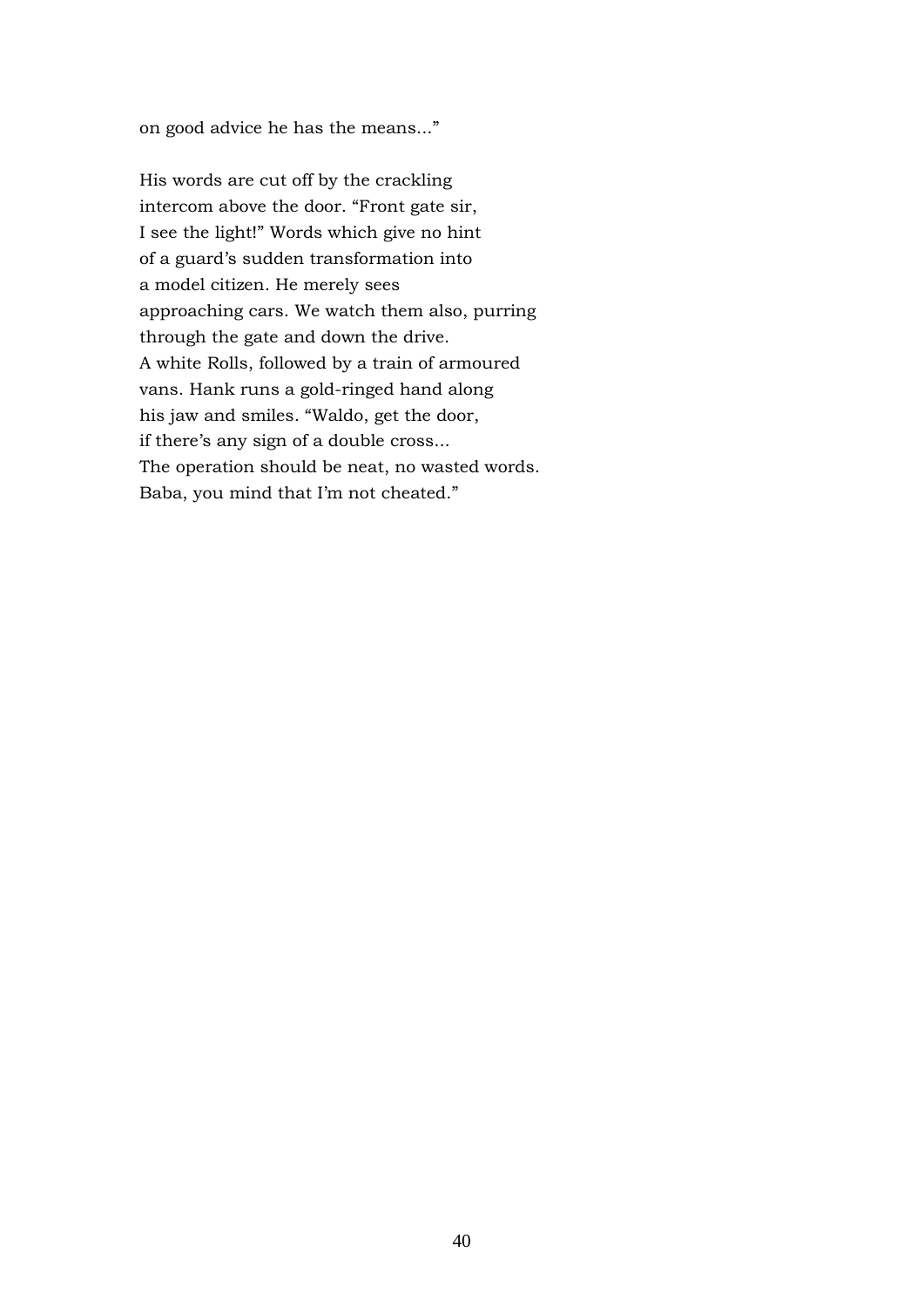"Sir it will be done," Ganoogh discretely nods. For tonight Hank intends to make the sale.

...To Ibn Umud, arms dealer, who is so enamoured of the tide device he's offered to meet Hank's price, in gold, before Kill finds other interested parties from among Earth's scum. For Hank has been 'talking to the shadows', hinting of a super weapon, casting in dark waters (as it were) for offers, and holding up a dream of total power, as bait. But cunning, shrewd, is Ibn Umud. He knows Hank owns a secret weakness: for gold, in bullion form, in yellow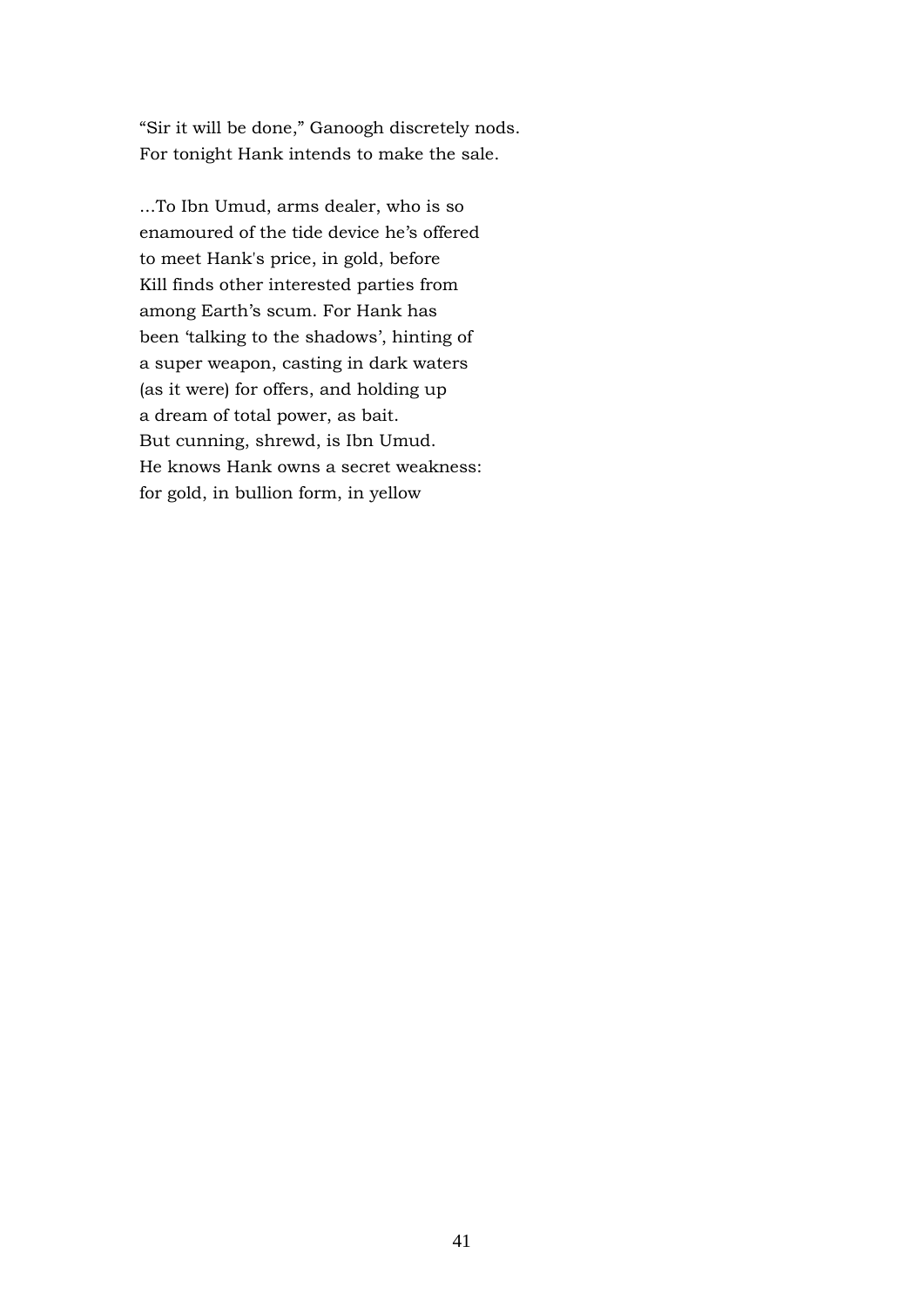blocks, or spun in chains, gold in thick bracelets, or stamped with the heads of kings in small round coins. Gold spilling through the gaudy light of Hank Kill's dreams. Ibn has conjured a delirium of bright, buttery bullion, and Hank reaches a quick decision.

### 3)

Blue-Beaked Fidgits are curious birds: over Holland's tulip farms their cries are heard in early Spring, as they wing towards the windmills where they nest. In winter they migrate, due west, to Canada, in boomerang formations, filling the blue skies there with birdsong until Autumn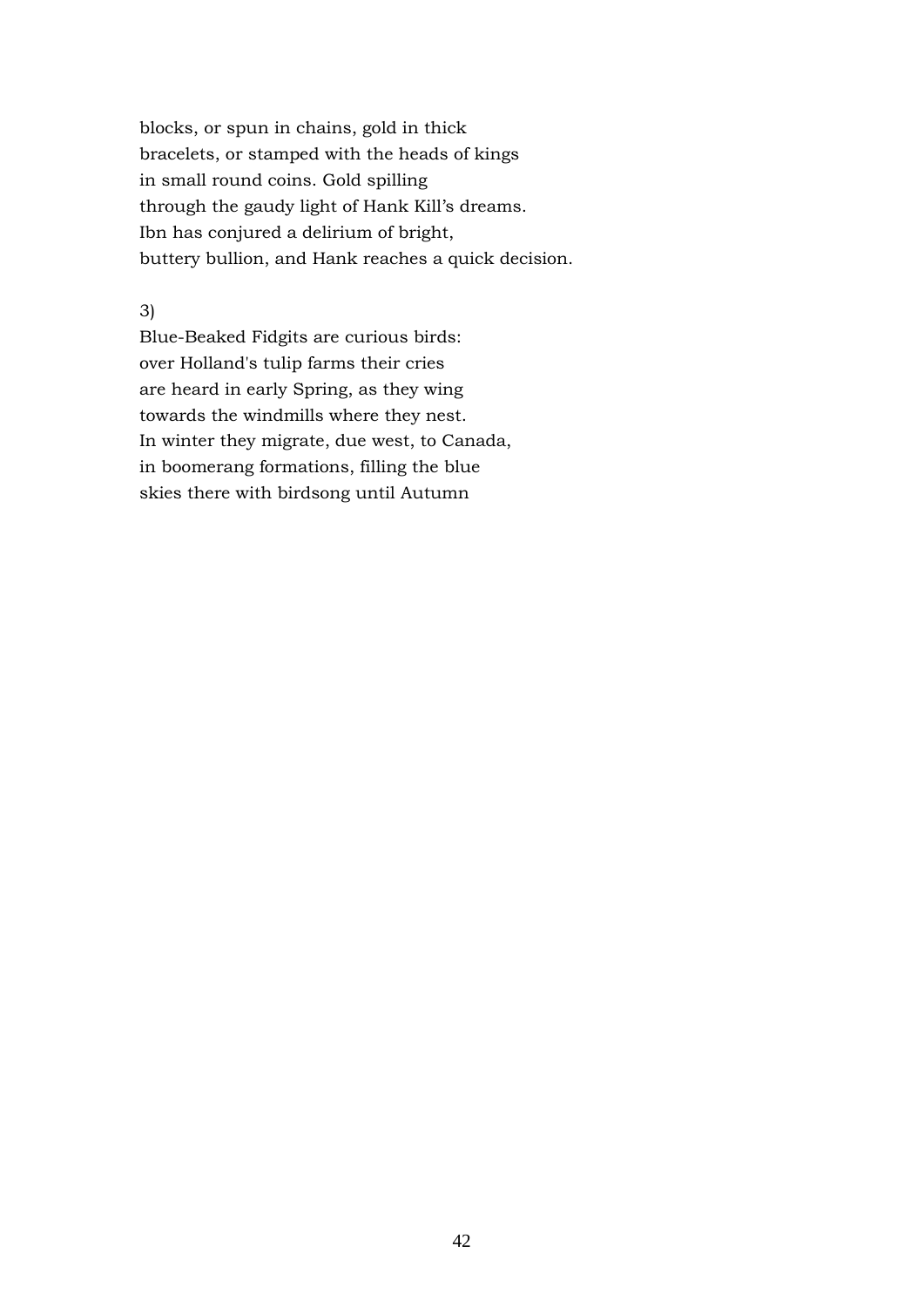tugs them back to Holland. You've heard the expression 'free as a bird' but these were just commuters. Clair claims them as her special 'field' (that is, of study), scribbling in her cabin outside Ontario. There she labors upon this thesis: That if you compare, year by year, the flight paths of the Fidgit, related to the monthly tidal charts, to phases of the moon and to the iconography of the arts and crafts of the Scatchi Indians, a local tribe which claims the Fidgit as its totem... If you do all this, it gives an inkling of how these four are linked, in some strange acausal way; a relationship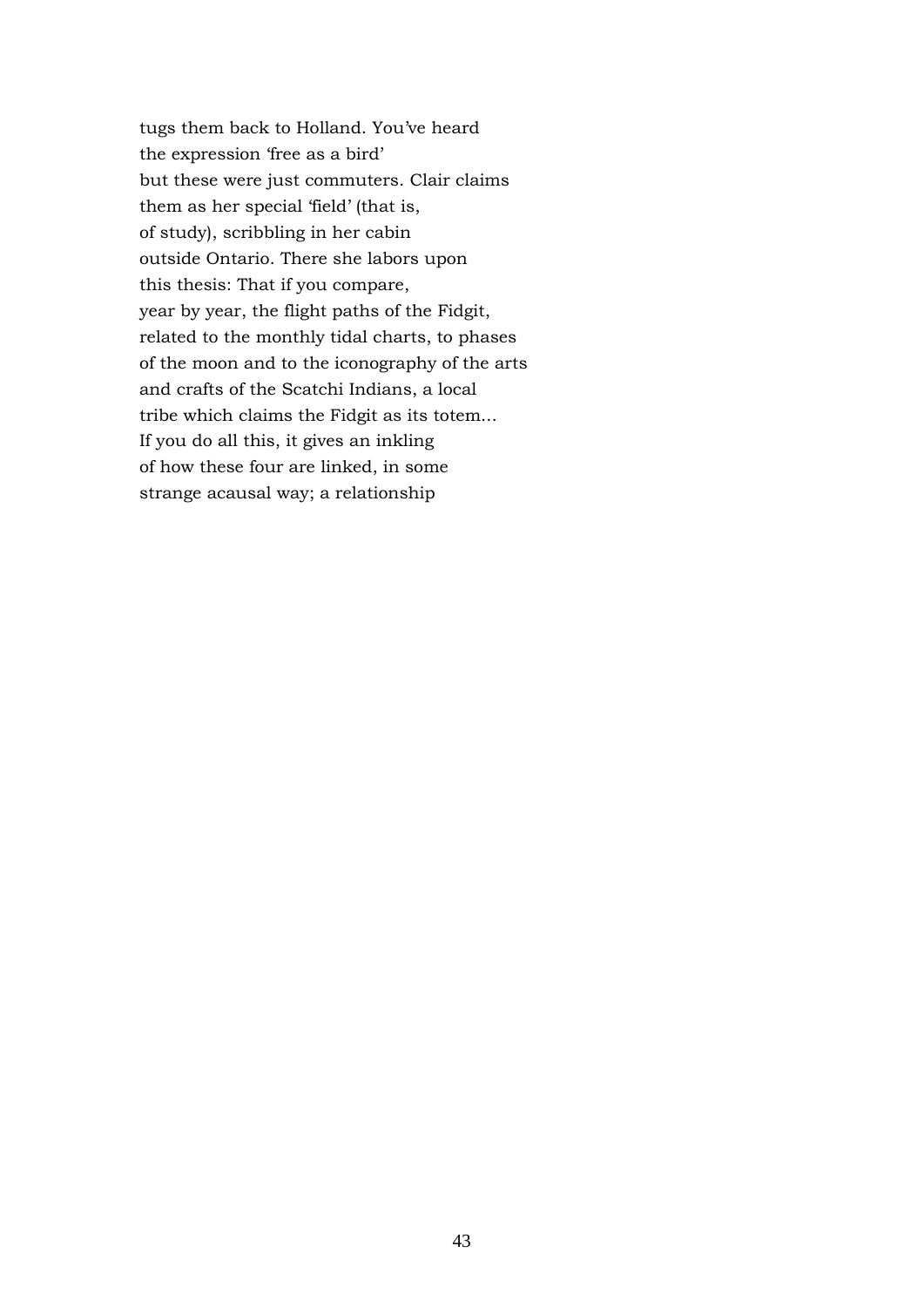that may be 'read' as one would a code. Such is her thesis, that Clair hopes will startle the dour editors of Nature and be accepted by them as a major paper.

Clair's eyes are red, a muscle tics above her jaw, as she pauses over charts, practising her ornithological arts all the wee hours. As she does so, Fidgits wing above a distant ocean, their beaks tipped with its brine. But wait! They are not flying in boomerang formation, but one more pretzel-shaped. Clair checks her latest calculations. Could it be? She stares down at the page. Yes,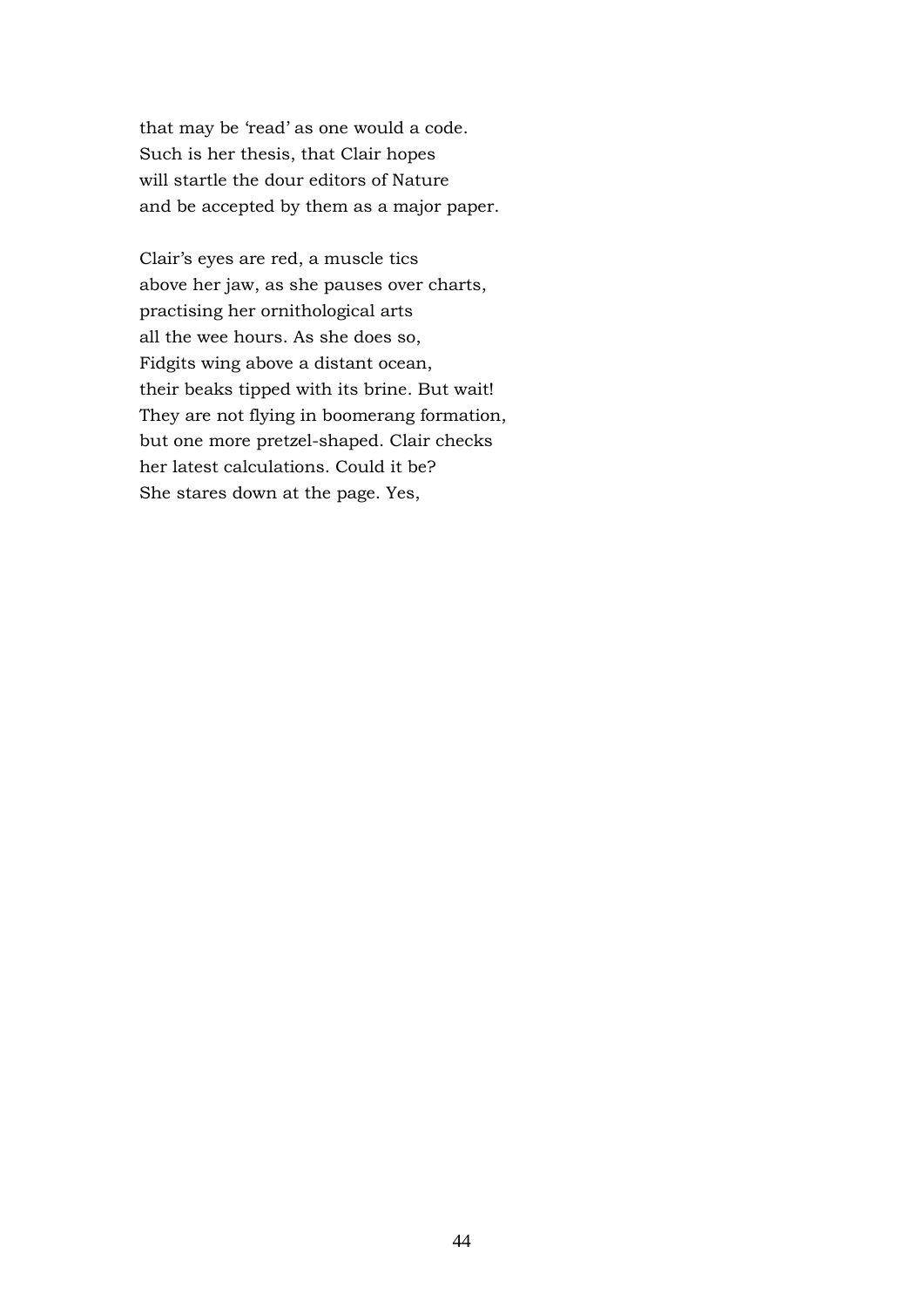*Truth's music swells through the blue din of her statistics!* Her heart leaps, eyes widen in surprise: it could only mean one thing: Holland! Holland! To be hit by monster tides!

Clair's knuckles whiten 'round the 'phone as a voice from Amsterdam drones on... "No, we haven't raised a public panic, we had hoped the tides would fall. Measures? Yes, yes of course... We have shored up all the dykes and have posted extra crews..." Clair's head nods to the gloomy news. "Can you be here soon... yes yes...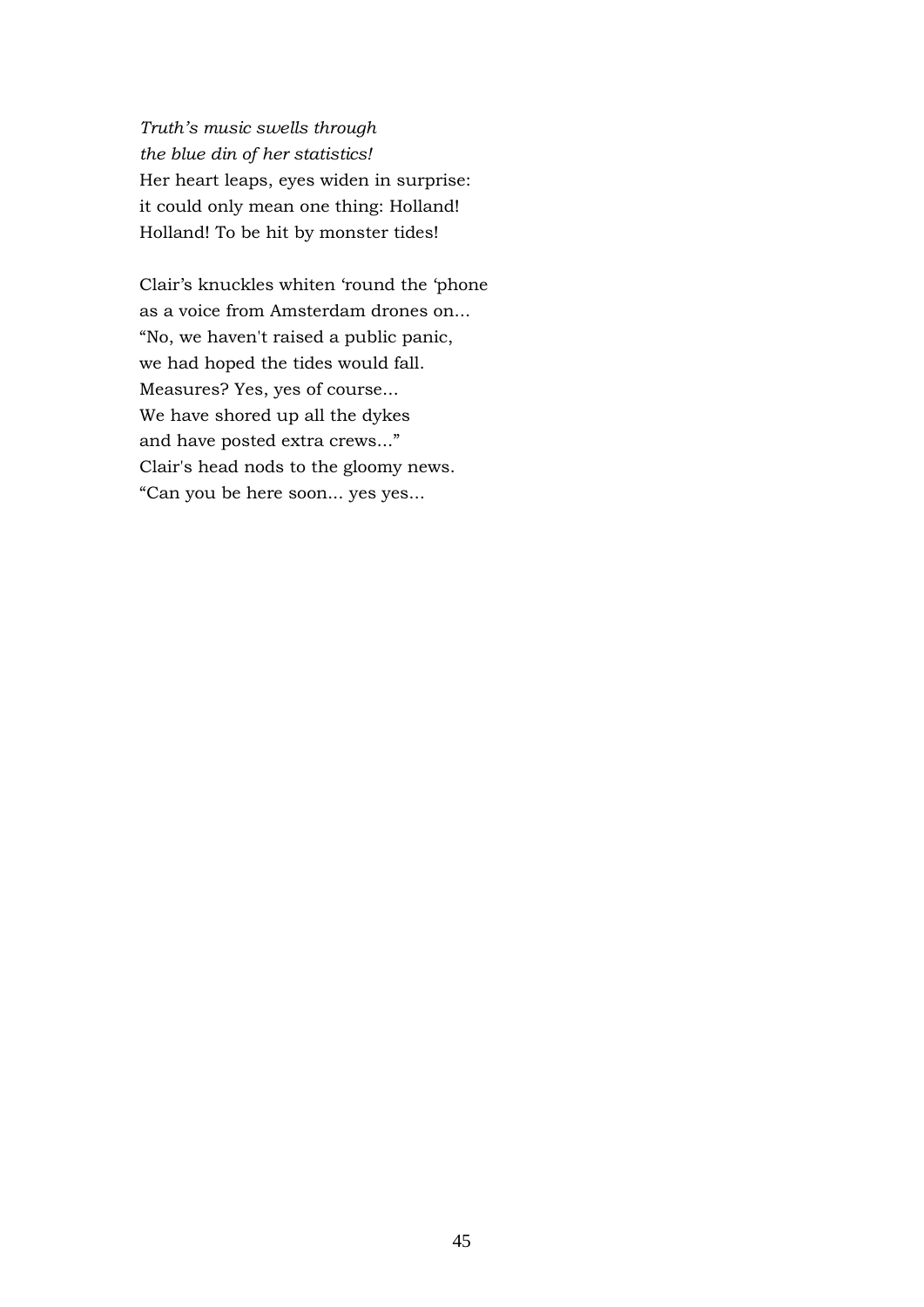there may be something you can do. What's that? Saturday? Then fly! Of course we will assist you... Goodgod... then goodbye." Clair packs her bags and Fidgits, rushing to the airport in a spin. Over Spain she reviews her thoughts, which all point to the moon. "That's it!" she grins as a clue sparks in her brain.

The day is bathed in a grey Dutch light and streets are hushed below an office suite where the Chief of Police presides. His mouth is creased, his eyes are grave, handing Clair a note above his desk.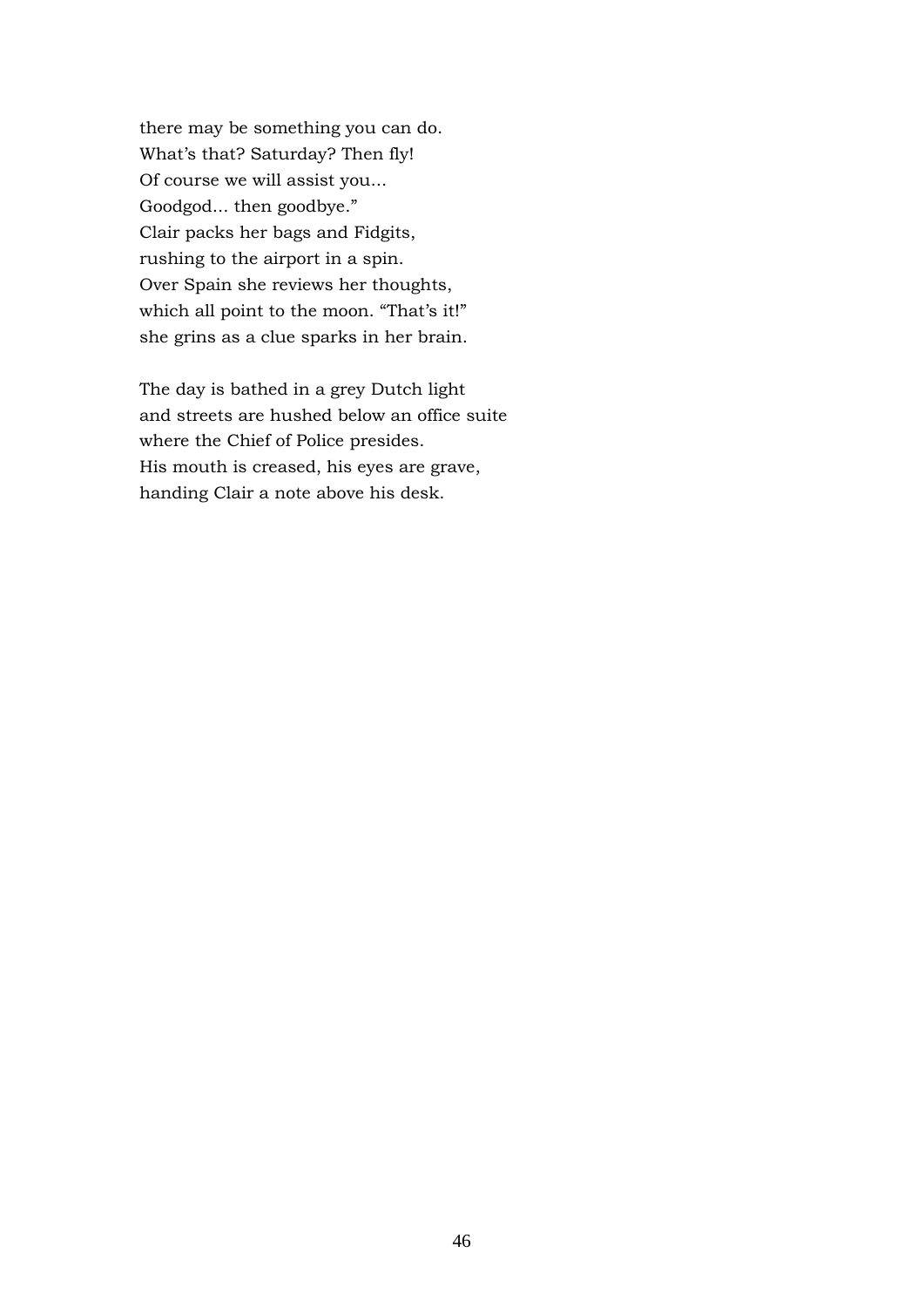She reads: "By now you would have noticed that the tides are rising fast; as rise they will, ten times higher, until all Holland drowns. I control the device that does this. And only I can stop it, *if* you pay my price. And what fair ransom for your country? A paltry tonne of gold. To be taken to the Tunis Star, now berthed at Kliebald Port, and sailing soon to Libya, where it will be intercepted by my men." Signed: "A friend." "More like a fiend," says Clair, eyes flaring as she takes a wire cage from underneath her skirt. Inside it, two tame Fidgits peep and chirp – but not for long. Out they fly now,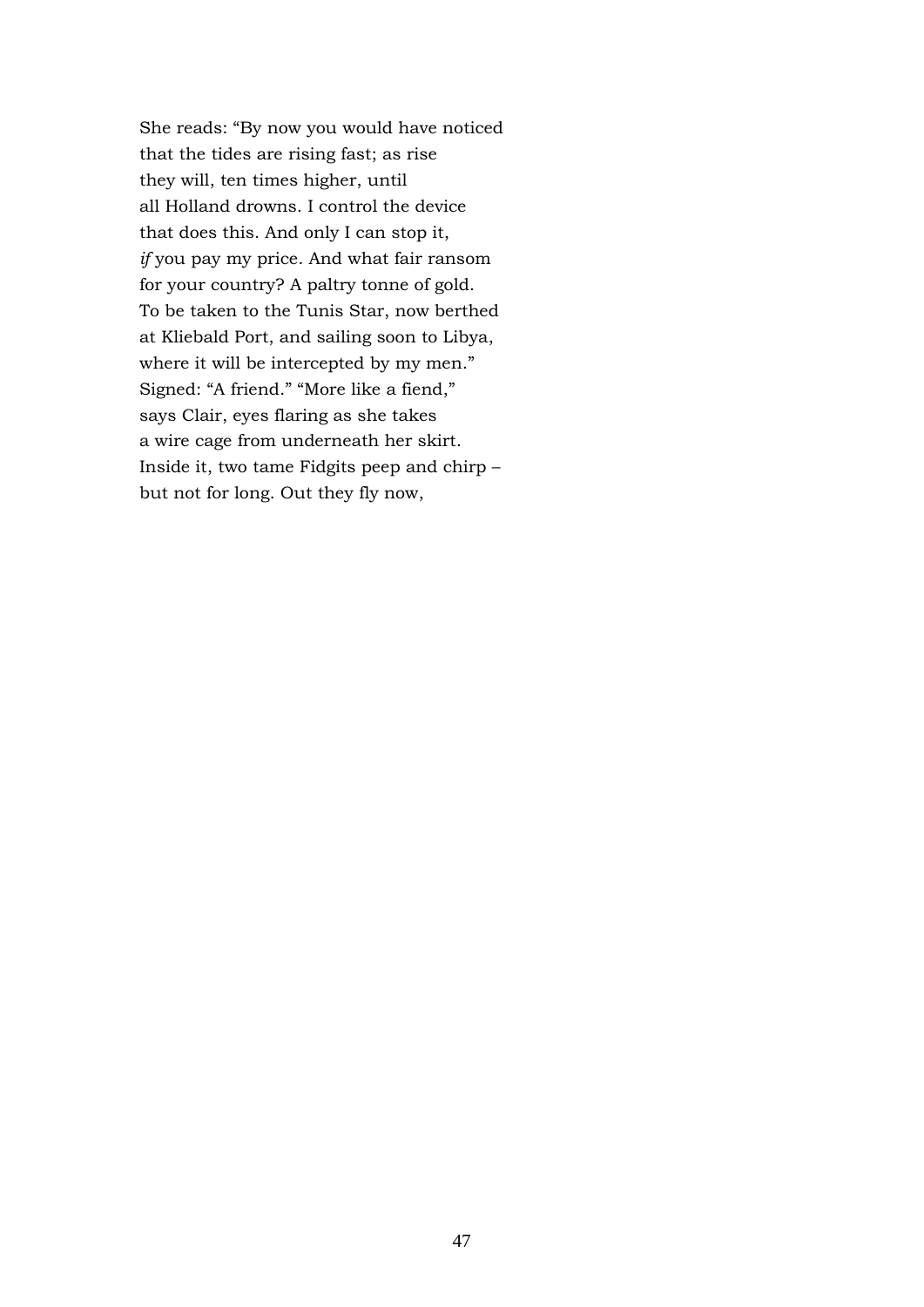through an open window, into the mild air. And, "beep beep beep," transmitters on their feet send a steady signal back to Clair. "If they veer from Nature's course," she says "it will give an instant fix on the device that is causing all of this!"

As veer they do, towards the town of Grod, followed by Clair who leads a motorised police squad. But not so fast! One of Ibn Umud's spies posted on the outskirts of that town (known for the redness of its tulips) has lowered the glasses from his eyes to tip his master off. Ibn's smile chills the air inside his loft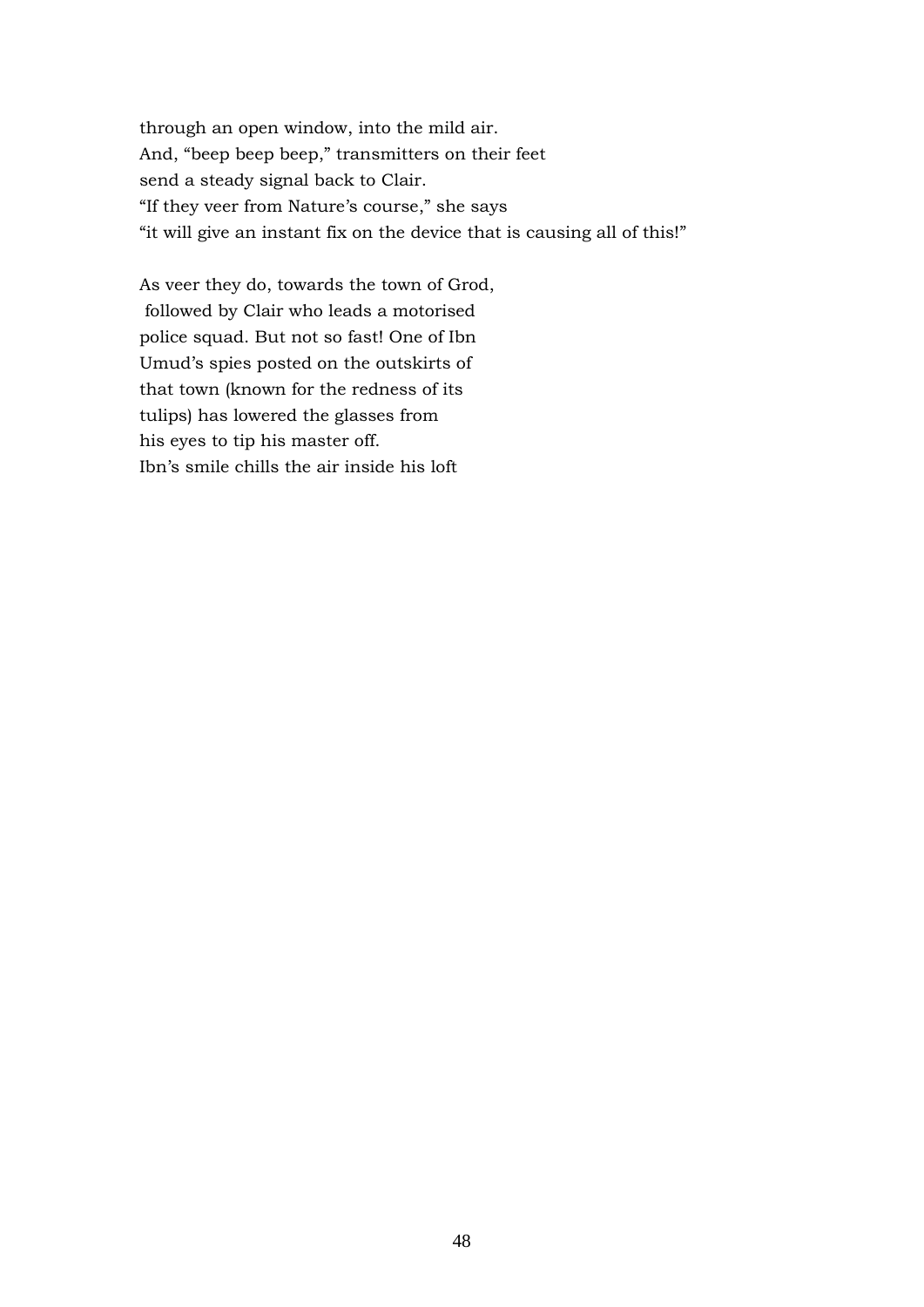above the Umud Jam Works outside Grod. "How could they know!" he spits, then snatches at the sprocket, setting dials. The night is quite along the coast, although the moon is worried in its orbit: the sea runs in a silver light and all is still – except for that massive wall of water, spilling along the Grod Canal towards the small Dutch town! Ibn frowns, a motor coughs, blades flash as a helicopter lifts above the roof: a bright red insect abuzz above the moonbathed night.

Vroomph! Clair's Fidgits, winging over Brod are sucked into the copter's air intake! The motor coughs, stalls, kicks, stops,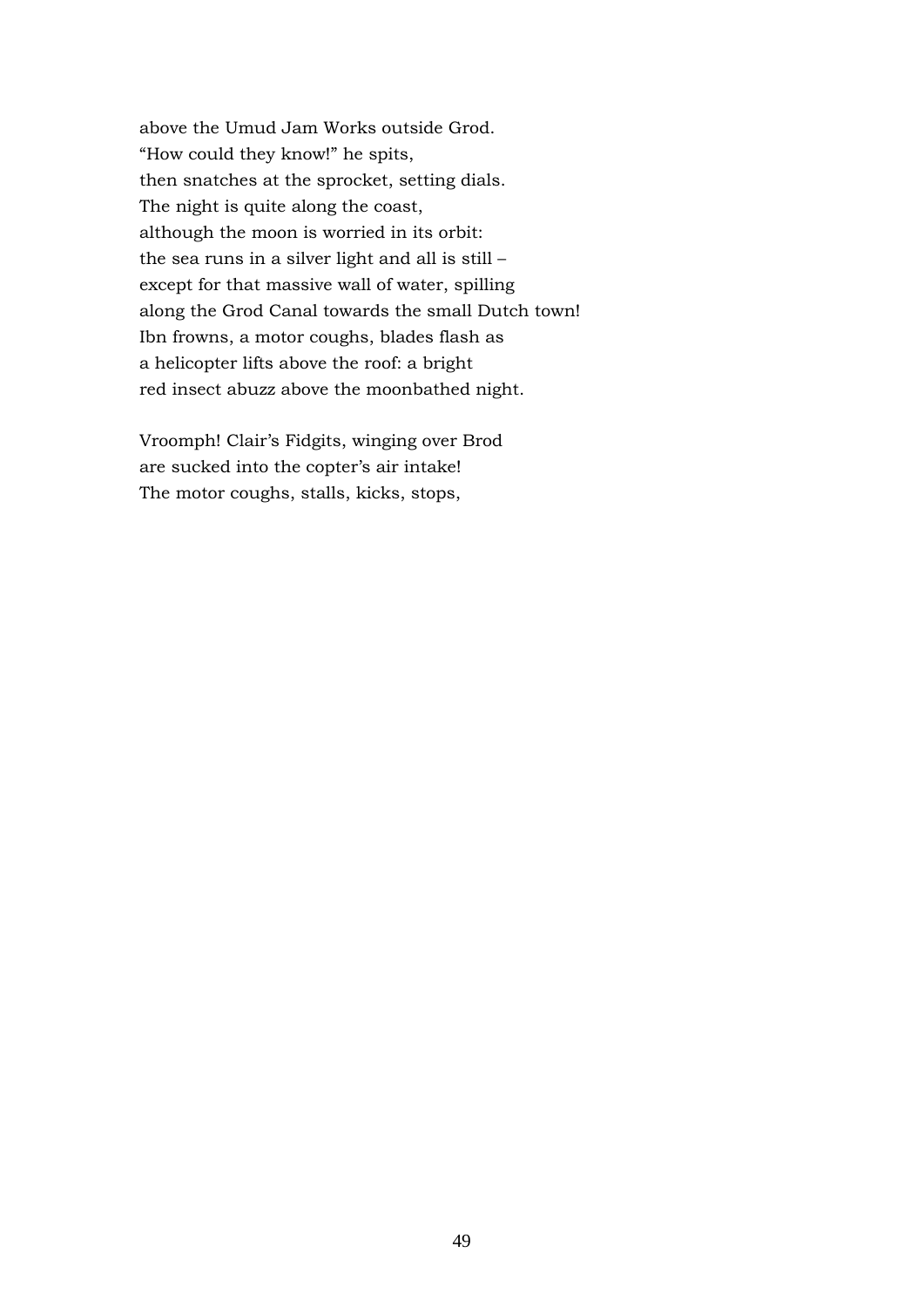repeats a broken beat, its rotor blades, once blurred, now tilt against the light. Ibn frowns and tries to glide it down; his face breaks in a sweat. Blades bite air in one final surge of power, but it's too late! The copter crashes on its back, he's thrown to the ground. Flames scorch the air behind him as he stumbles to his feet; the stricken insect's fuel tanks flare with growling light then detonate across the quiet of the night. Back in his loft above the Works, Ibn tries to calm his mind. "Keep cool keep cool," he thinks, "there must be some way out," pacing back and forth above a din of tin-plate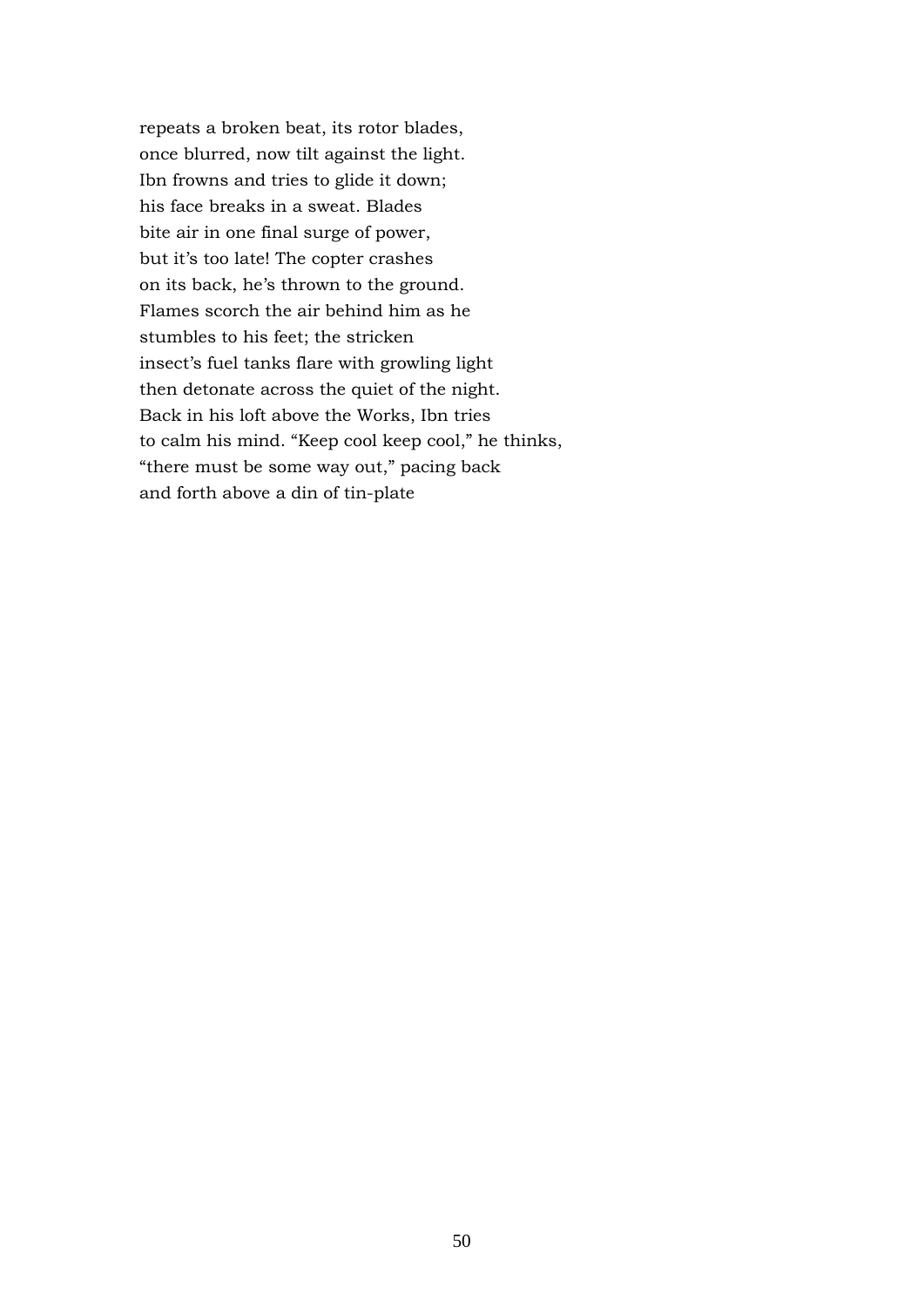being flattened into cans, then filled with jam, along assembly lines of this outpost of the Umud empire.

Back on the highway, a giant wall of water gains on Clair. Frothing in the mirror, it also strikes the Police Chief numb with fear. Clair slams her foot down hard upon the gas and a rural landscape liquefies with speed. Her motor snorts, car scorching over blacktop. Clair grits her teeth and throws it round a bend dust spurting from her tyres which, squealing, bite hard on bitumen. Then once again her car is a bright blue bullet fired down the highway. But the water's gaining, picking off the convoy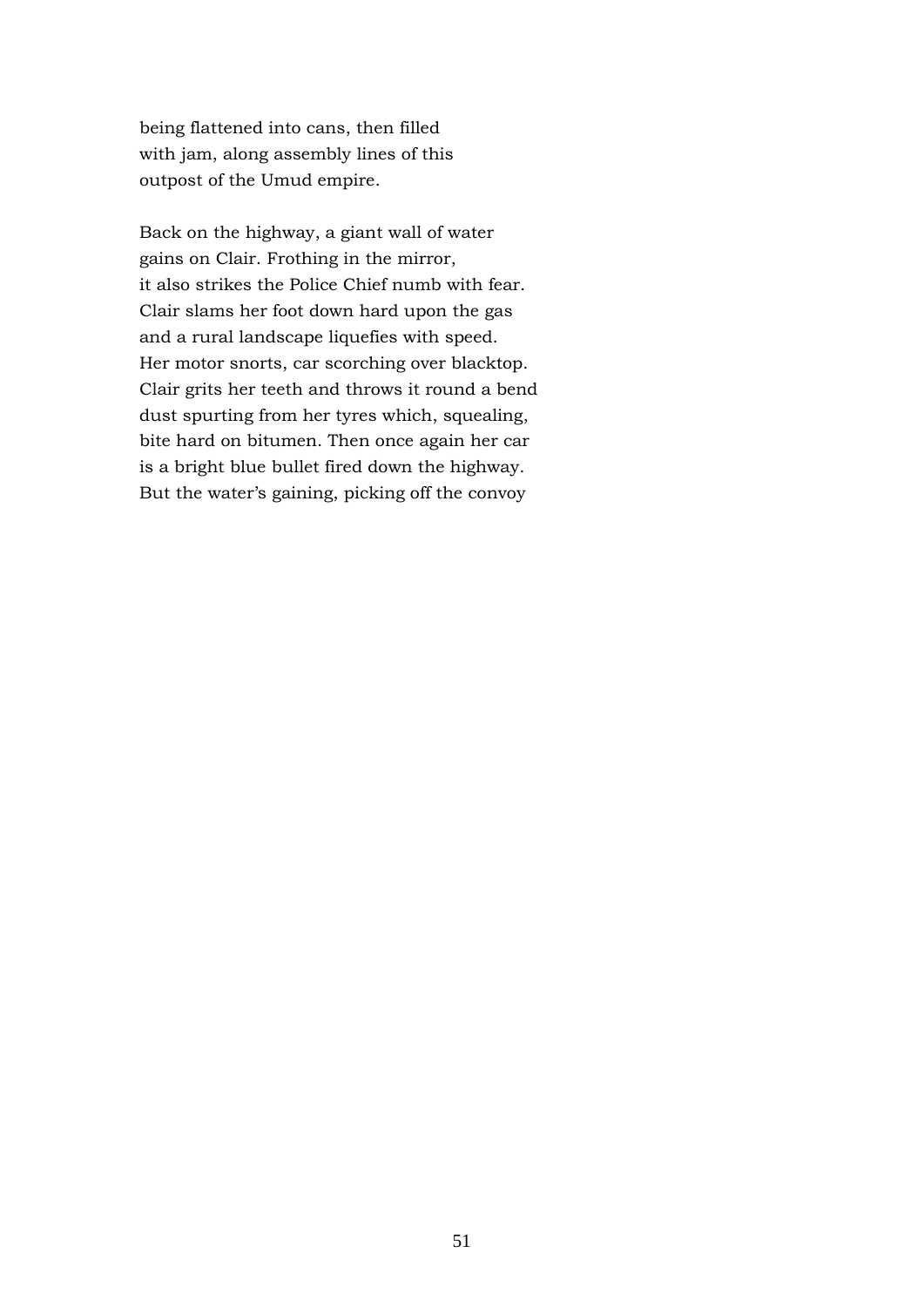car by car, until Clair's car is the last, her motor straining with each bit of grunt she pushes out of it. And then – she's hit! The world spins upside-down and crazy in a cross-whipped chaos at all sides. Clair's car is catapaulted high into the sky!

And there we leave it, flying through 'the blue' towards the Umud Jam Works... Inside, Ibn hatches strategies to save his skin. He has set the sprocket once again, arranging for *a second* wave to intercept the first. Now, two walls of water burst together, checking thus the onward rush of each, and leaving just a mass of swirling slush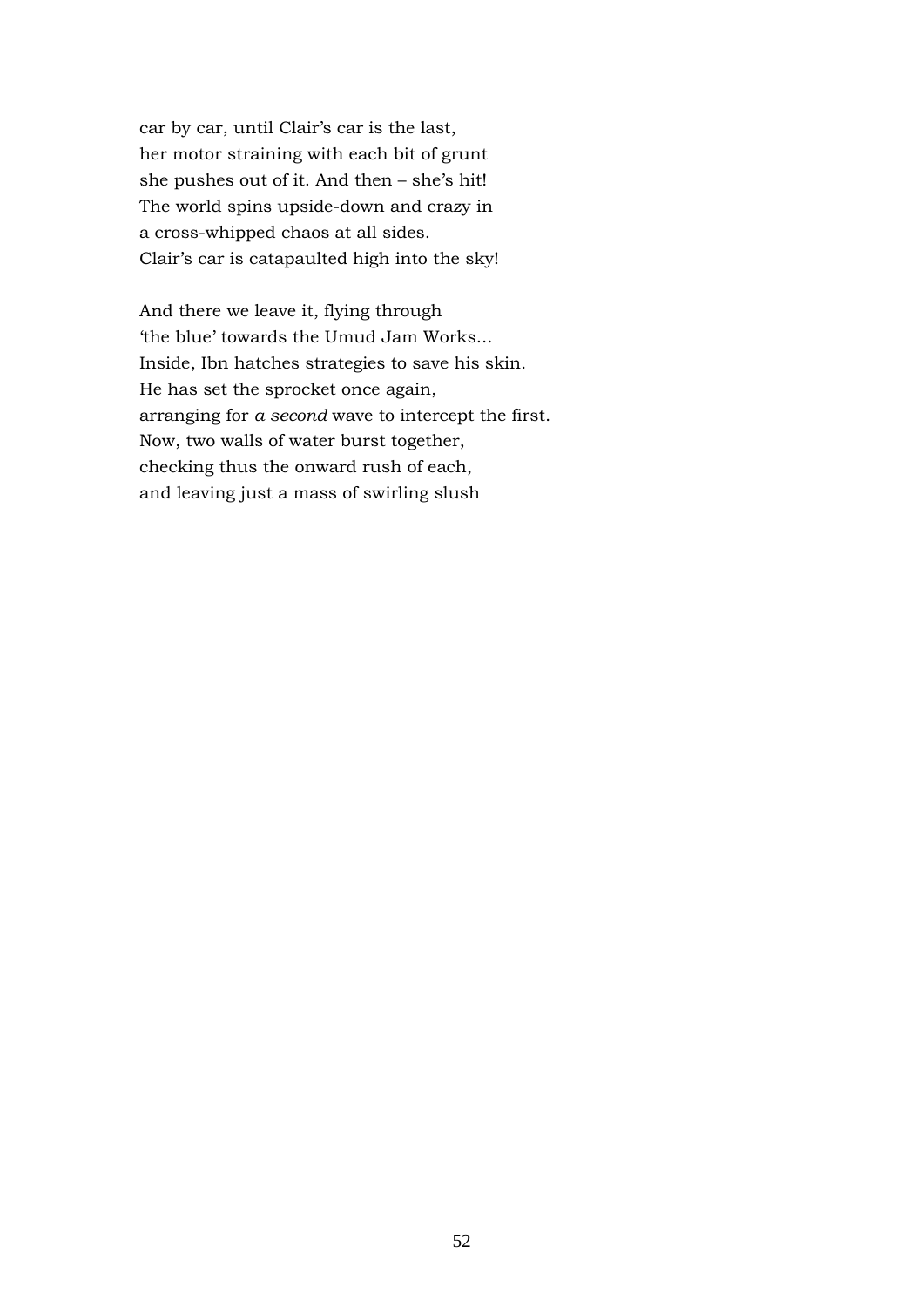where once had been disaster.

Crash! Clair's car rips through the roof, bursting with a blue cascade of glass into Ibn's hideout. He sits stunned, as Clair leaps through the shattered air at him. "That's it! See, the sprocket round his neck!" (Years before, Dr Lee had talked of his invention when he and Clair had enjoyed a brief flirtation after the Fifth World Moon And Tide Convention.) Clair grabs it from his neck. The villain's spell is broken. As he dashes to the door, Clair picks an empty bottle from the floor, meaning to bean him with it.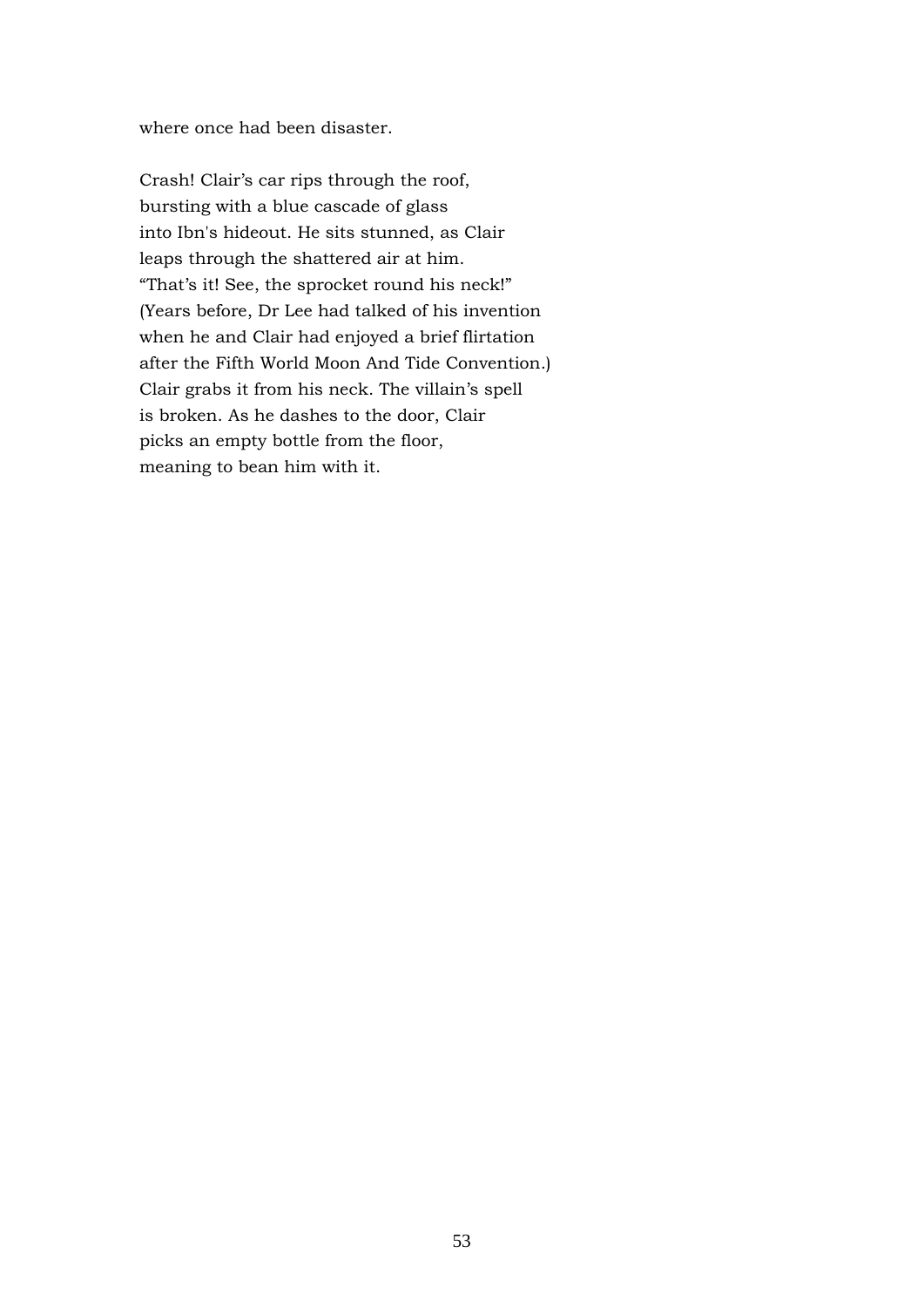High on a catwalk Clair has cornered Ibn, below them both a boiling vat of jam. He swings onto a ladder and climbs towards the roof, stopping when the rungs run out above a grate. His razor eyes survey the scene below, where steam pipes hiss into the fitful light. And there! A hand-hold beckons in the gloom, above a doorway leading to the night. Climbing ever higher, Clair still after him, as he leaps into the air to save his life. But that air is torn by screaming, then torn and torn again, as he swings like a gibbon in the gloom. His hands have found a hold, but grasp in vain: that pipe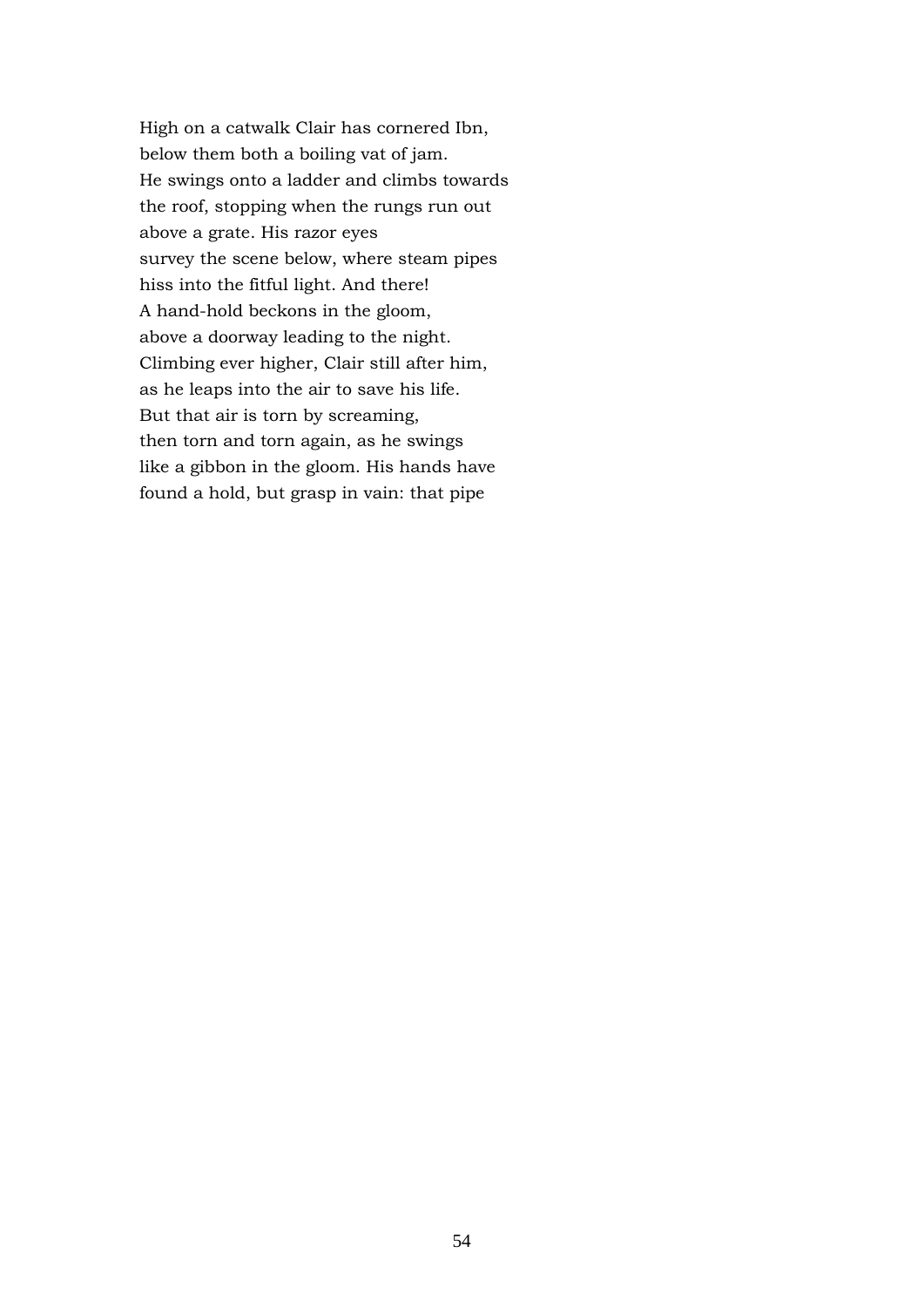is full of super-heated steam! Clair screams also, as something plops into the vat below, then rises to its surface, very slowly.

Clair may have saved the world, but not Holland. Don't forget the rising sea which (thanks to Ibn) is bursting all its banks. From horizon to horizon, tidal waves converge on Grod. The power of the sea unleashed! And each wave reaching out for Clair. They crash together at her feet, and swirl into the sky and higher in a giant waterspout: a blue upspinning jet that pushes past the clouds. The top half, spinning faster, sheers off from its base. And gaining pace, escapes the grip of gravity,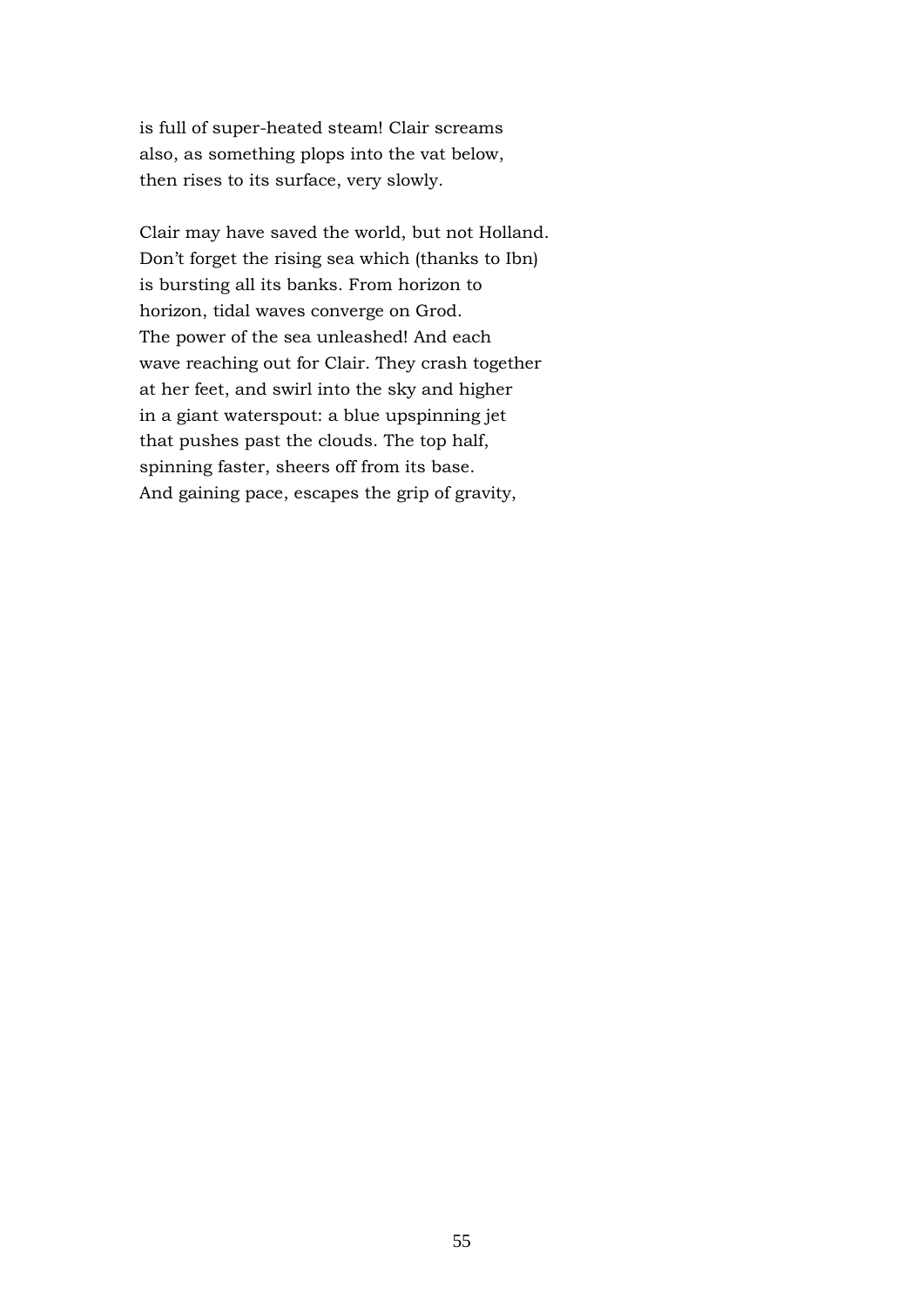and streams out into space. Clair circles at its centre in a bubble of trapped air. Her thoughts float in slow motion amidst the dancing light, and every moment of her life is now relived. Voices from the past whisper close to her and then are still. Chill light from vanished suns whitens walls of ice as her tomb spins into interstellar Night. Light years later, it melts above a world in Cygnus Alpha.

And so now is fulfilled that ancient lore of the Scatchi Indian tribe: That a squaw with yellow hair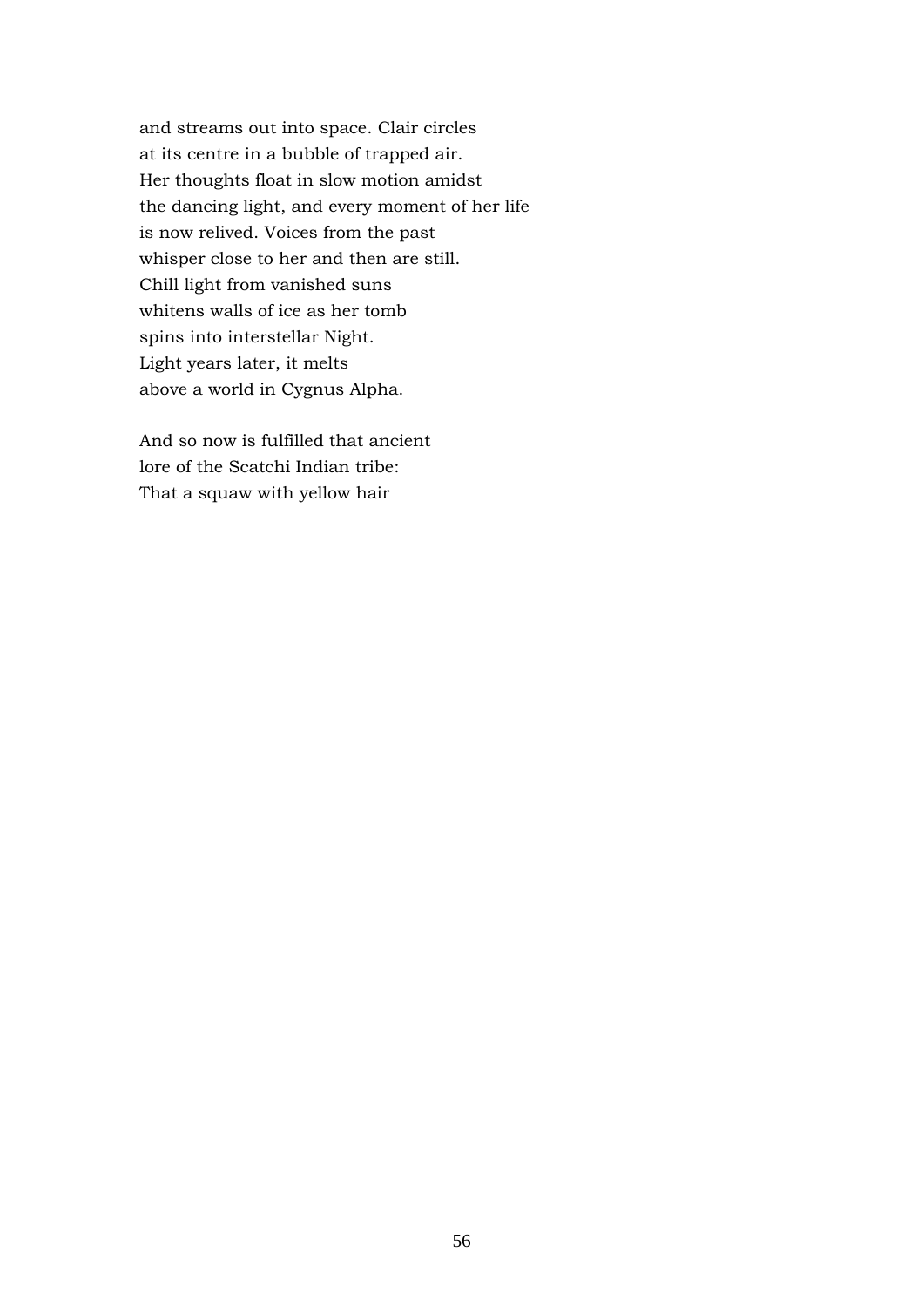and skin as white as milk would learn the secret of the sacred Fidgit, and save the tribes of Earth. That she would ride the ice-furred beast and release the water's power. Then would she be the first of Earth upon that star that shines above the tepee, in the first moon of the winter dawn. And then would meet a man with silver eyes. And to them would be born a son, graceful as the slender Spruce, who would also know the use of fire. And how he would bring his tribe to the brink of ruin and glory, and how... But that, Dear Reader, is another story.

\*\*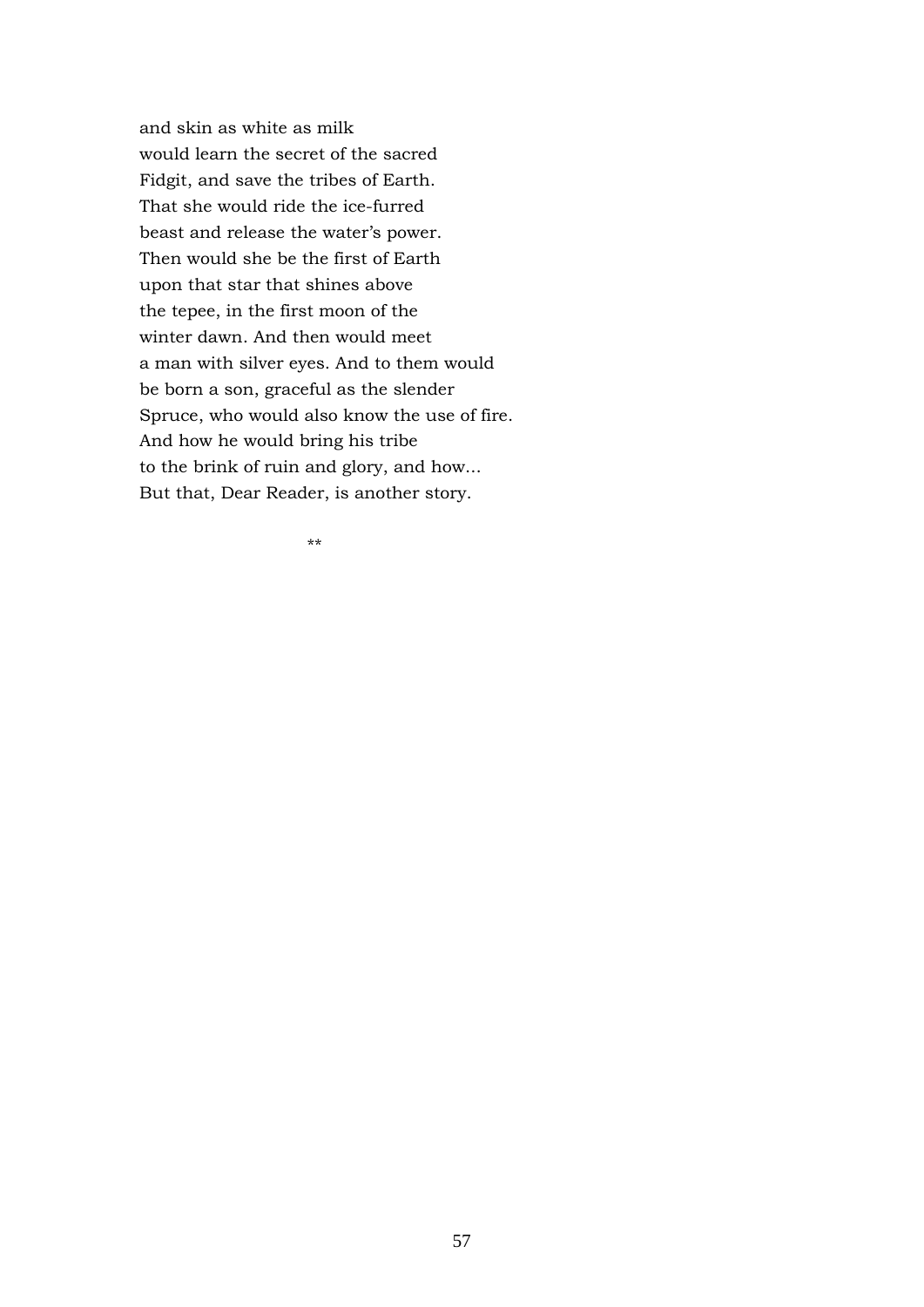#### \*

John Jenkins lives in Melbourne where he works as a journalist. Besides poetry he has written and published prose and criticism and has co-written a number of successful performance pieces involving dance, music and text. John Jekins is author of the recent study of new music, *22 Contemporary Australian Composers* (NMA, 1989). His poetry appears in numerous anthologies, including *The New Australian Poetry* (Makar/UQP).

\*

Books by John Jenkins: *Zone Of The White Wolf* (Contempa, Melbourne, 1974); *Blind Spot* (Makar, Brisbane, 1977); *The Inland Sea* (Brunswick Hills, Melbourne, 1984); *Chromatic Cargoes* (Post Neo, Melbourne, 1986); and with Ken Bolton, *Airborne Dogs and Other Collaborations* (Brunswick Hills, Melbourne, 1988) and *The Ferrara Poems*, a verse novel (Experimental Art Foundation, Adelaide, 1989).